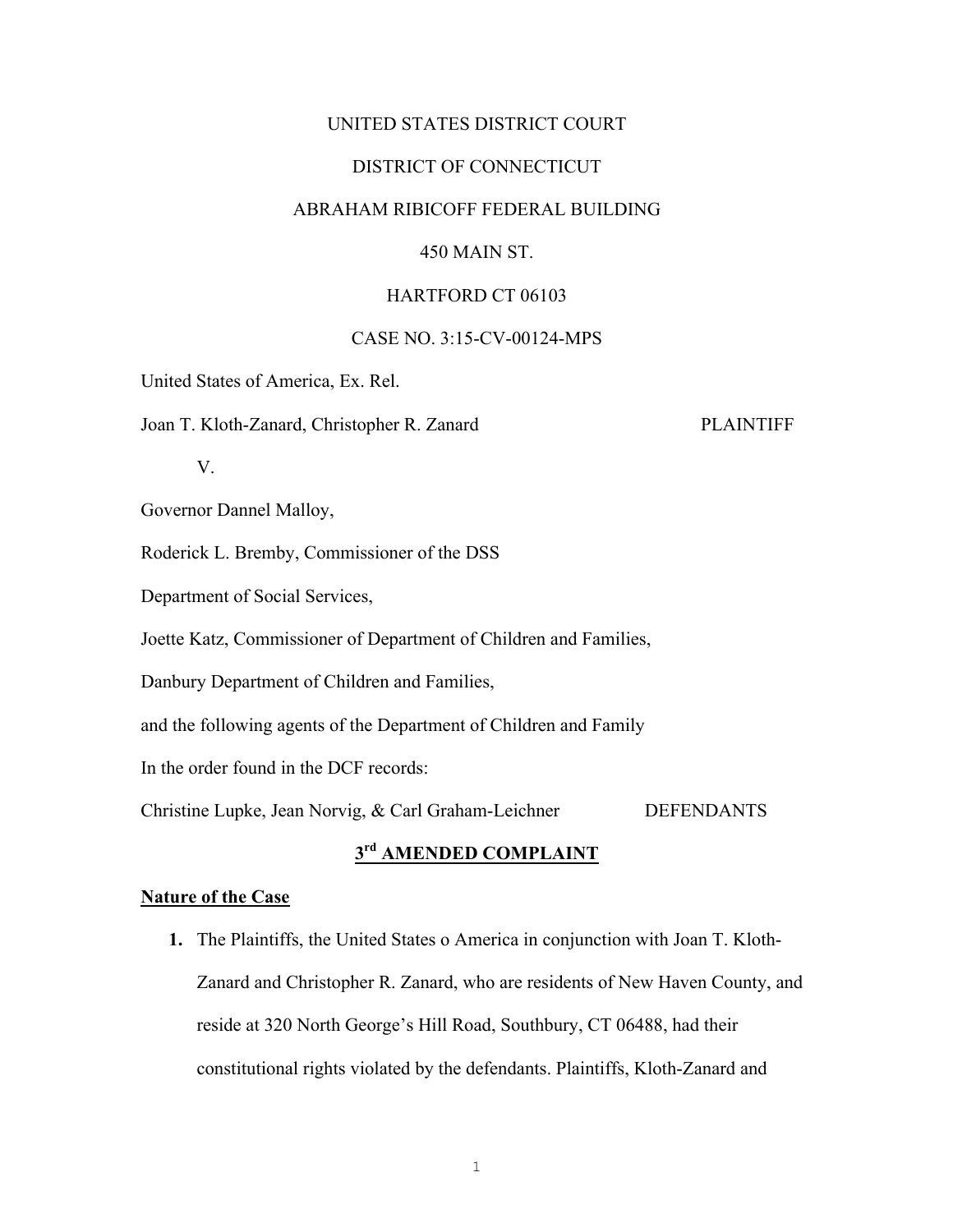Zanard then had their constitutional rights violated again in 1997 when they were falsely placed on the abuse and neglect registry despite exoneration by a Danbury Juvenile Court Judge. And the Plaintiff, Joan T. Kloth-Zanard, a resident of New Haven County, and residing at 320 North George's Hill Road, Southbury, CT 06488, had her constitutional rights violated by the defendants. More to the point, Plaintiff Kloth-Zanard's education rights were violated in 1995.

2.

#### **Parties**

- 3. Plaintiffs Joan T. Kloth-Zanard and Christopher Zanard are citizens and residents of the state of Connecticut.
- 4. Defendants Governor Dannel Malloy, Joette Katz, Commissioner of Department of Children and Families, Danbury Department of Children and Families, Roderick L. Bremby, Commissioner of the Dept. of Social Services (DSS) and the following agents of the Department of Children and Family in the order found in the DCF records: Christine Lupke, Jean Norvig, & Carl Graham-Leichner are or were employees of the state of Connecticut's Department of Social Services and Department of Children and Family Services. The caseworkers for the Department of Social Services involved in 1995 cannot be listed as the State of Connecticut cannot produce the records with their names, thus the plaintiffs can only include DSS and Governor Malloy in this case.

#### **Jurisdiction and Venue**

5. The amount of the controversy exceeds \$75,000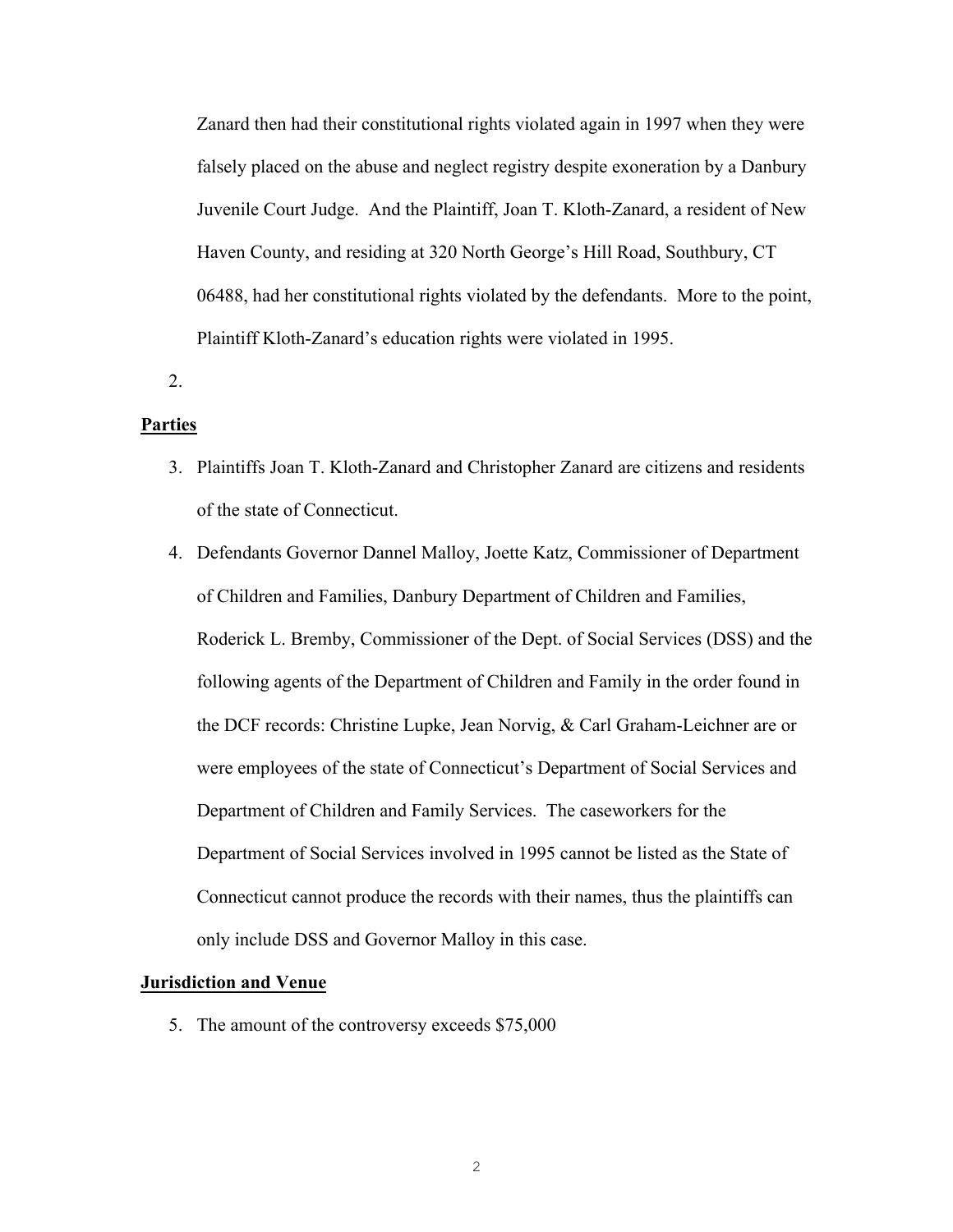- 6. The court has subject matter jurisdiction over this action pursuant to 28 U.S.C. § 1331, 1332.
- 7. Venue is proper in this district pursuant to 28 U.S.C. § 1391.
- 8. Plaintiff's filed a suit and requested permission to sue back in July 2012 with the Claims Commissioner.
	- a. Under General Statutes Chapter 53, the Claims Commissioner has only 90 days within which to respond.
	- b. Plaintiff's repeatedly emailed and called asking about the status of this request and were told for 2.5 years that it was "sitting on the commissioners desk" by his clerk, Tara Dupont and Erica Searles(Unsure of last name).
	- c. On the following dates, Plaintiff's repeatedly contacted the Claims Commissioner and Commissioner Katz, Commissioner Bremby and others as to the status of this request to sue DSS and DCF.
		- i. August 2, 2012, Letter
		- ii. On or About July 12, 2013, Phone call
		- iii. August 1,2014, Letter
		- iv. October 20, 2014 series of emails including a response from Tara stating it is still pending with no decision having been rendered.
		- v. October 21, 2014, after finding out about General Statute pertaining to the Claims Commissioner, Plaintiff's letter cites General Statute Chapter 53.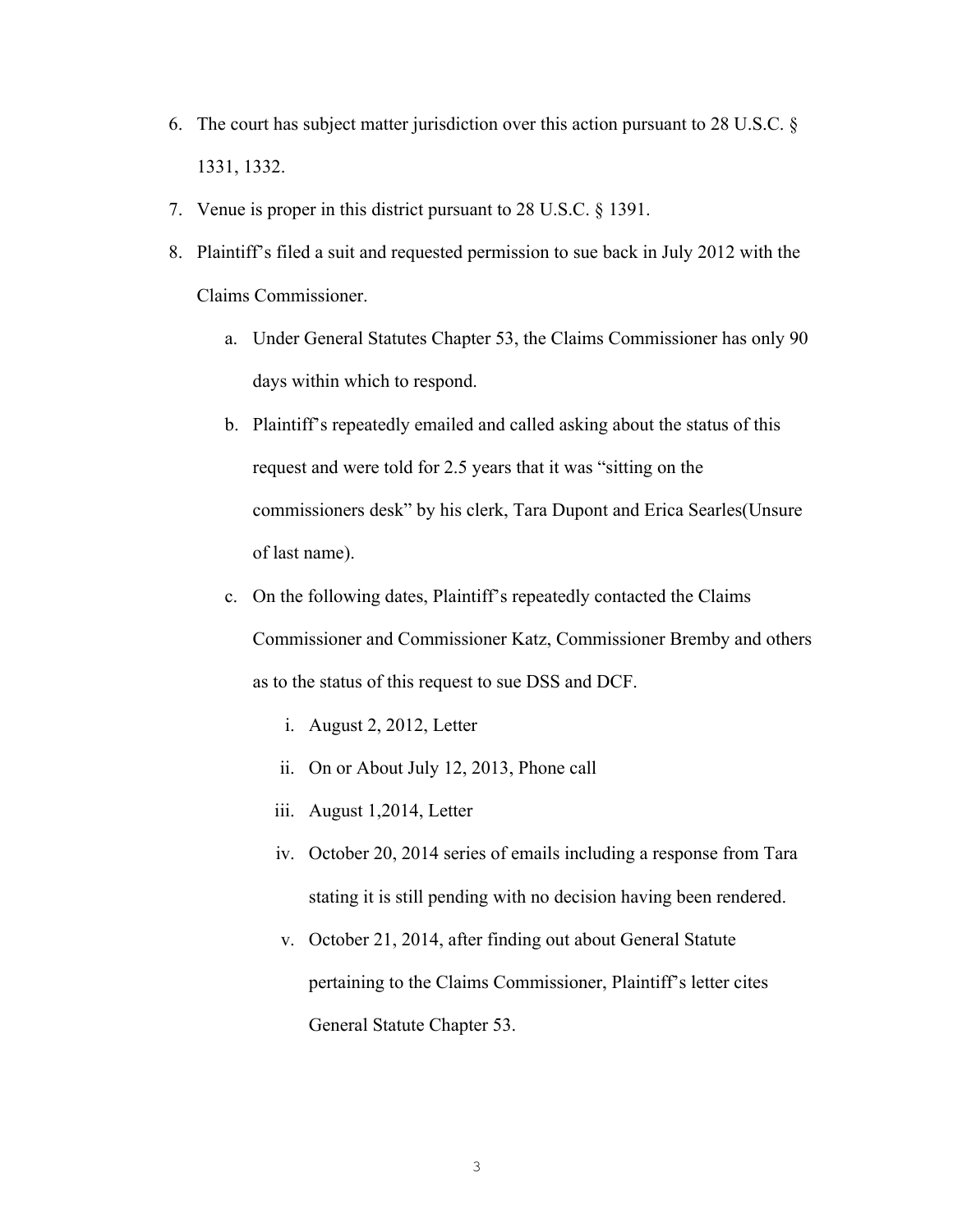- d. Claim Commissioner's refusal to respond within the 90 Days allotted by General Statute Chapter 53 shows that they were out of time limit to respond and thus gave up their right to make any decision as to the validity of this suit, and thus their right to have a voice in this matter.
- 9. Jurisdiction of this matter finds that *Rooker–Feldman* which is a limited doctrine aimed at preventing "cases brought by state-court losers complaining of injuries caused by state-court judgments rendered before the district court proceedings commenced and inviting district court review of those judgments," is not applicable based on the four prongs used to test for jurisdiction in state contested matters. Prong 1:The plaintiffs are NOT losers in a case initiated by the state for false neglect charges. In fact, the plaintiffs were winners but yet were further harassed and defamed by DCF when it continued to put them on the Abuse and Neglect Registry despite clear instructions from the Judge that they were to dismiss, withdraw and the case was clearly filed as unsubstantiated. In fact, the judge was furious with DCF for filing the false neglect charges and not originally doing their job properly. The judge charged DCF informally with neglect. Prong 2: Plaintiffs were not harmed by the Juvenile court decision but instead rewarded it. It was the defendant's negligent actions that caused the harm. Prong 3: The plaintiff's had no need to ever invite the district court to review the lower Juvenile Courts decision as it was already in their favor. Prong 4: As the Juvenile Court's decision was in the Plaintiff's favor, no district court was ever brought in to contest it. *Exxon Mobil Corp. v. Saudi Basic Indus. Corp.,* 544 U.S. 280, 283–4,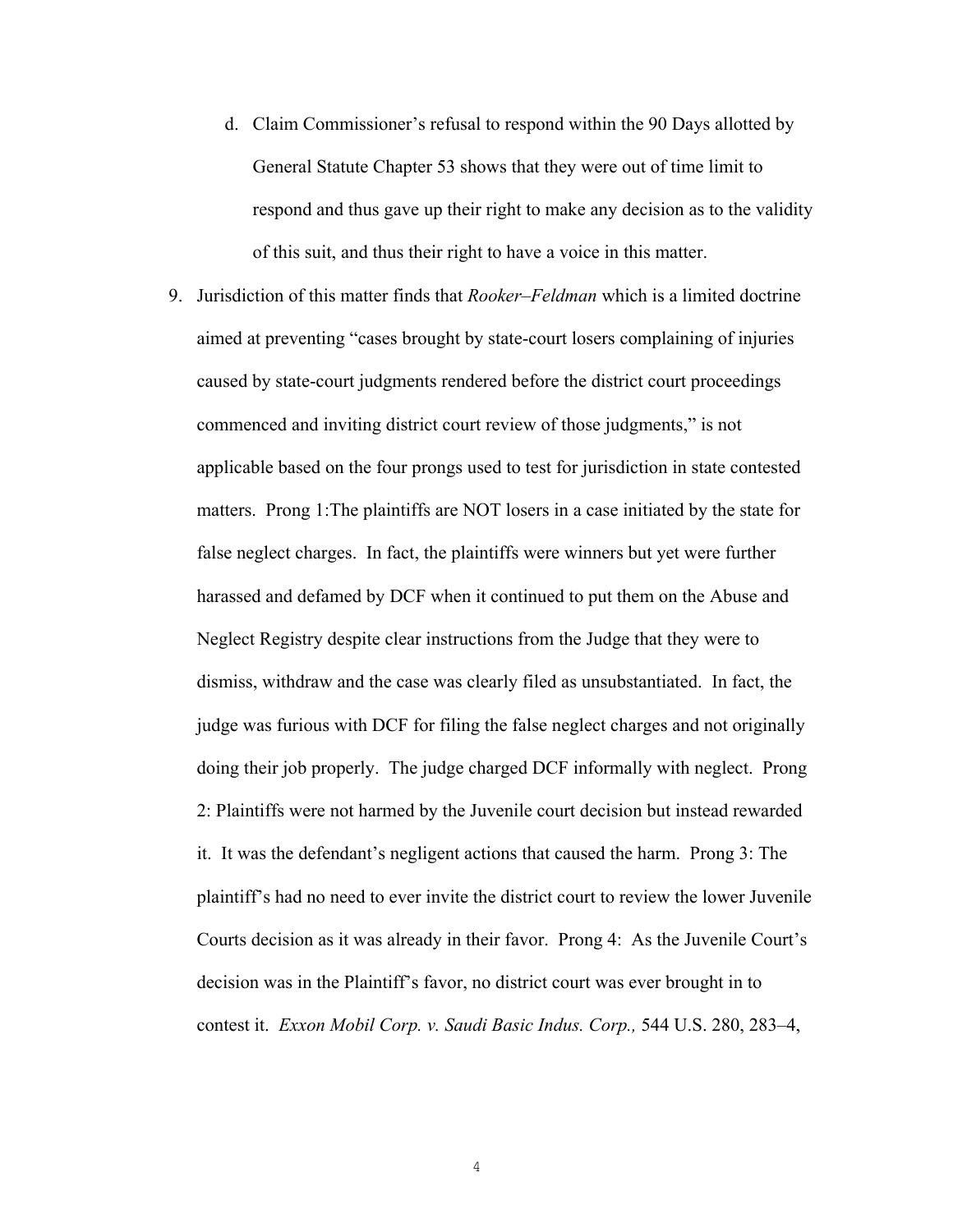125 S.Ct. 1517, 161 L.Ed.2d 454 (2005). The Second Circuit has adopted a fourpart test for determining whether *Rooker–Feldman* strips jurisdiction:

- a. *Rooker–Feldman* directs federal courts to abstain from considering claims when four requirements are met:  $(1)$  the plaintiff lost in state court,  $(2)$  the plaintiff complains of injuries caused by the state court judgment, (3) the plaintiff invites district court review of that judgment, and (4) the state court judgment was entered before the plaintiff's federal suit commenced. *McKithen v. Brown,* 626 F.3d 143, 154 (2d Cir.2010). DCF and the Social Workers contend that, because Ms. McFarlane is seeking only a reversal of the state juvenile court judgment, she falls well within the bounds of *Rooker–Feldman. See* Defendant's Memorandum of Law in Support of Motion to Dismiss Amended Complaint ("Memo. Supp. Mot. Dismiss Am. Compl.") (Doc. No. 29–1) at 7–10.
- 10. Defendants intentionally omitted information about the plaintiff's rights in 1995 and then subsequently falsely placed their names on the abuse and neglect registry. Plaintiff Kloth-Zanard began to discover these intentional omissions and committed acts by accident when a false lien was placed on her home by DSS related to the time period of 1995-1998.
- 11. Plaintiffs did not actually discover about the placement on the Abuse and Neglect Registry until about June 2012, and thus this is when the Statute of Limitations began for the filing of the DCF complaint.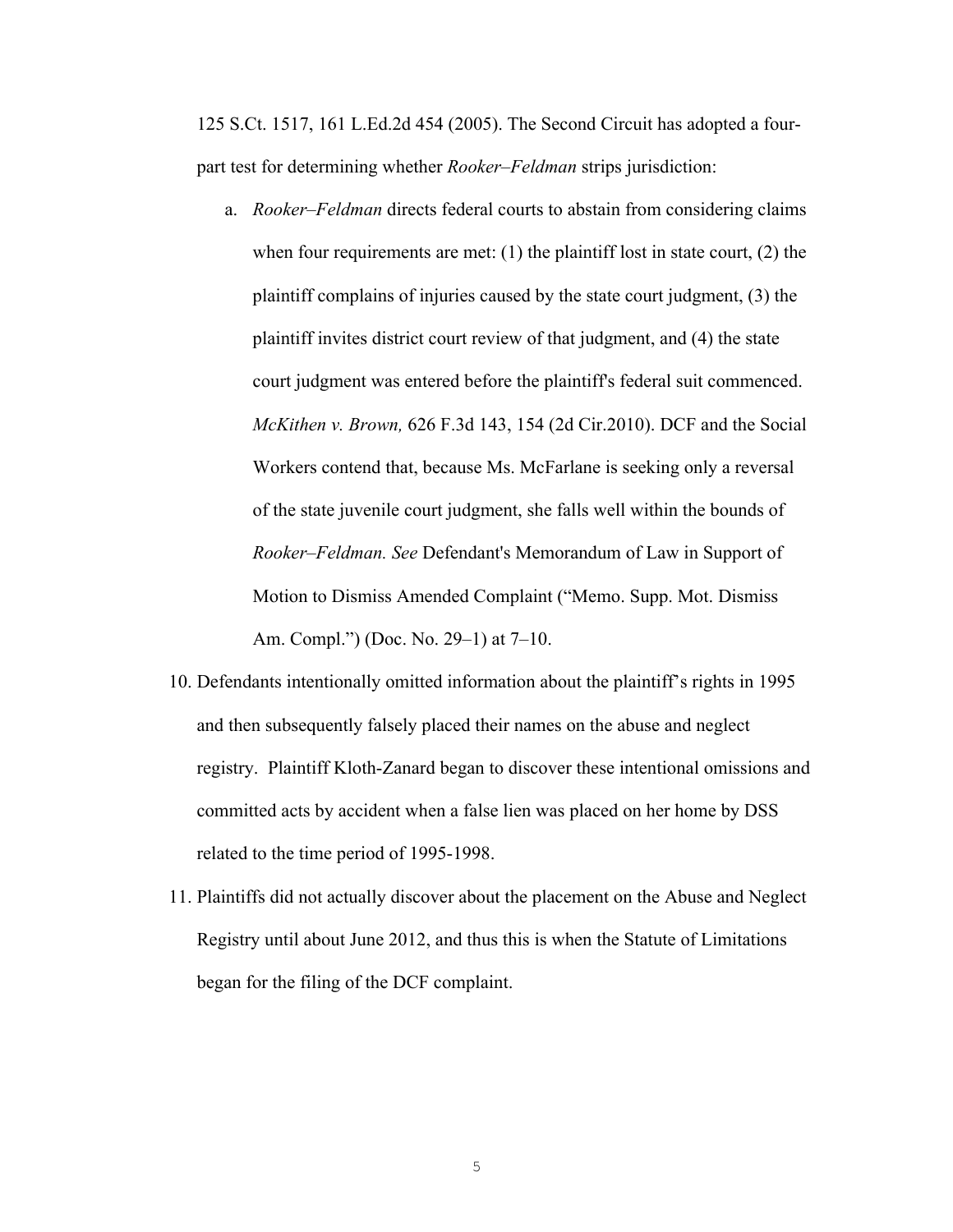a. This accidental disclosure in 2012 resulted in a timely and diligent research on Plaintiff Kloth-Zanard's part related to the potential harm from this omitted information, thus tolling the statue of limitations.

#### **Facts**

- 12. In 1995, Plaintiff, Kloth-Zanard was denied her educational rights by DSS under the Welfare Reform Act and Family Violence Laws.
	- a. Plaintiff came to this state to finish the last 18 months of her education for Physical Therapy at Sacred Heart. Under the Welfare Reform Act, the purpose was to help parents become self-sufficient via job training and education. As a victim of Domestic Violence, Kloth-Zanard was listed as a separate class under Welfare Reform and allotted extra time to complete her educational endeavors. While Kloth-Zanard had been enrolled in a timely manner starting January 1995, she had a housing issue and DSS told her to put her education on hold until September so she could get her housing situation stabilize. When September came around, she reenrolled in school but was threatened by DSS with loss of her Section VIII housing, food stamps and energy assistance if she attended school... Kloth-Zanard never received any cash assistance that she knows of or can recall. But had she been allowed to attend college, cash assistance via grants, funding and other sources would have been additionally available to her along with day care and medical care through the university's programs. DSS's action deprived Plaintiff, Kloth-Zanard from becoming self-sufficient and impeded her constitutional right to an education.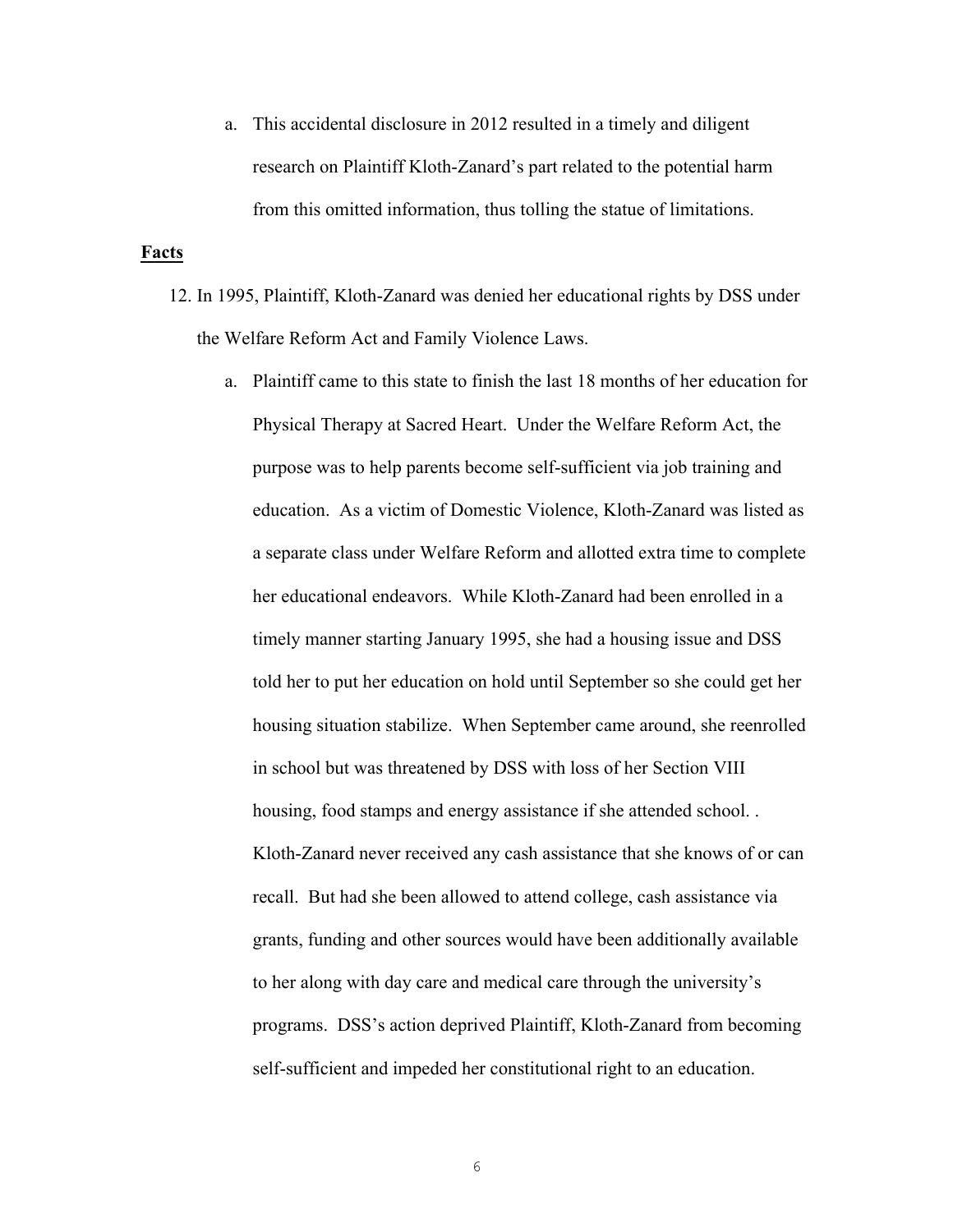- b. Kloth-Zanard would have had cash assistance, day care and medical care through her university. DSS's action deprived Plaintiff, Kloth-Zanard from becoming self-sufficient and impeded her constitutional right to an education.
- c. Summary of Family Violence Laws by Sandra Norman-Eady, October 2, 2009, 2009-R-0349 *An Act Concerning Welfare Reform and The Expenditures Of The Department of Social Services (PA 97-2, June 18 Special Session)* The act exempts Temporary Family Assistance applicants and recipients who are victims of family violence from job training, work placement assistance, subsidized and unsubsidized employment, and child support enforcement requirements. It defines a domestic violence victim as someone who has been battered or subjected to extreme cruelty by (1) physical acts that resulted in, or threatened to result in, physical injury; (2) sexual abuse; (3) sexual activity involving a child in the home; (4) being forced to participate in sexual acts; (5) mental abuse; or (6) neglect or medical care deprivation.
- 13. In 1996, a central registry for Abuse and Neglect was created. Under the rules and procedures associated with *CONN. GEN. STAT. §17a-28 and §17a-101 REG. CONN. STATE AGENCIES §17a-101-1 through §17a-101-10* Access to the Central Registry shall be limited to duly authorized Department employees for purposes of obtaining information for the investigation of child abuse and neglect, background checks, and other uses permitted by law. Prospective employers or licensing authorities are permitted to request background checks for any person,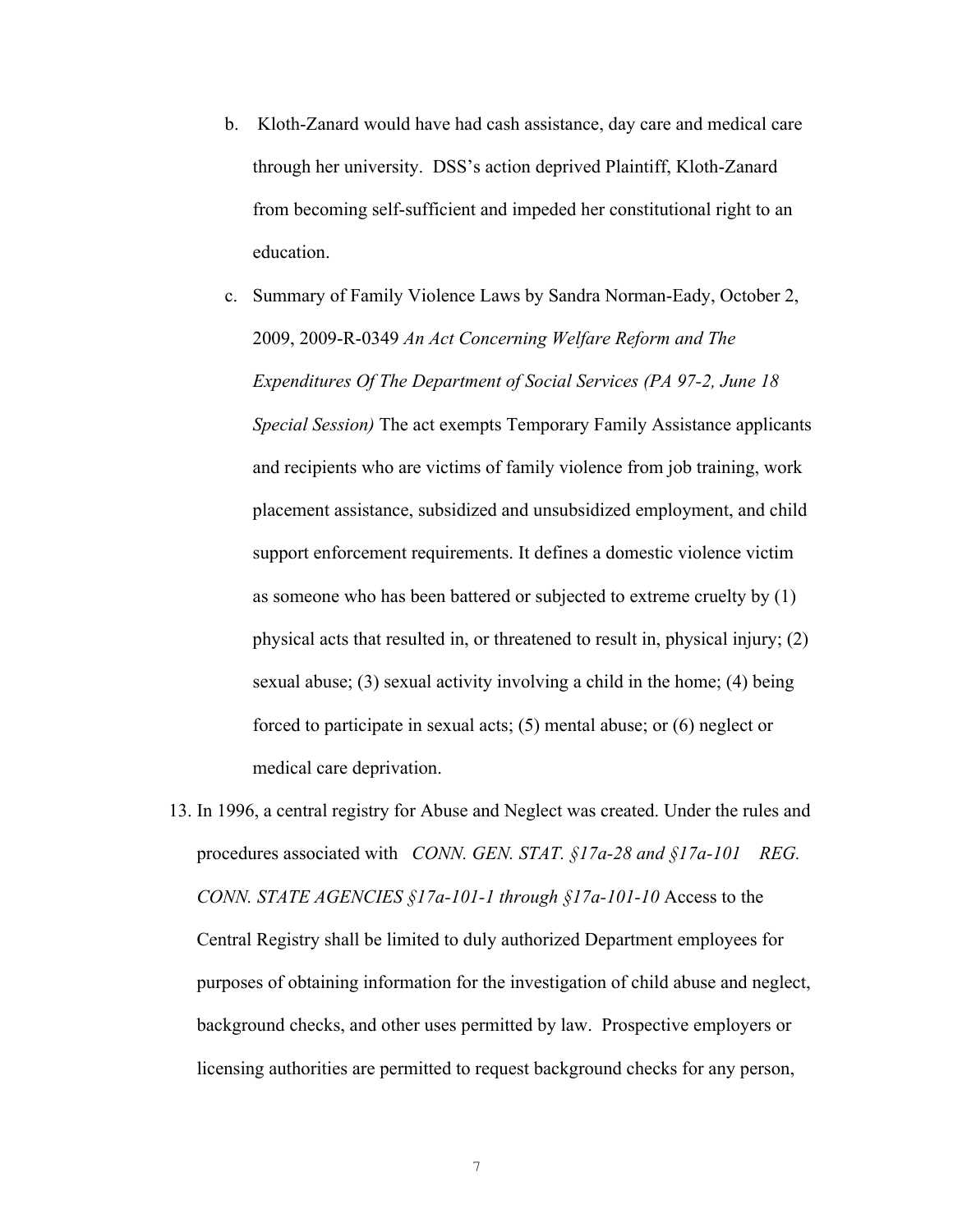provided they submit a release signed by the subject of the background check. The Connecticut Departments of Public Health and Social Services may request background checks without signed releases pursuant to state statute. *Legal References*: *Conn. Gen. Stat. §17a-28(f) and §17a101k(b).*

- d. In other words, if the Plaintiff signed off giving a prospective employer the right to run a background check, then they would have access to this information on the Registry.
- e. As plaintiff's were unaware that they were on the Abuse and Neglect Registry, they complied with all their prospective employers requests and signed a statement to allow background checks.
- f. Thus the placement of the Plaintiffs on the Abuse and Neglect Registry directly affected their ability to be gainfully employed, whether with a state agency or outside of it.

14. DCF records and court records show that on November 18, 1997, all charges of supposed neglect against the plaintiff, Joan Kloth-Zanard were dismissed and unsubstantiated. No charges were ever brought against, Plaintiff, Christopher Zanard for neglect. Yet, DCF falsely put the plaintiff's names on the Abuse and Neglect Registry in 1997.

- a. Plaintiff's files show that there were no substantiated charges and that the case was dismissed.
- b. This is repeated again in plaintiff Kloth-Zanard's file in February 1998. Nowhere in their files does it show a formal letter was sent to the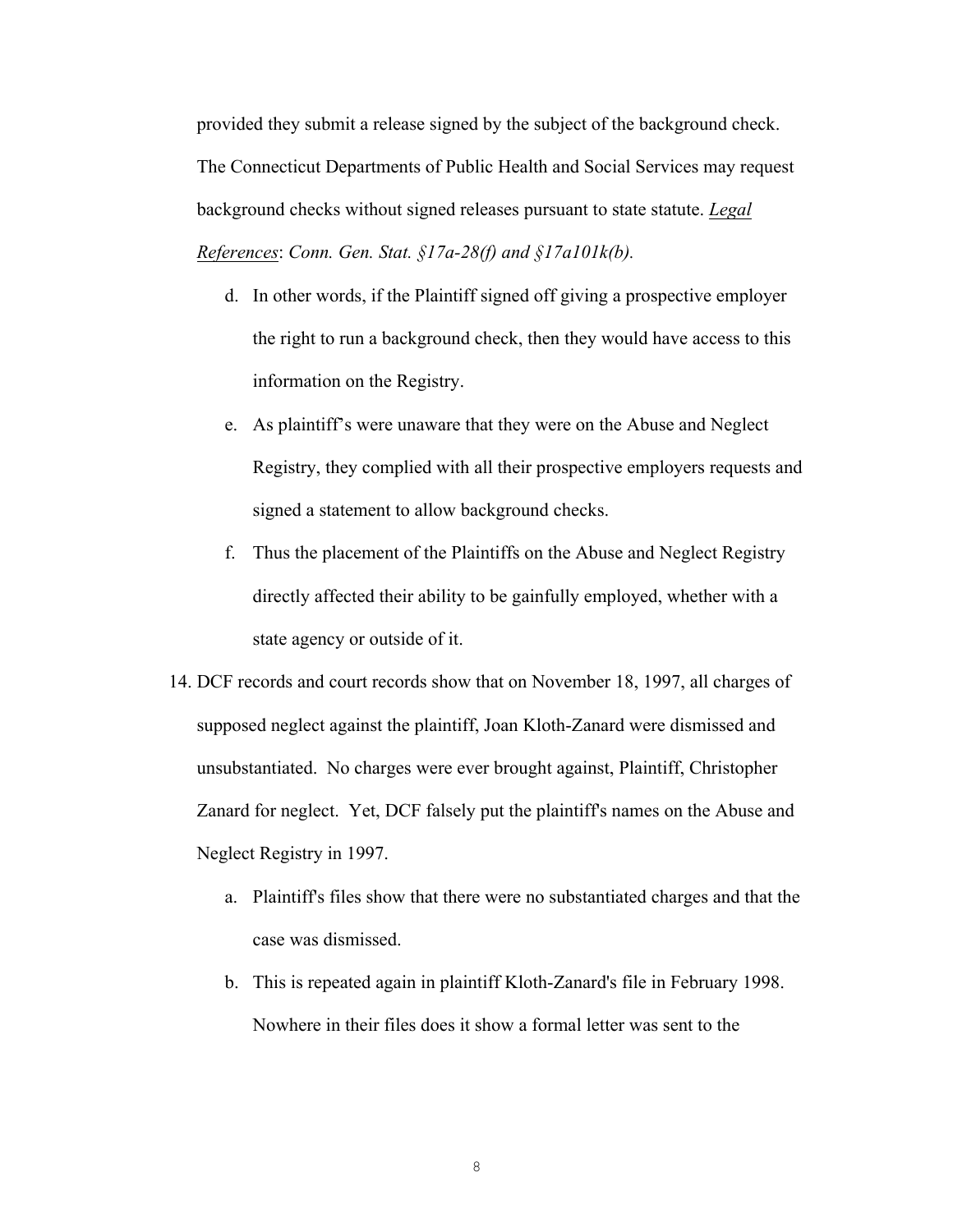plaintiff's that they were being put in the abuse and neglect registry so that they could have their names removed.

- i. At the time of the initial incident, Plaintiff was under extreme duress and stress. Anything verbally spoken to her would not be legally admissible due to her state of mind.
- c. Furthermore, the plaintiff would not have known to have their names removed, as they were never formally appraised that their names were put on the registry.
- d. By law, if there are no substantiated charges, their names cannot be placed on the registry or had to be immediately removed.
	- i. *Criteria for Registry Placement By* law, the DCF commissioner must maintain a central child abuse and neglect registry. The commissioner cannot enter a name on the registry until after the department has investigated a report of alleged abuse or neglect and found (1) reasonable cause to believe that the abuse or neglect has in fact occurred (substantiation) and (2) made a "recommended finding" in this regard. Additionally, the commissioner must determine whether an identifiable person (1) is responsible for the abuse or neglect and (2) poses a risk to the child's health, safety, or well-being and should therefore have his or her name placed on the registry. CGS§17a-101g**.**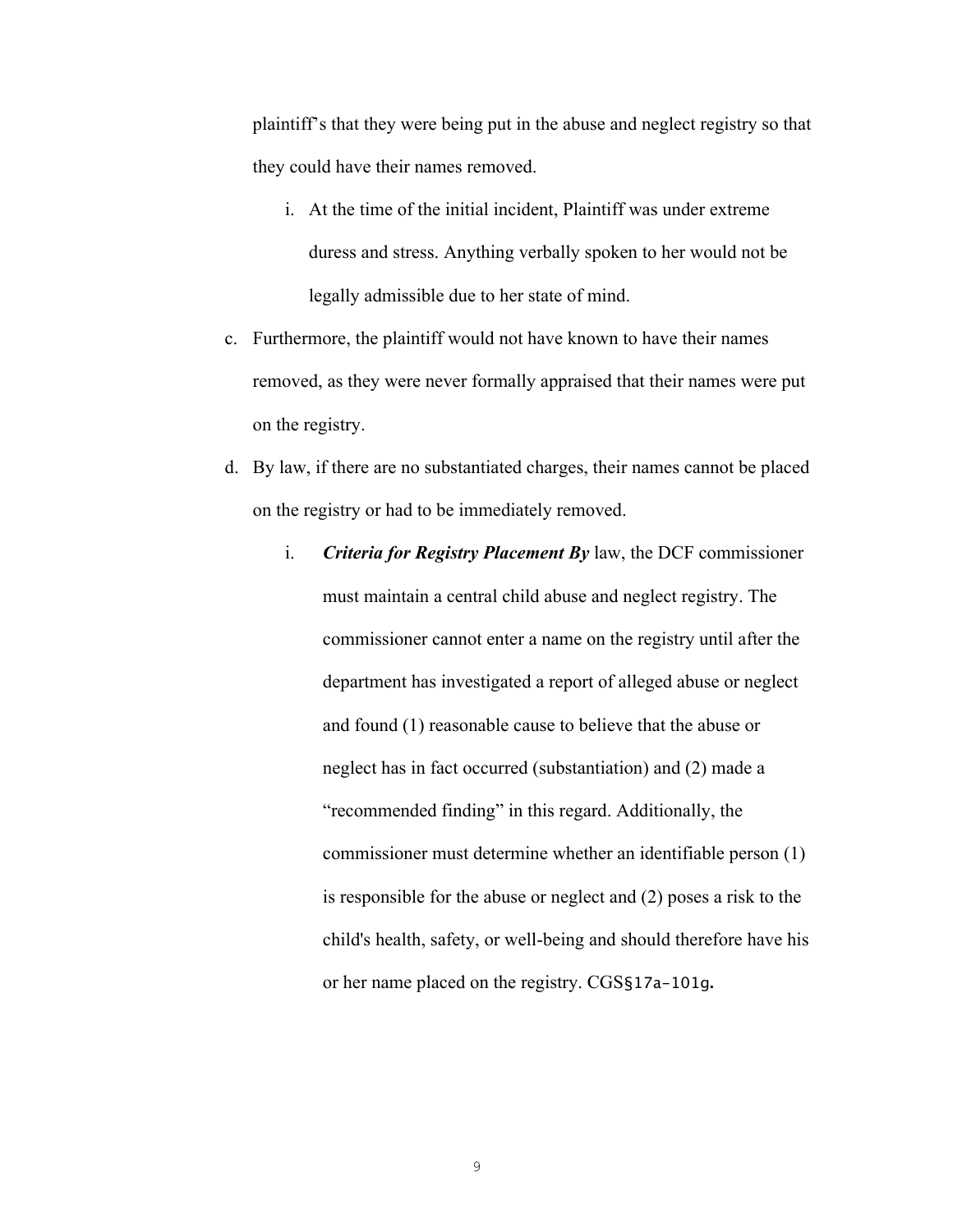- ii. DCF was well aware that there were no substantiated charges, yet continued to leave their names on this registry. This action caused the plaintiff's to be unable to retain gainful employment.
- iii. For 15 years or more the plaintiff's could not understand why they could not get employment and were constantly turned down until Plaintiff Kloth-Zanard applied for a volunteer job with CASA CIP who notified her by mail of the registry issue.
- iv. While the plaintiff's have gotten their names removed, the damages have been done as they have lost their primary years of employment and work history as well as forced them onto states assistance, such as Medicaid, SNAP, energy assistance, food bank and Mobile Food Bank.
- v. Numerous State and Federal Courts have declared the Registry is unconstitutional: 18 F.3d 992 (1994), Anna VALMONTE, Individually, and on behalf of all others similarly situated, Plaintiff-Appellant, v. Mary Jo BANE, As Commissioner of the NYS Dept. of Social Services, J. Daniel Bloomer, As acting Commissioner of the Orange County Dept. of Social Services, Defendants-Appellees. United States Court of Appeals, Second Circuit. Argued September 2, 1993. Decided March 3, 1994.

#### **Complaint to Include**

15. Danbury Department of Children and Families is not protected by Sovereign immunity, as it is a municipality owned/run agency. Jabbar COLLINS,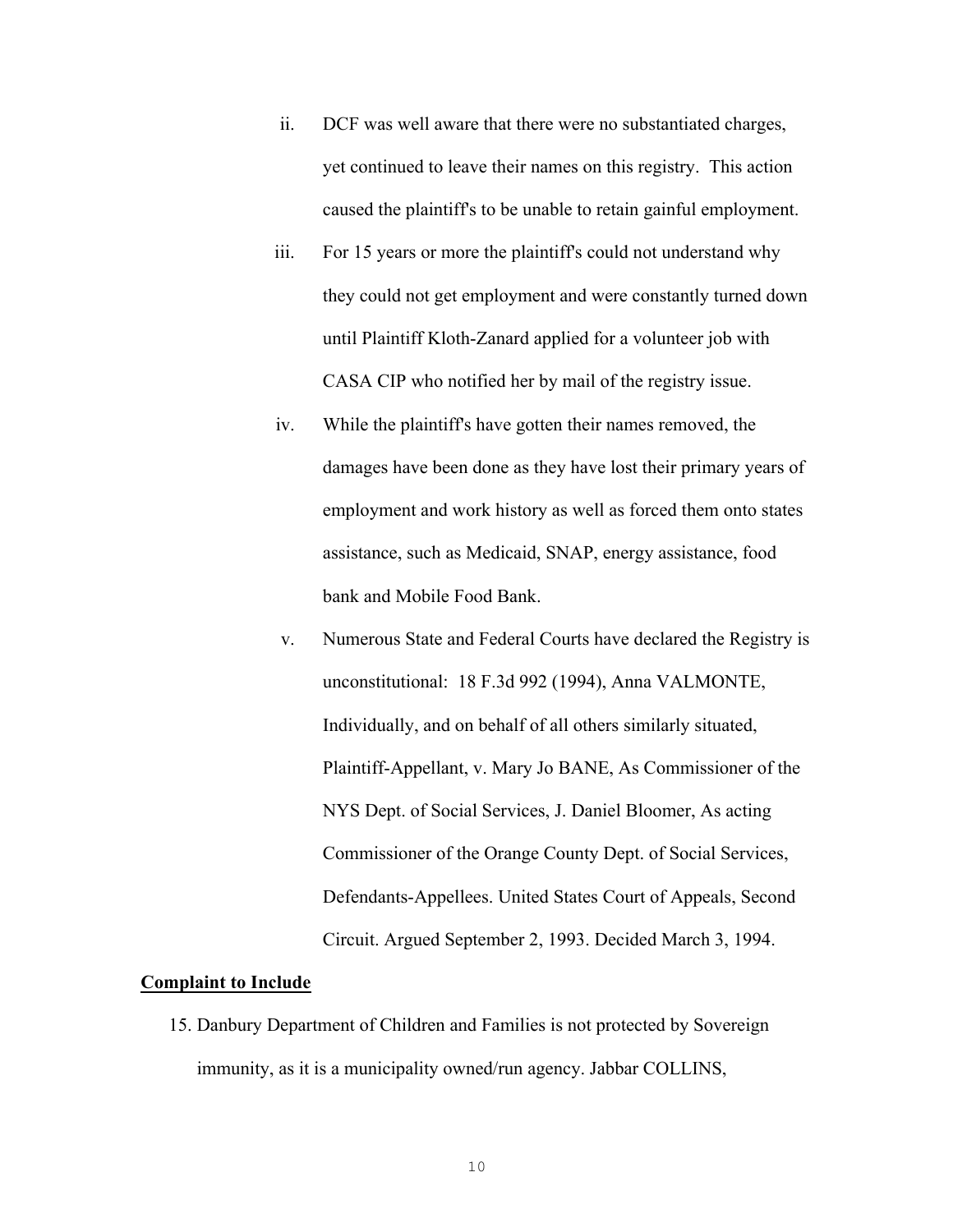Plaintiff, v. The CITY OF NEW YORK, 923 F.Supp.2d 462 (2013).

Department of Social Services is not protected by Sovereign immunity, as it is a municipality owned/run agency. Jabbar COLLINS, Plaintiff, v. The CITY OF NEW YORK, 923 F.Supp.2d 462 (2013)

- a. Suits for prospective relief are not barred, *id.,* and Eleventh Amendment immunity does not extend to a suit against a state official in their individual capacity, even when the conduct complained of was carried out in accordance with state law. *Ford v. Reynolds,* 316 F.3d 351, 356 (2d Cir.2003). McFarlane v Roberta, 891 F.Supp.2d 275 (D. Conn. 2012)
	- i. Municipal entities do not enjoy absolute immunity under the Eleventh Amendment. For example, tt appears that the case of the Department of Social Services for the City of Baltimore is not a state agency, but rather, is a municipal entity.**<sup>13</sup>** And that municipal entities are liable under §1983 only if "action pursuant to official municipal policy of some nature caused a constitutional tort." Much of the sovereign immunity of the United States was swept away in 1946 with passage of the FTCA, which renders the Government liable "for money damages . . . for injury or loss of property, or personal injury or death caused by the negligent or wrongful act or omission of any employee of the Government while acting within the scope of his office or employment, under circumstances where the United Page 481 U. S. 693, 28 U.S.C. § 1346(b). Read as it is written, this language renders the United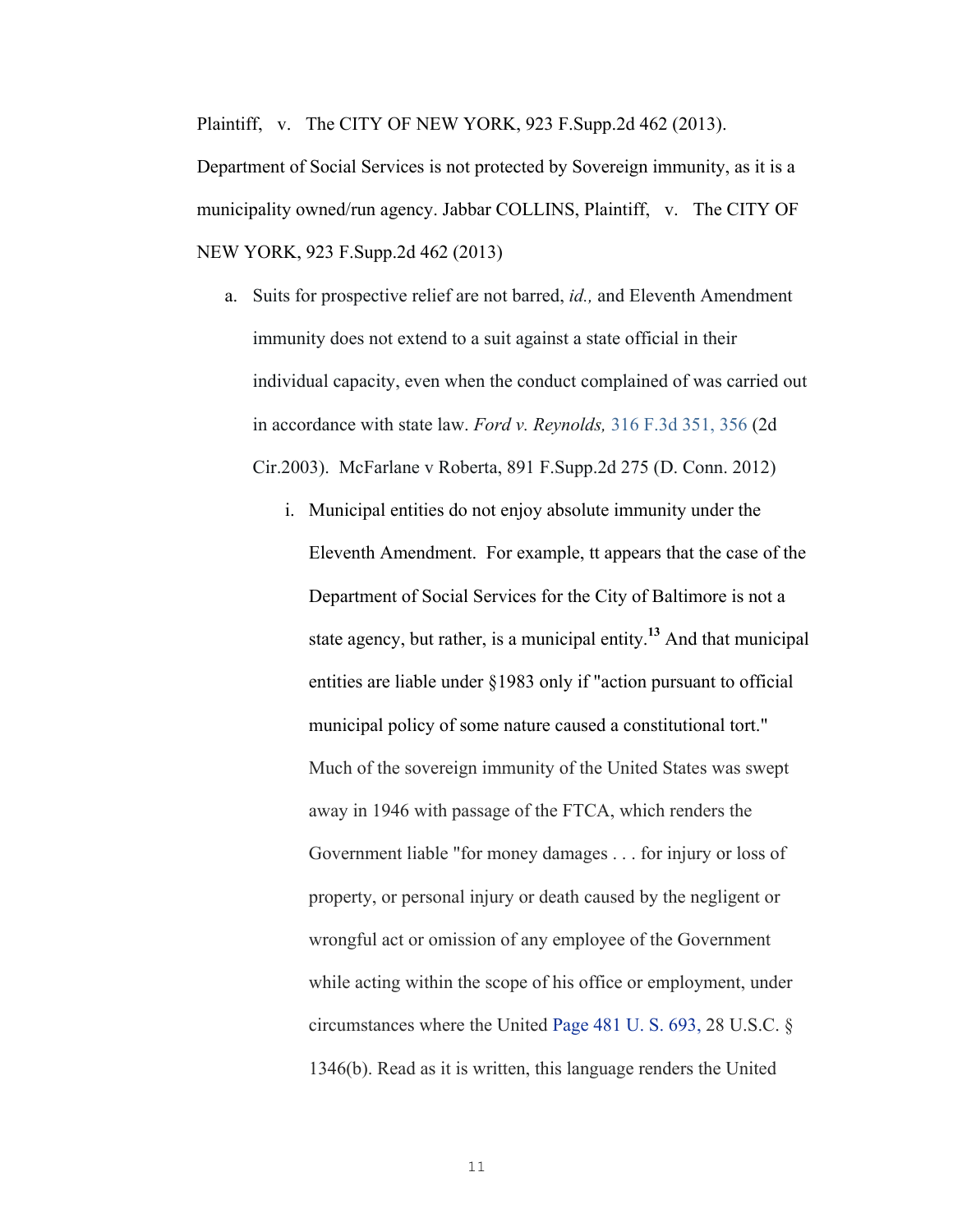States liable to *all* persons, including servicemen, injured by the negligence of Government employees and Monell v. New York Dep't of Social Service., **436 U.S. 658**, 691, 98 S. CT. 2018, 2036, 56 L.Ed.2d 611 (1978).

- ii. Constitutional Tort would be fiduciary responsibility to legally notify about the placement of their names on the Abuse and Neglect Registry as well as the removal once the judge dismissed the charges.
- iii. Constitutional torts are violation of one's constitutional rights by a government servant. Constitutional tort actions are brought under 42 USCS § 1983 against government employees seeking damages for the violation of federal constitutional right, particularly those arising under the Fourteenth Amendment and the Bill of Rights.
- iv. 42 USCS § 1983 reads as follows: "Every person who, under color of any statute, ordinance, regulation, custom, or usage, of any State or Territory or the District of Columbia, subjects, or causes to be subjected, any citizen of the U.S. or other person within the jurisdiction thereof to the deprivation of any rights, privileges, or immunities secured by the Constitution and laws, shall be liable to the party injured in an action at law, suit in equity, or other proper proceeding for redress, except that in any action brought against a judicial officer for an act or omission taken in such officer's judicial capacity, injunctive relief shall not be granted unless a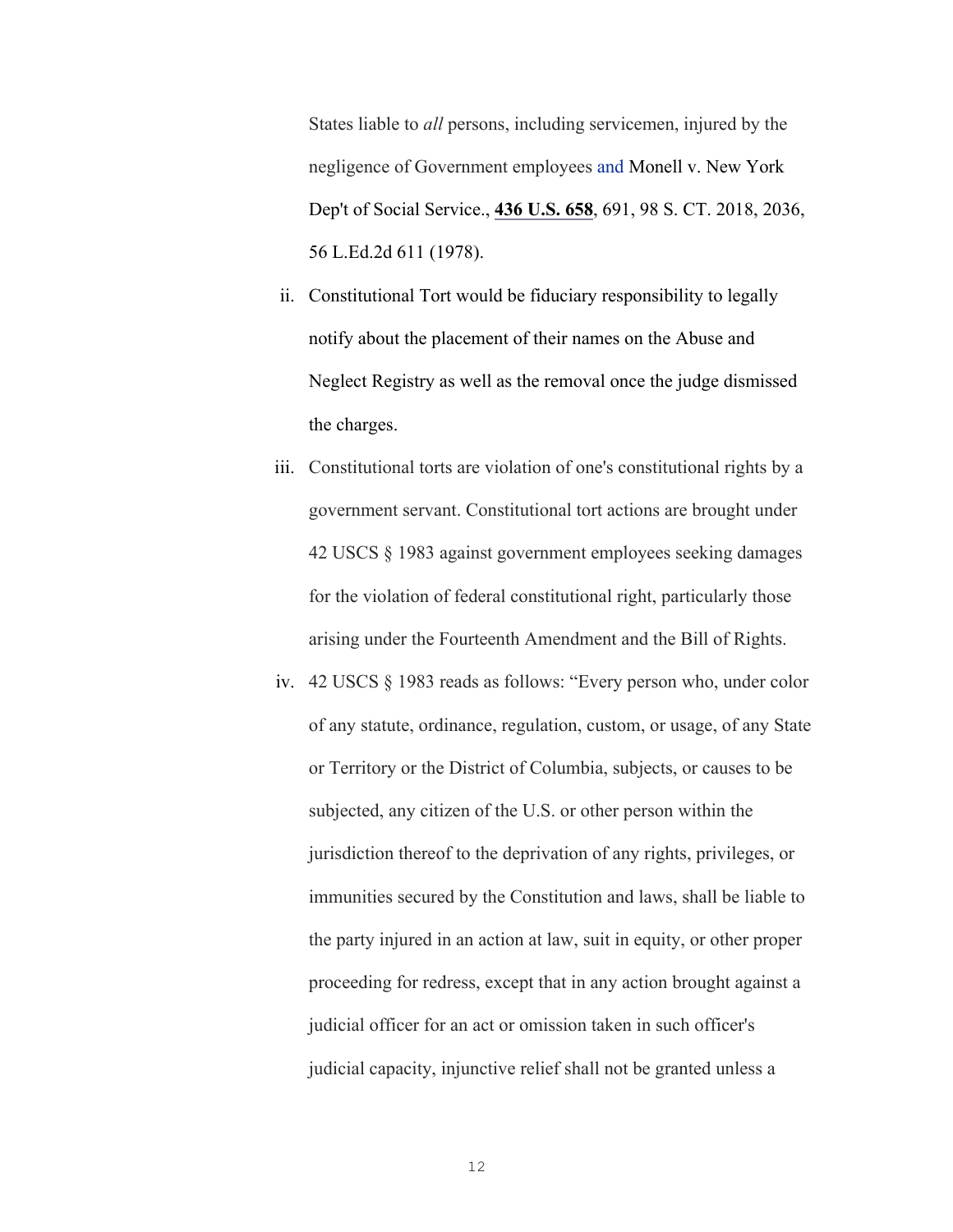declaratory decree was violated or declaratory relief was unavailable."

#### **Courts Claim of Sovereign Immunity**

- 16. The plaintiff's now addresses the State's claim of Sovereign Immunity. The plaintiff's feel this is moot based on the following case precedents and Plaintiff, Kloth-Zanard's ADA Rights.
	- b. Our founding fathers did not mean the Eleventh Amendment to allow states to be immune from prosecution because it opened up a door that would allow the states to do as they please. From the Article by Mark Strasser: "*Chishom, The Eleventh Amendment, and Sovereign Immunity: On Alden's Return to Confederation Principles*". In this article it is cited that Alexander Hamilton, James Madison as well as many other argued that the Interpretation of the Eleventh Amendment has been taken out of context and can be too easily abused by the states.
		- i. John Marshall argued that federal courts would have to have jurisdiction over issues involving the Constitution and federal laws. He suggested this both in Cohen's and also in the ratification debates. He, like the other Framers, understood that the consequences of allowing states to plead sovereign immunity when violating federal law or abridging individual rights under the Constitution would be too "mischievous" to be tolerated.
		- ii. The current Court claims to base its robust state sovereign immunity view on the intentions of the Framers. Yet, the Framers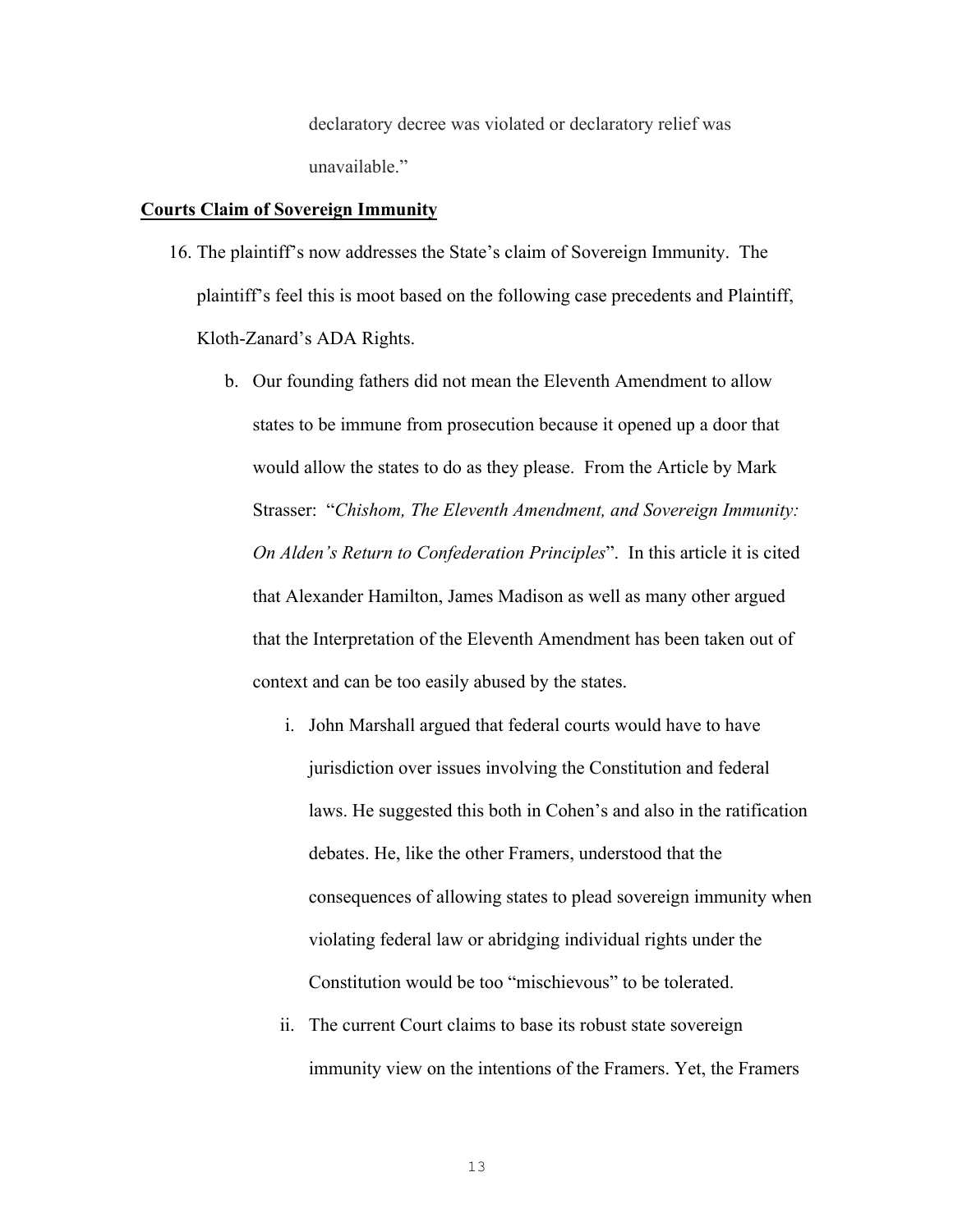had just experienced the consequences of having a weak central government where states might put their own perceived interests over the interests of the nation as a whole. The Framers understood what the Court apparently does not: unless states can be forced to appear in federal court, they will violate federal law and subvert national interests with impunity, whether directly or indirectly. The Courts current interpretation of state sovereign immunity does not comport with the language of the Constitution, the Framers' intentions, or a policy likely to promote the interests of the nation as a whole, and must be corrected at the first opportunity.

- c. As to the Eleventh Amendment, it speaks specifically that non-citizens of a state cannot sue that state. As the Plaintiff's are citizens of the state of CT, they are not barred according to the Eleventh Amendment.
- d. It is widely felt by the Supreme Court, Judges and attorneys that the Eleventh Amendment is unconstitutional and poorly written. *Harvard Law Review, The Eleventh Amendment and the Nature of the Union by Bradford Clark, Volume123, une 2010, Number 8.*
- e. In fact, the Abrogation doctrine, which the Eleventh Amendment is based around, is a constitutional law doctrine expounding when and how the Congress may waive a state's sovereign immunity and subject it to lawsuits to which the state has not consented (i.e., to "abrogate" their immunity to such suits). \*In *Seminole Tribe v. Florida*, 517 U.S. 44 (1996) the Supreme Court ruled that the Congress's authority, under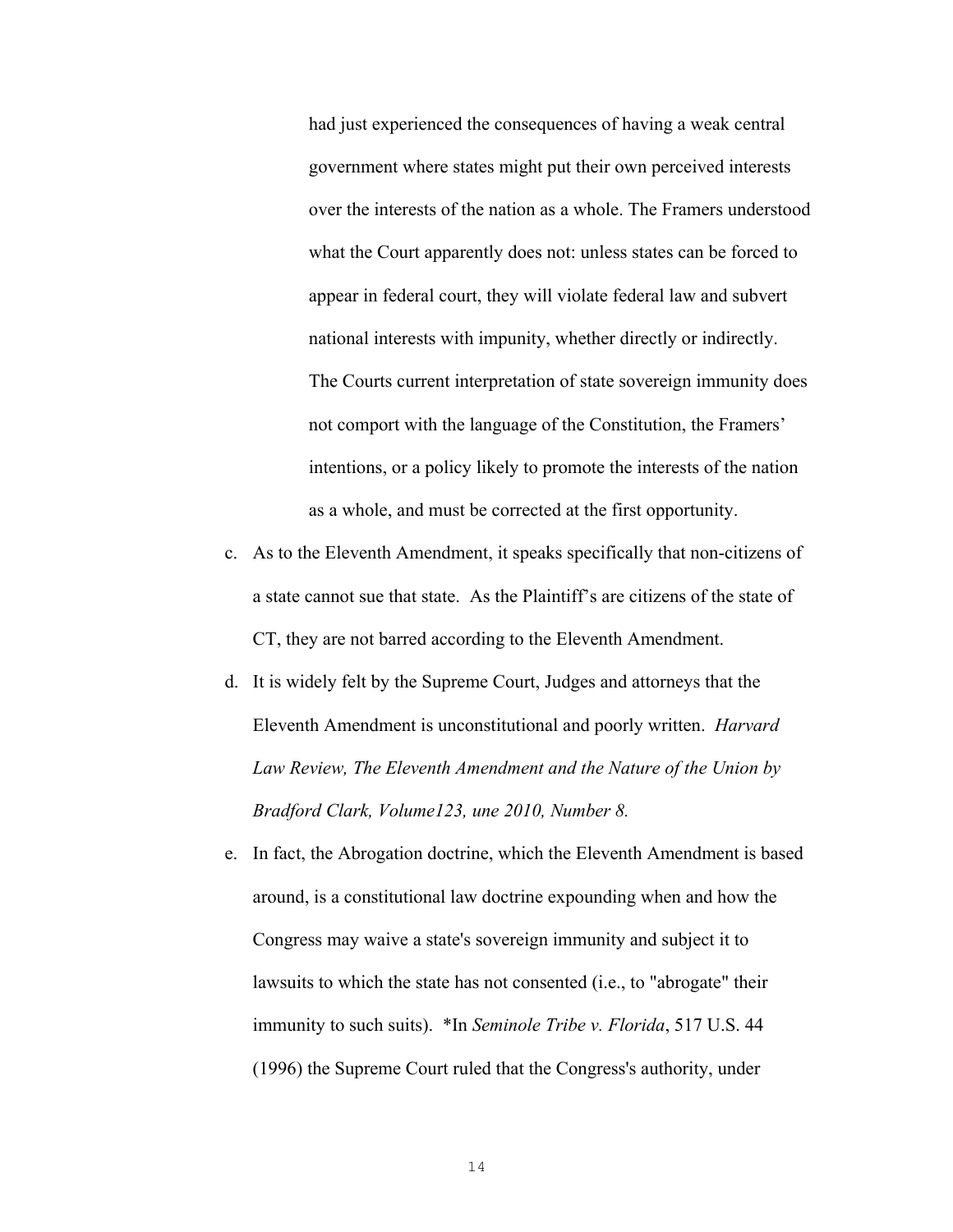Article One of the United States Constitution, could not be used to abrogate state sovereign immunity.[1] However, the Congress *can* authorize lawsuits seeking monetary damages against individual U.S. states when it acts pursuant to powers delegated to it by amendments subsequent to the Eleventh Amendment. This is most frequently done pursuant to Section 5 of the Fourteenth Amendment, which explicitly allows the Congress to enforce its guarantees on the states and thus overrides states' Eleventh Amendment immunity. \*The doctrine was first announced by the Supreme Court in a unanimous decision written by then-Associate Justice William Rehnquist, *Fitzpatrick v. Bitzer*, 427 U.S. 445 (1976). *Bitzer* "continued the line of reasoning that Rehnquist had acknowledged in *Fry v. United States* ... that cases involving Congress' authority under Section 5 present different problems than cases involving the Congress's Commerce Clause authority."[2] The doctrine has since developed a number of nuances and limitations. In particular, later cases explained that the Court would not infer Congressional intent to abrogate sovereign immunity, but would only uphold arrogations where the Congress has "unequivocally express[ed] its intention to abrogate the Eleventh Amendment bar to suits against states in federal court." In order to do this, the Congress must "mak[e] its intention unmistakably clear in the language of the statute." *Atascadero State Hospital v. Scanlon*, 473 U.S. 234 (1985).

f. Another limitation that the courts have read into Congressional power to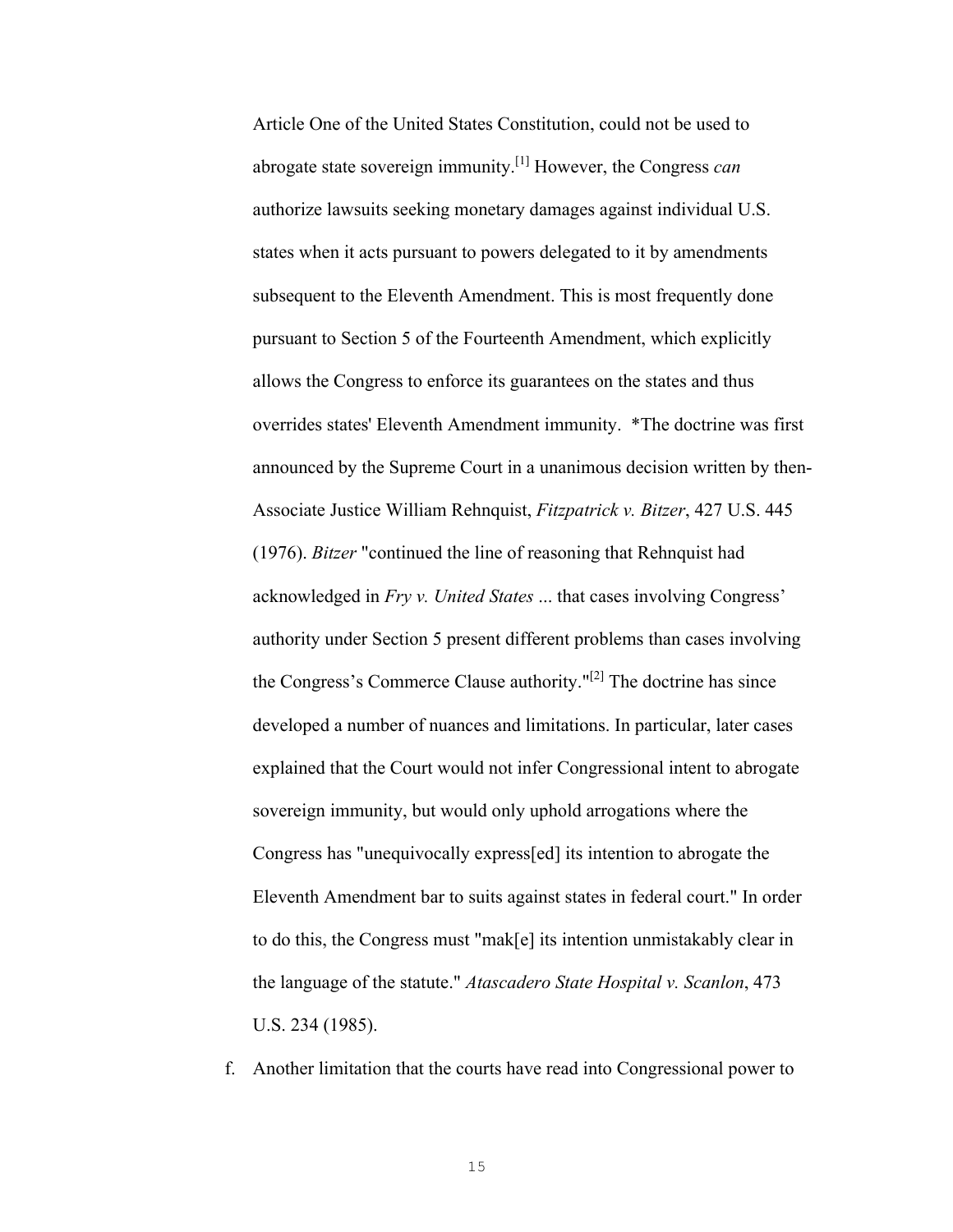abrogate is the "congruence and proportionality" test, first discussed in *City of Boerne v. Flores*, 521 U.S. 507 (1997). Because the Fourteenth Amendment allows Congress to take "appropriate" action to enforce rights, the Court has determined that such action must be congruent and proportional to the deprivation of the right that the Congress is seeking to remedy. An example of a case where an act of the Congress failed the *Boerne* test is *Kimel v. Florida Board of Regents*, 528 U.S. 62 (2000). An example where an act passed the *Boerne* test is *Nevada Department of Human Resources v. Hibbs*, 538 U.S. 721 (2003).*Alexander Chisholm v. Georgia*, 2 U.S. 419 (1793), is considered the first United States Supreme Court case of significance and with impact related to the Eleventh Amendment. Given its date, there was little available legal precedent (particularly in American law).<sup>[1]</sup> It was almost immediately superseded by the Eleventh Amendment.

- i. Article III, Section 2's grant of federal jurisdiction over suits "between a State and Citizens of another State" abrogated the States' sovereign immunity and granted federal courts the affirmative power to hear disputes between private citizens and States.
- ii. Citizens of one state or of foreign countries can still use the federal courts if the state consents to be sued, or if Congress, pursuant to a valid exercise of Fourteenth Amendment remedial powers,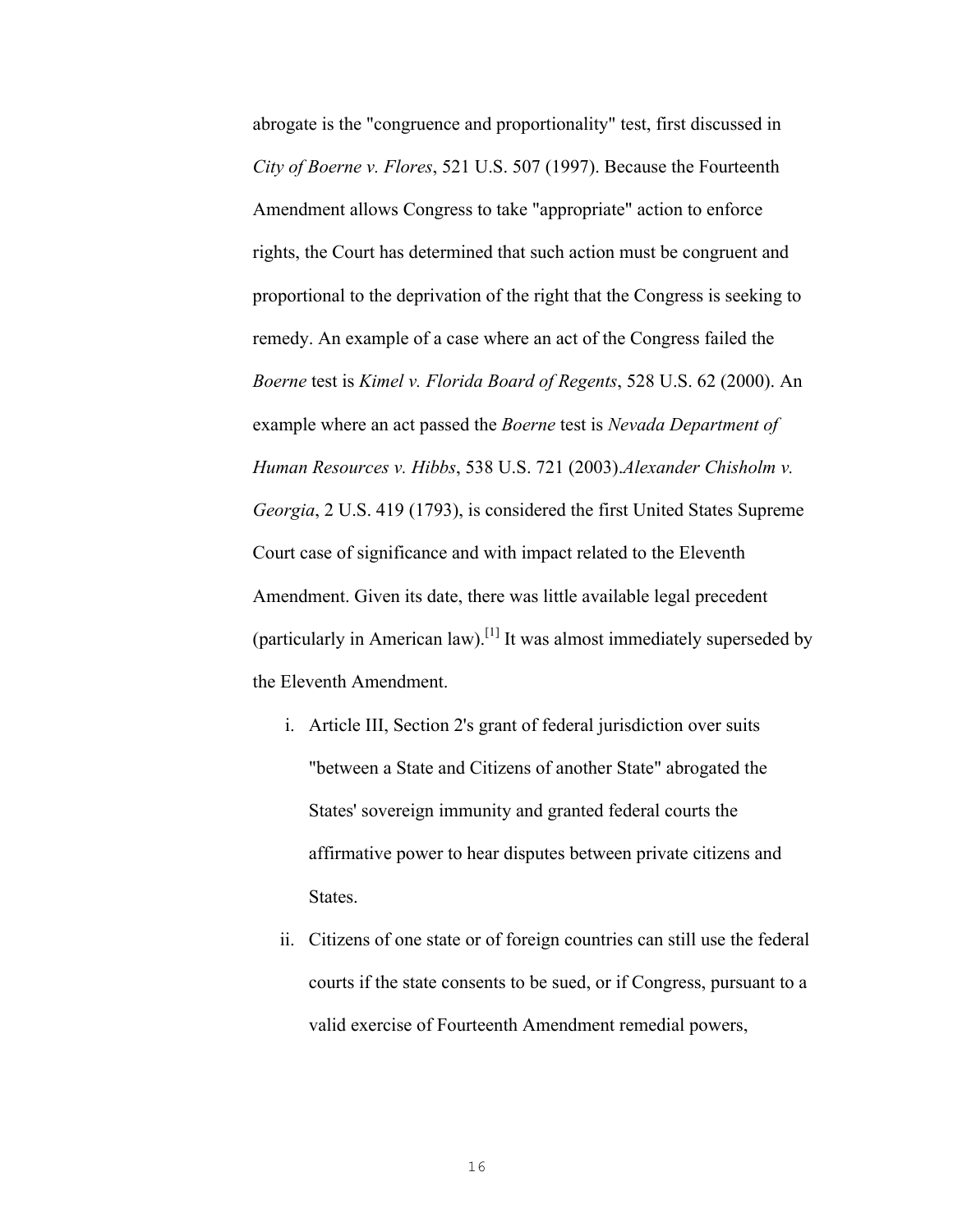abrogates the states' immunity from suit. See *Fitzpatrick v. Bitzer*, 427 U.S. 445 (1976).

- 1. The Court ruled that Congress has the power under the Fourteenth Amendment to abrogate sovereign immunity of states, because the Fourteenth Amendment was enacted specifically to limit the power of the states, with the purpose of enforcing civil rights guarantees against them.
- g. Furthermore, a federal judge in Tallahassee, Florida, Judge Maurice Paul granted the motion for opening the following case against FL state agencies. This case opens the door to impede the state's claims of sovereign immunity.
	- i. The ruling resulted from a lawsuit by the Florida Teaching Profession-National Education Association (FTP-NEA) on behalf of three educators and the entire class of 211,000 persons listed on the "indicated" category of the abuse registry computer. Judge Paul's October, 1990 ruling opened the door for 211,000 lawsuits against the Florida Department of Health and Rehabilitative Services (H.R.S.). The Florida Legislature, during the spring, 1991 session, removed the "indicated-perpetrator unknown" classification from state law books in order to avoid substantial litigation costs.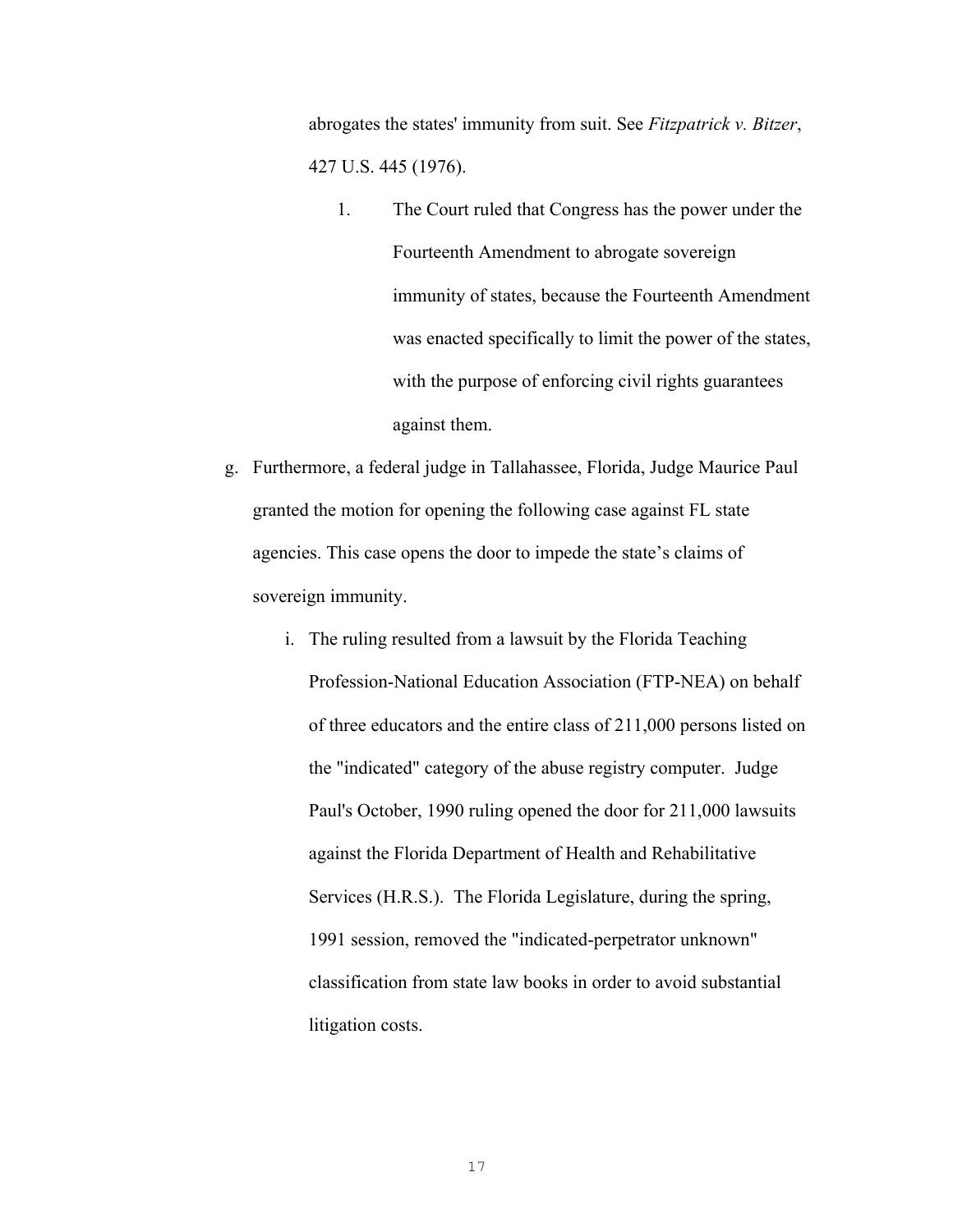- h. Furthermore, under the Rehabilitation Act and involved in several of the cases listed below, if a state's agency receives Federal Funding, they forfeit sovereign immunity. DCF receives Federal Funding. "Court invalidated the abrogation of sovereign immunity in several civil rights statutes. Nevertheless, as explained below, the Court upheld the abrogation of sovereign immunity in later cases involving other statutory provisions. Moreover, an alternative approach authorizing damages which is utilized in the Rehabilitation Act -- tying the waiver of sovereign immunity to the receipt of federal funds -- has to date been very successful in many federal courts of appeals" in other words accepted. Rochelle Bobroff & Harper Jean Tobin, *Strings Attached: The Power of the Federal Purse Waives State Sovereign Immunity for the Rehabilitation Act*, 42 Clearinghouse Review 16 (May-June 2008).
- i. State law gives state officials and employees immunity from liability when discharging their duties and acting within the scope of their employment. But they are not immune from liability for wanton, reckless, or malicious acts such as falsely placing a person or persons on the Abuse and Neglect Registry or not removing them from said registry, when a judge has determined that there is no substantiated charges. In fact, in the case for this Plaintiff's, the judge held that DCF was the one who was in Neglect. (DCF vs. Kloth, 1997, Danbury Juvenile Court. Case No. unknown as Juvenile court will not release and plaintiffs cannot afford the cost of this transcript and information.)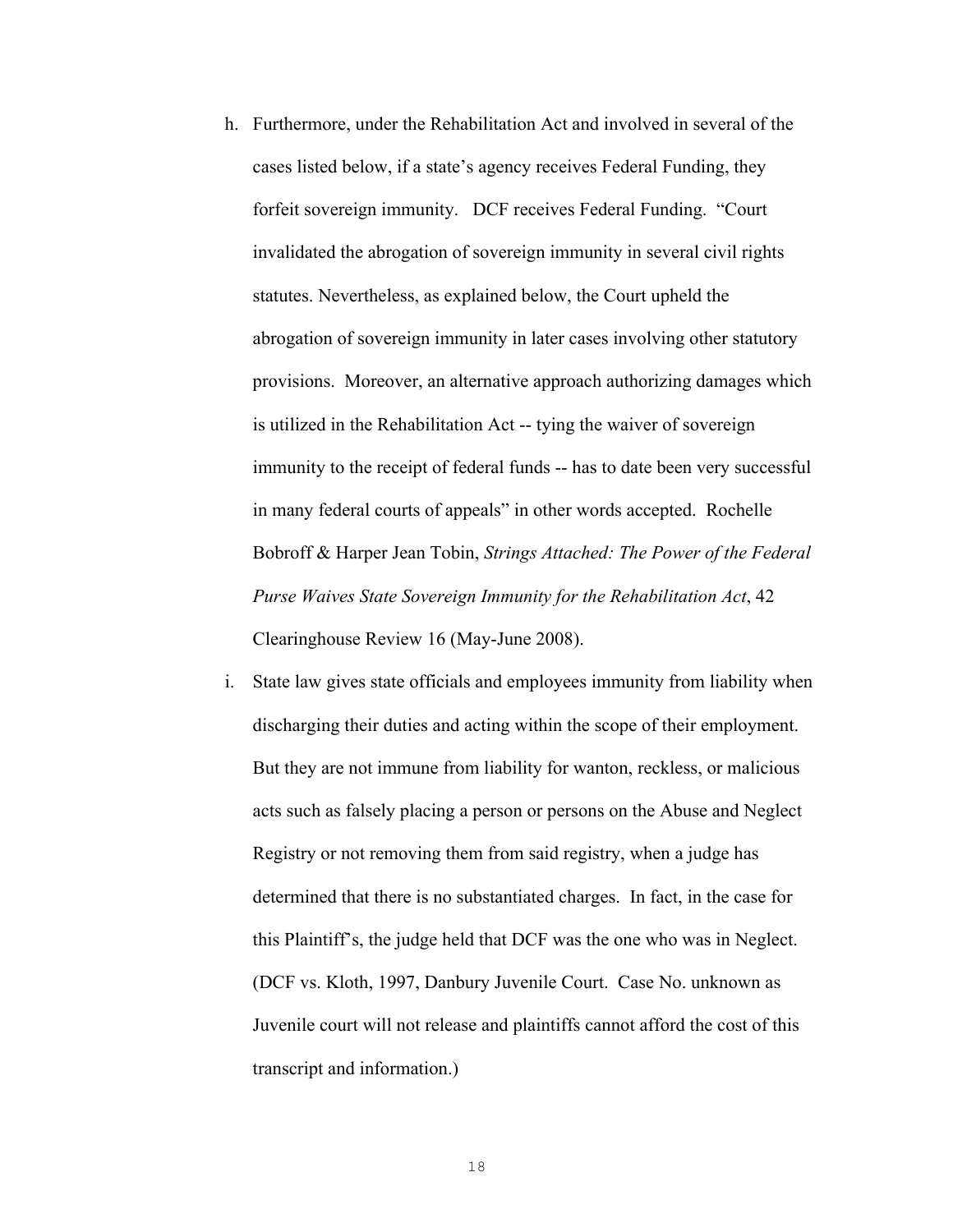j. By statute, state employees and officers are not liable for damage or injury that is caused within the scope of their employment or by the discharge of their DUTIES AS LONG AS THEY ARE NOT WANTON, RECKLESS, OR MALICIOUS(CGS  $\S$  4-165). The DCF workers actions were deliberate done on purpose as they were clearly told by the Judge on November 18, 1997 and in subsequent follow-ups with this judge, that charges were dismissed and that they were the ones in neglect.

i. § 2000d–7. Civil rights remedies equalization

1. (a) General provision (1) A State shall not be immune under the Eleventh Amendment of the Constitution of the United States from suit in Federal court for a violation of section 504 of the Rehabilitation Act of 1973 [29 U.S.C. 794], title IX of the Education Amendments of 1972 [20 U.S.C. 1681 et seq.], the Age Discrimination Act of 1975 [42 U.S.C. 6101 et seq.], title VI of the Civil Rights Act of 1964 [42 U.S.C. 2000d et seq.], or the provisions of any other Federal statute prohibiting discrimination by recipients of Federal financial assistance. (2) In a suit against a State for a violation of a statute referred to in paragraph (1), remedies (including remedies both at law and in equity) are available for such a violation to the same extent as such remedies are available for such a violation in the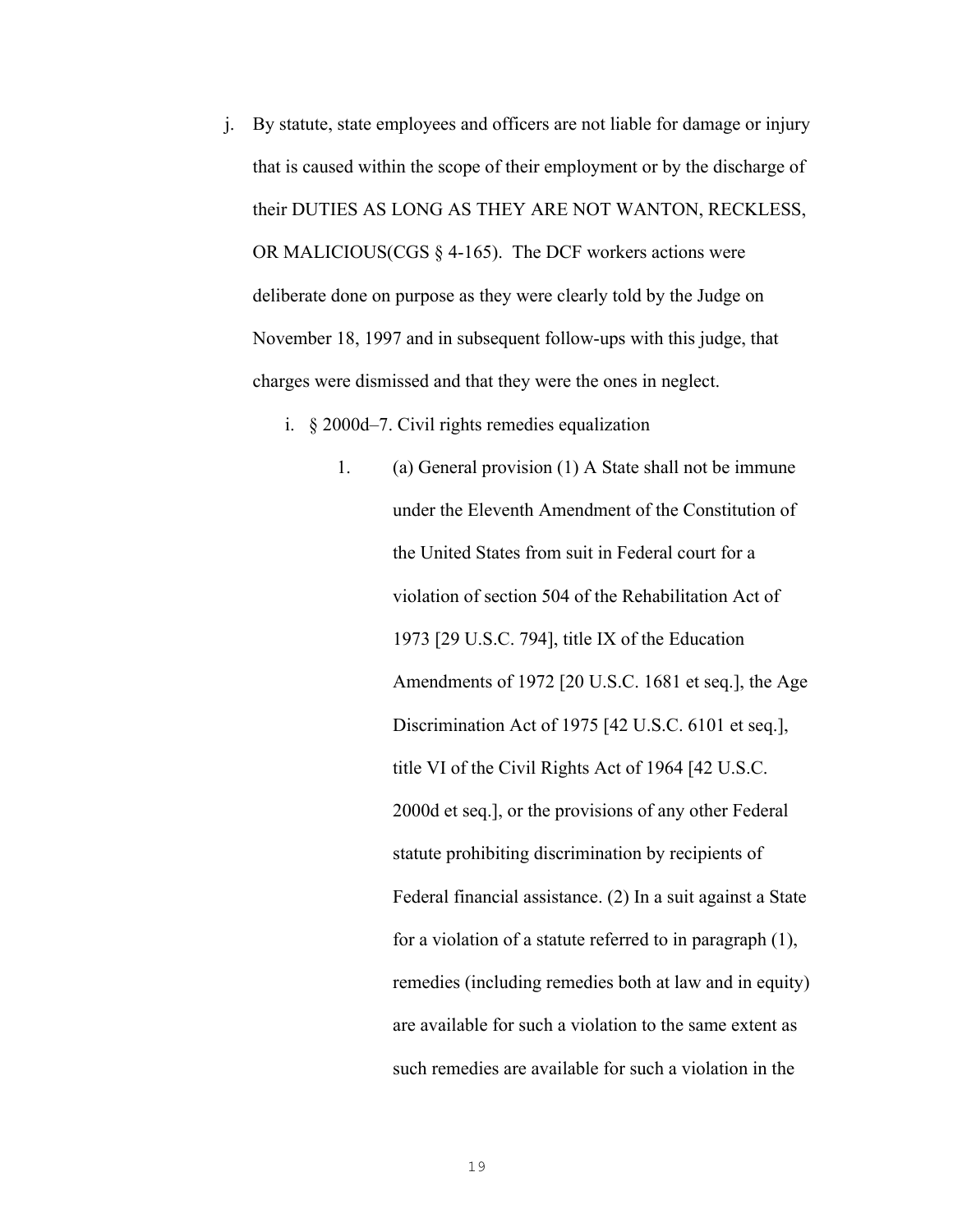suit against any public or private entity other than a State.

- 2. (b) Effective date The provisions of subsection (a) of this section shall take effect with respect to violations that occur in whole or in part after October 21, 1986. (Pub. L. 99–506, title X, §1003, Oct. 21, 1986, 100 Stat. 1845.)
- 17. There is no immunity for the state or it agencies under federal civil rights law for Defamation, Slander, Perjury, Due Process rights or any other acts that cause undue harm to another.
- 18. To remedy violations of these federal laws, an aggrieved individual may seek relief from states and/or state officials.

(http://federalpracticemanual.org/node/47#1, *Rochelle Bobroff*)

- k. Cases have reaffirmed the availability of injunctive relief against state officials for violations of safety net and civil rights statutes. *See* Rochelle Bobroff, *Ex Parte Young as a Tool to Enforce Safety Net and Civil Rights Statutes*, 40 Univ. of Toledo L. Rev. 819 (2009).
	- i. The Court upheld the abrogation of sovereign immunity in later cases involving other statutory provisions. *See* Rochelle Bobroff, *Scorched Earth and Fertile Ground: The Landscape of Suits Against the States to Enforce the ADA*, 41 Clearinghouse Review 298 (Sept.–Oct. 2007). *See also* Harper Jean Tobin, *The Genetic Information Nondiscrimination Act of 2008: A Case Study of the*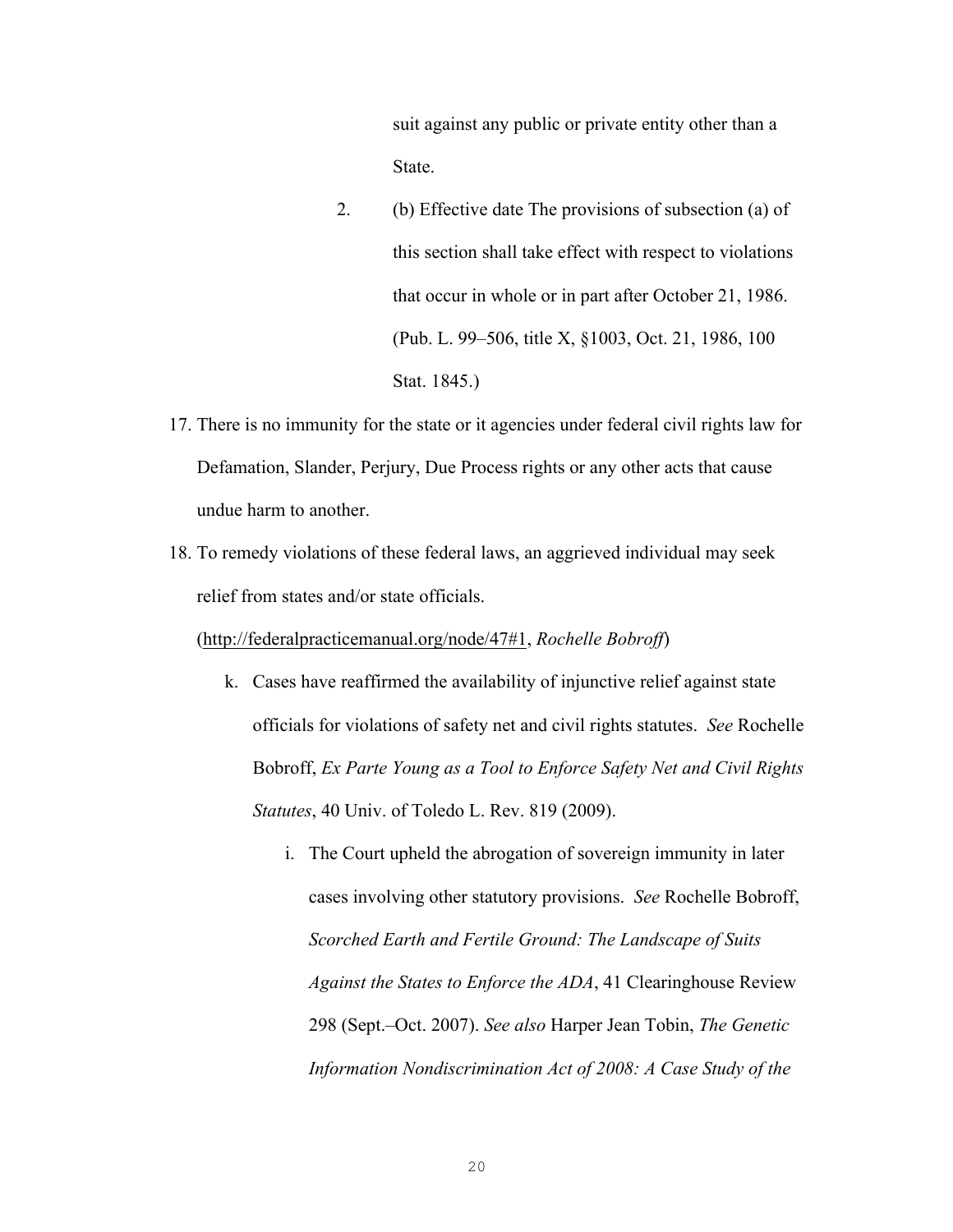*Need for Better Congressional Responses to Federalism Jurisprudence*, 35 J. of Legis. 113 (2009).

- ii. Moreover, an alternative approach authorizing damages which is utilized in the Rehabilitation Act -- tying the waiver of sovereign immunity to the receipt of federal funds -- has to date accepted. Rochelle Bobroff & Harper Jean Tobin, *Strings Attached: The Power of the Federal Purse Waives State Sovereign Immunity for the Rehabilitation Act*, 42 Clearinghouse Review 16 (May-June 2008).
- l. State officials may be sued for damages in their *individual capacity* for violations of federal constitutional or statutory rights committed in the course of official duties but maybe entitled to claim qualified immunity. The Fourth Circuit held in *Lizzi v. Alexander*, 255 F.3d 128, 137-38 (4th Cir. 2001), *cert. denied sub nom. Lizzi v. Washington Metropolitan Area Transit Authority*, 534 U.S. 1081, *reh'g denied,* 535 U.S. 952 (2002), that individual capacity suits against state officials arising out of official acts may be limited to suits under 42 U.S.C. § 1983, and not to liability arising under other federal statutes, even though the statute specifically makes the state official liable. Without explanation, the court held that such suits are in fact against the state. Presumably, the court expected the state to indemnify the official for any liability.
- m. As DCF was well aware of our statutory rights and the finding by a judge that there was no substantiation of their neglect claims, qualified immunity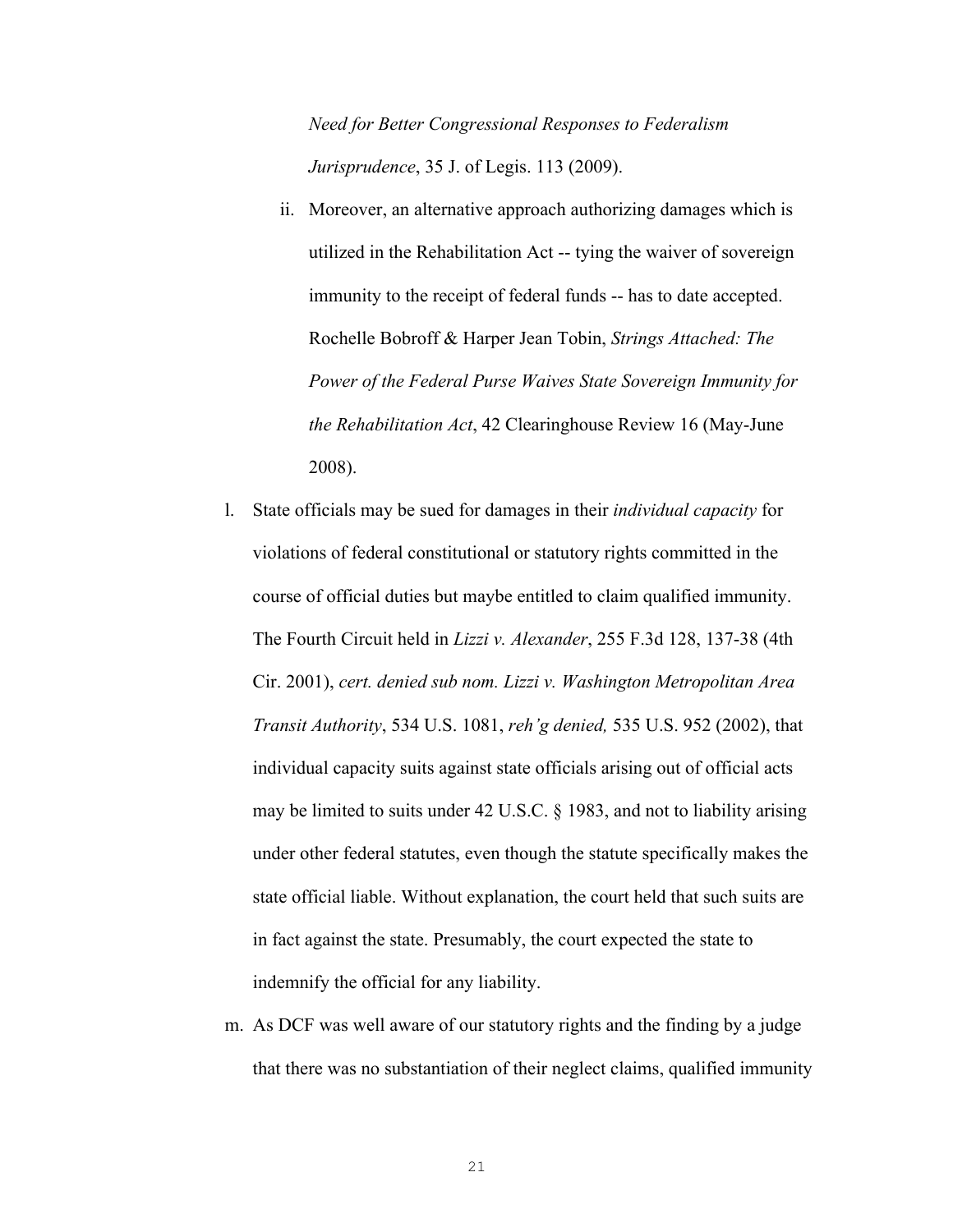is not barred from recovery as the official's conduct did "violate clearly established statutory or constitutional rights of which a reasonable person would have known." *Harlow v. Fitzgerald*, 457 U.S. 800, 818 (1982) (emphasis added). See Robert Capistrano, *Using Section 1983 to Raise Constitutional Claims in Garden-Variety Cases*, 38 Clearinghouse Review 734, 741 (March-April 2005).

- n. Congress has power to abrogate state sovereign immunity when it does so unequivocally and pursuant to a grant of constitutional authority. If the abrogation is constitutionally valid, states may be sued in federal court in their own name for violations of relevant statutes to which the abrogation applies, and plaintiffs may recover damages from states if the underlying statute so provides.
	- i. (*Kimel v. Florida Board of Regents*, 528 U.S. 62, 73-74 (2000) (holding that congressional intent to abrogate state sovereign immunity is clearly expressed when a statute, by its plain terms, applies to state actors).
	- ii. *See* Bobroff, *Scorched Earth*, *supra* note 10; Tobin, *supra* note 10.
- o. There are three ways that states waive their immunity: (1) by state legislation explicitly waiving immunity from suit; (2) by accepting federal funds that have been provided on the condition that sovereign immunity is waived; and (3) by removing state court litigation to federal court.
	- i. Many federal programs, including cash assistance, medical insurance, food stamps, and housing, are implemented through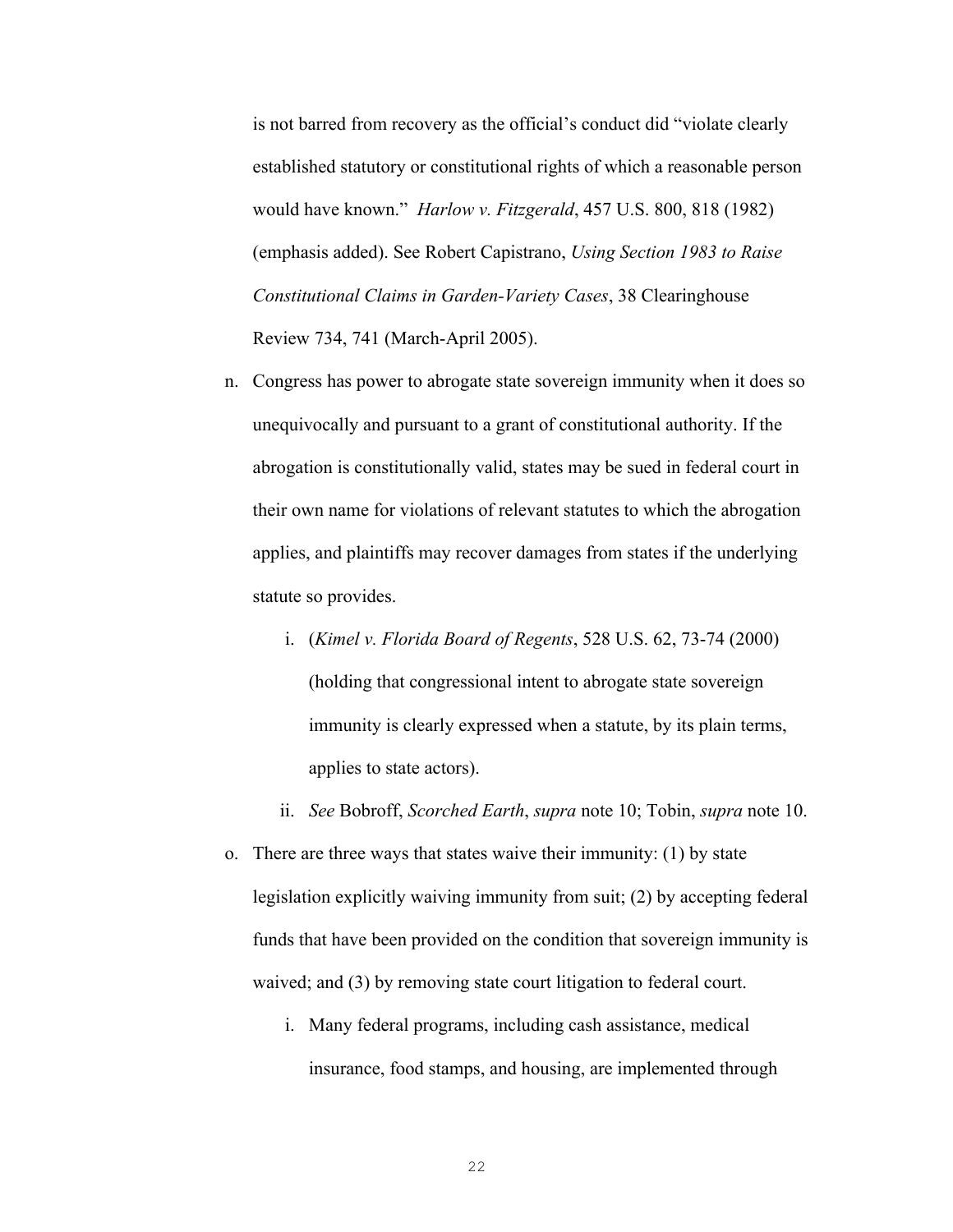grants to the states. The states are responsible for the administration of these programs and are required to operate them in compliance with federal law. *Frew v. Hawkins*, 540 U.S. 431, 433 (2004). S*ee Dalton v. Little Rock Family Planning Services*, 516 U.S. 474, 476 (1996). Beneficiaries may have a claim in federal court if a state violates a federal directive in the administration or denial of benefits.

- ii. Also, in *Rosie D. v. Swift*, 310 F.3d 230, 237 (1st Cir. 2002). *Accord Westside Mothers v. Haveman*, 289 F.3d 852, 862 (6th Cir. 2002); *Antrican v. Odom*, 290 F.3d 178, 190 (4th Cir. 2002). *See also Reynolds v. Giuliani*, 118 F. Supp. 2d 352, 382 (S.D.N.Y. 2000) (holding that remedial scheme for both Food Stamps and Medicaid does not preclude relief under *Ex parte Young*).
- iii. *Missouri Child Care Association v. Cross*, 294 F.3d 1034, 1038-39 (8th Cir. 2002). *Accord Joseph A. v. Ingram*, 275 F.3d 1253 (10th Cir. 2002), again he Eighth Circuit reached the same conclusion regarding the Child Welfare Act, holding that its remedial scheme was not similar to that at issue in *Seminole Tribe.*
- iv. *Miranda B. v. Kitzhaber*, 328 F.3d 1181, 1188 (9th Cir. 2003). In the context of Title II of the Americans with Disabilities Act, the Ninth Circuit rejected arguments that the Eleventh Amendment prohibits prospective relief, finding that the remedial scheme of the Americans with Disabilities Act was similar to that in *Verizon*.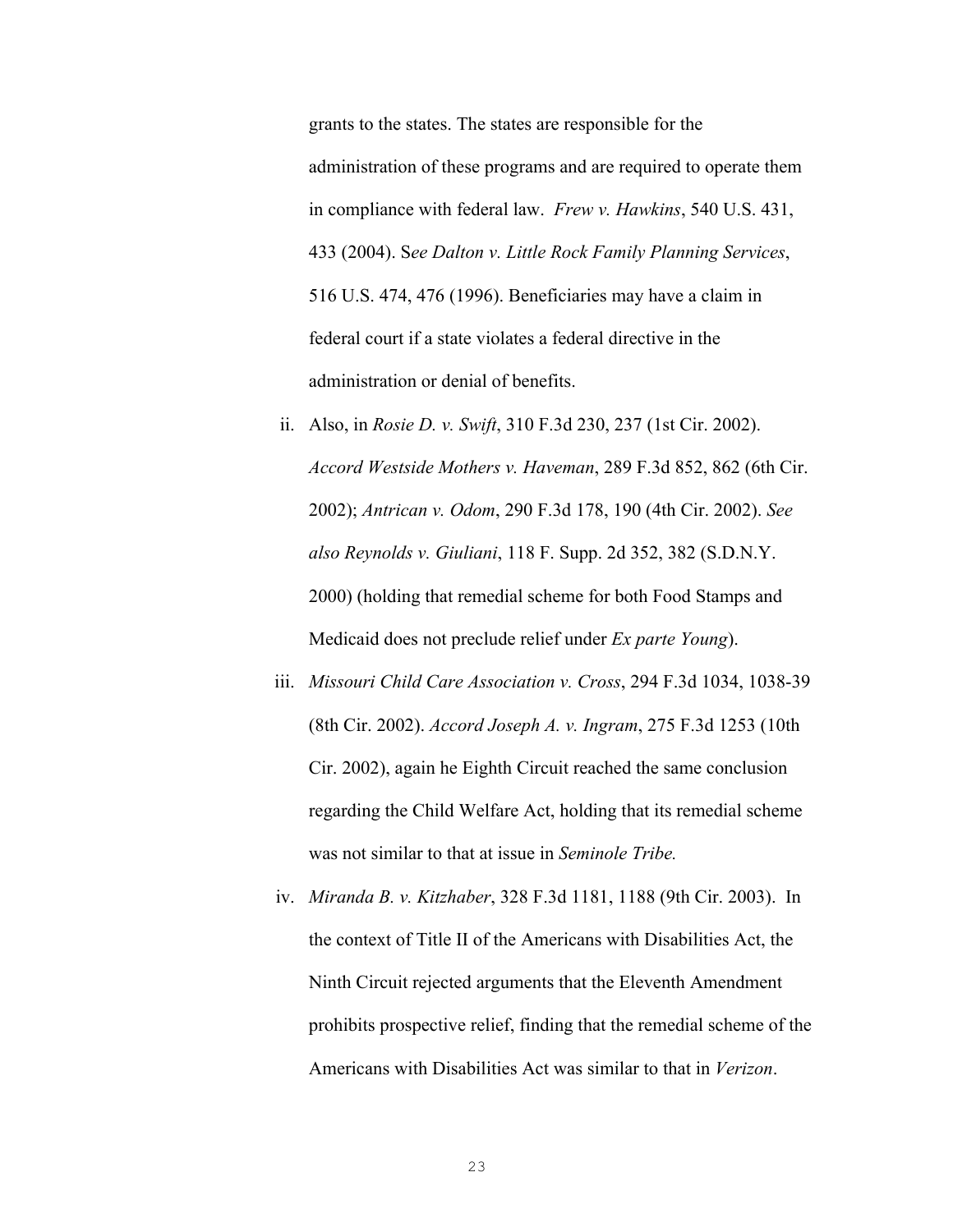- p. Looking at *Coeur d'Alene*, while states have argued that special sovereign interests provide prospective relief from the enforcement of safety net and civil rights statutes, this argument has been soundly rejected. In a Medicaid case, the Tenth Circuit explained that the "state's interest in administering a welfare program at least partially funded by the federal government is not such a core sovereign interest as to preclude the application of *Ex parte Young.*" *Lewis v. New Mexico Department of Health*, 261 F.3d 970, 978 (10th Cir. 2001). *Accord Antrican*, 290 F.3d at 190 (Medicaid); *Oklahoma Chapter of the American Academy of Pediatrics v. Fogarty*, 205 F. Supp. 2d 1265 (N.D. Okla. 2002) (Medicaid); *Office of the Child Advocate v. Lindgren*, 296 F. Supp. 2d 178 (D.R.I. 2004) (child welfare system).
- q. In addition, in *Ex parte Young*, *see Indiana Protection and Advocacy Services v. Indiana Family and Social Services Administration*, 603 F.3d 365, 370-74 (7th Cir. 2010) (*en banc*). The Supreme Court of New Mexico, holding *Ex parte Young* applicable in state court, reached the same result, concluding that the Age Discrimination in Employment Act did not implicate special sovereignty interests akin to those found in *Coeur d'Alene*. *Gill v. Public Employees Retirement Board*, 90 P.3d 491, 500, 501 (N.M. 2004).
- r. The Supreme Court confirmed, in *South Dakota v. Dole*, that "Congress may impose conditions on states in exchange for the provision of federal funds, *South Dakota v. Dole,* 483 U.S. 203 (1987) (upholding requirement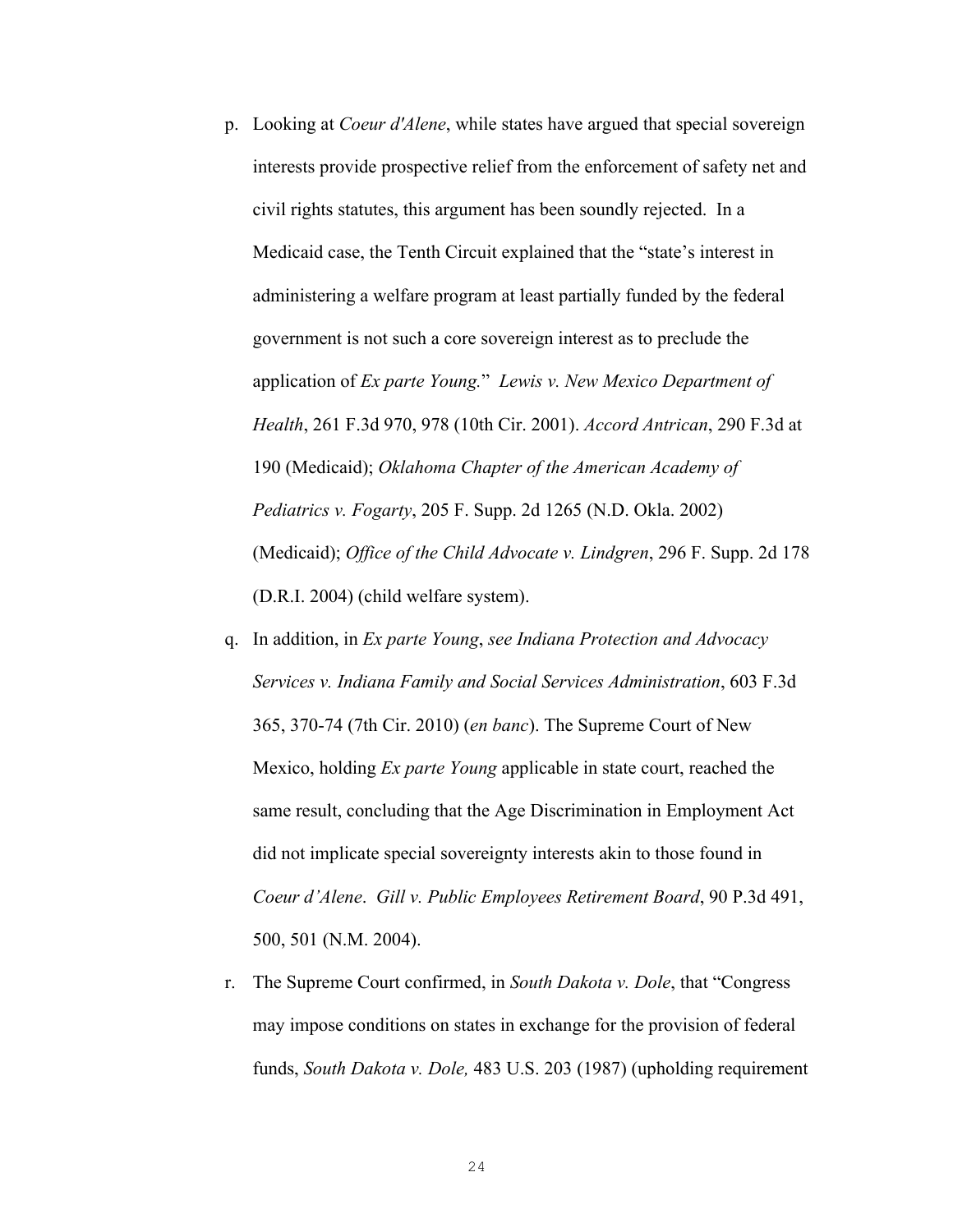that states raise the minimum drinking age to 21 as a condition on the receipt of federal highway funds); *Fullilove v. Klutznick,* 448 U.S. 448. (http://federalpracticemanual.org/node/47#1).

- i. Citing *Dole*, the Court recently stated, "Congress has broad power to set the terms on which it disburses federal money to the States." *Arlington Central School District Board of Education v. Murphy*, 548 U.S. 291, 295-96 (2006).
- ii. Congress may require that the states waive their sovereign immunity as a condition of receiving federal funds. *Sossamon v. Texas*, 131 S. Ct. 1651, 1657-58 (2011). *Atascadero State Hospital v. Scanlon*, 473 U.S. 234, 246-47 (1985)
- s. Although expressed in terms of abrogation, Section 2000d-7 applies to the states as a waiver of immunity arising from a state accepting federal funds. If sovereign immunity is waived under statutes enacted as part of the spending power, a private plaintiff may sue the state or state agency as a named defendant and may recover damages to the extent that they are allowed by the underlying statute; the private plaintiff also may obtain injunctive and other relief.
- t. Laws that waive sovereign immunity based on the acceptance of federal funds have a wide applicability. Because most state agencies receive some federal funds, it is generally not difficult to establish the state's acceptance of federal assistance. Bobroff & Tobin, *supra* note 11, at 24-25. The Rehabilitation Act, in particular, provides that if one part of a department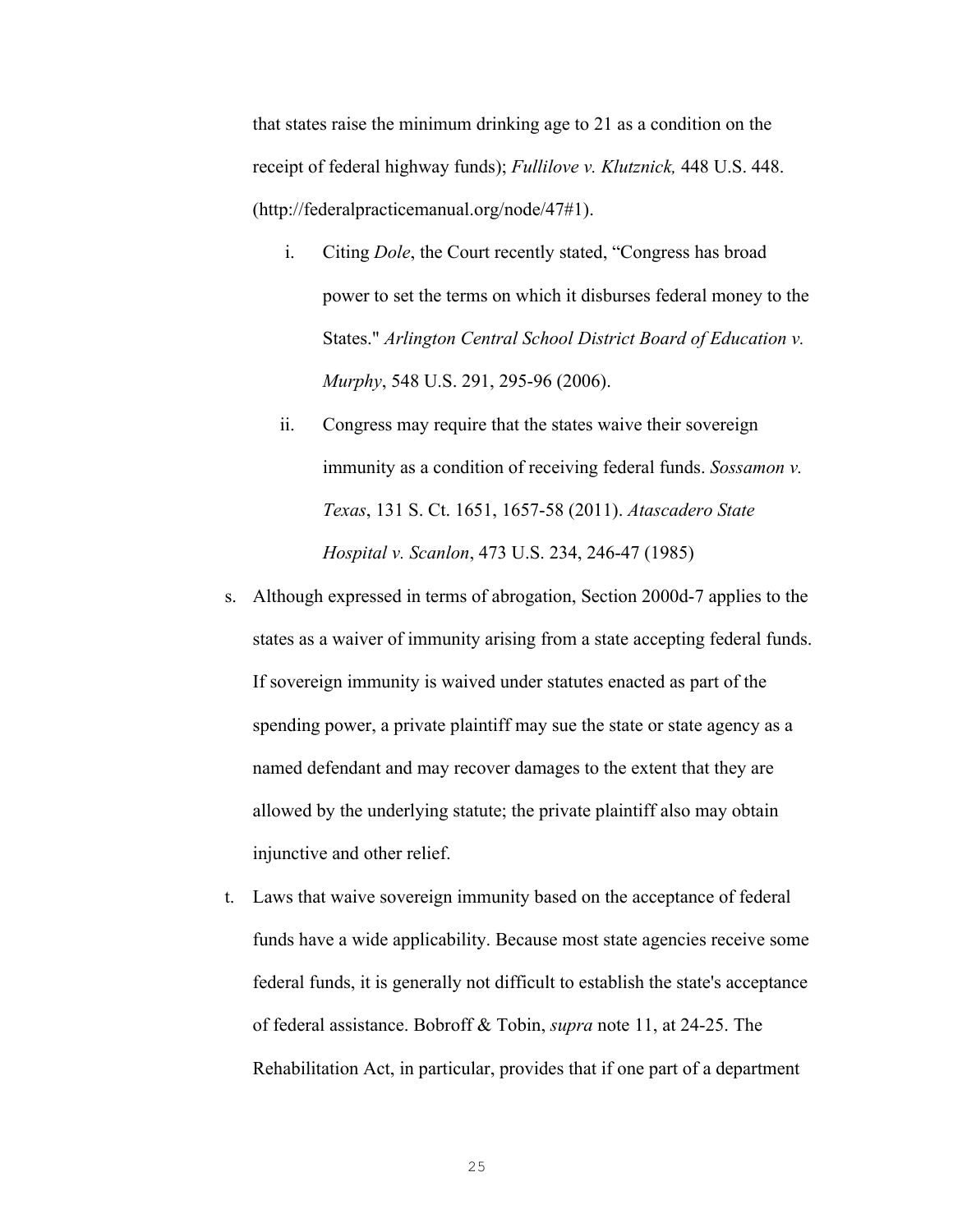or agency receives federal financial assistance, the entire entity is considered to receive federal assistance and must conform to the Act's requirements. Rehabilitation Act, 29 U.S.C.A. § 794(b); *see, e.g.*, *Schroeder v. City of Chicago*, 927 F.2d 957, 962 (7th Cir. 1991). *See also* the federal implementing regulations for Section 2000d-7, 70 Fed. Reg. 24314-22 (May 9, 2005) (final regulations) (amending the regulations governing nondiscrimination on the basis of race, color, national origin, handicap, sex, and age to conform to the Civil Rights Restoration Act of 1987). Even state agencies that merely distribute federal assistance are covered by the Rehabilitation Act. Rehabilitation Act, 29 U.S.C. § 794(b)(1)(B)

- u. Furthermore, the following cases overrule the Eleventh Amendment:
	- i. Michelle Mammaro v. Department Children & Families, Division of Child Protection and Permanency (DYFS) et.al. January 2015.
		- 1. The Federal District Court in Trenton ruled that these state employees are not immune from suit for conduct in violation of the constitution rights of parents, and Mammaro has won the right to sue department heads and individual employees of the state Department of Children & Families, its Division of Child Protection and Permanency (then the Division of Youth and Family Services, DYFS) and the Watchung Police Department, Kenneth Rosellini of Clifton said in a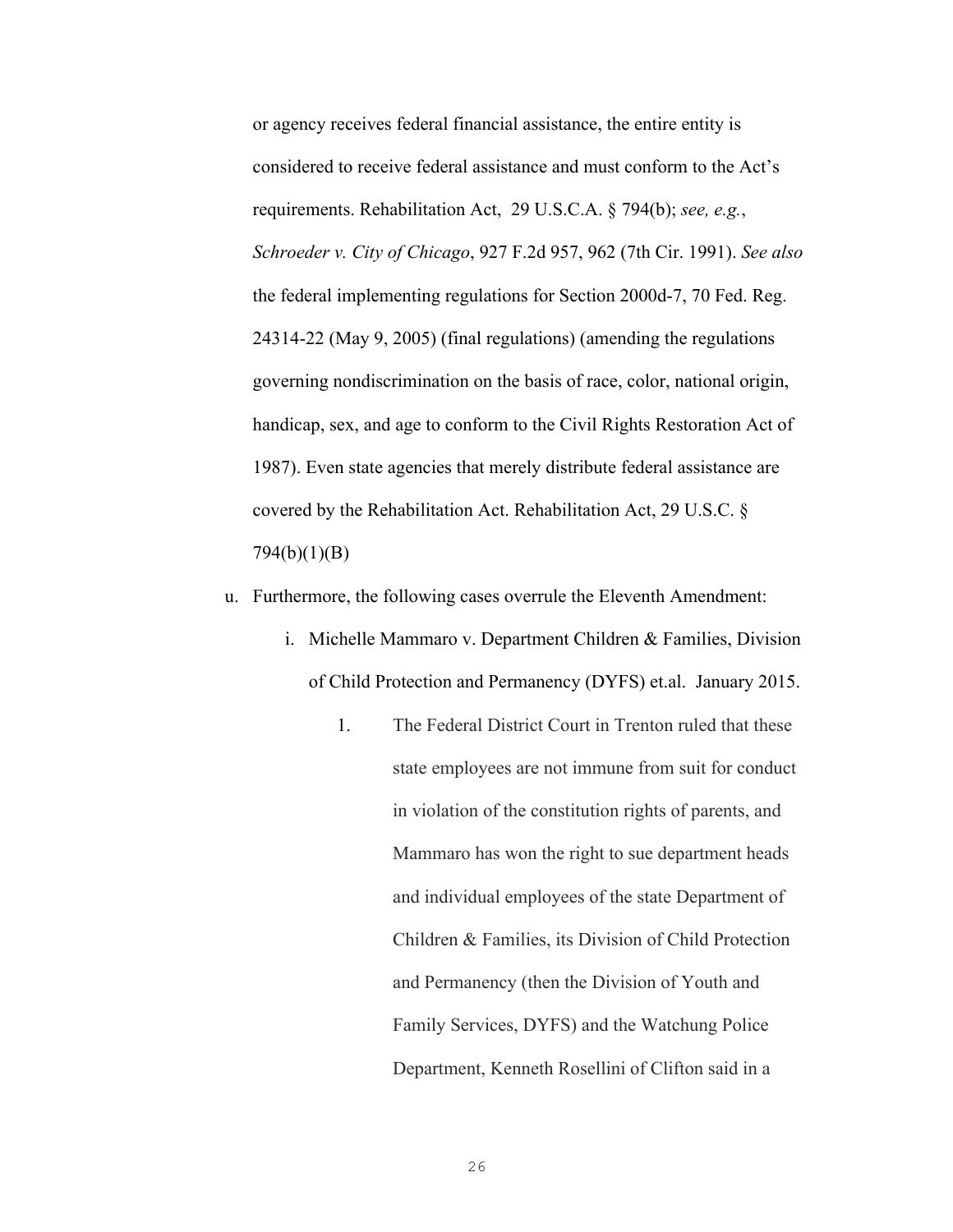press release.

http://www.nj.com/warrenreporter/index.ssf/2015/01/st ate takes child from home ju.html

- ii. *Ford Motor Co. v. Department of Treasury*, 323 U.S. 459 (1945)
	- 1. Where relief is sought under general law from wrongful acts of state officials, the sovereign's immunity under the Eleventh Amendment does not extend to wrongful individual action, and the citizen is allowed a remedy against the wrongdoer personally. Atchison, T. & S.F. Ry. Co. v. O'Connor, 223 U.S. 280, 32 S.Ct. 216, 56 L.Ed. 436, Ann.Cas.1913C, 1050; cf. Matthews v. Rodgers, 284 U.S. 521, 528, 52 S.Ct. 217, 220, 76 L.Ed. 447.
- iii. *Lapides v. Board of Regents of University System of Georgia*, 535 U.S. 613 (2002)
- iv. *Parden v. Terminal Railroad Co. of Alabama Docks Department*, 377 U.S. 184 (1964)
- v. *Welch v. Texas Department of Highways & Transportation*, 483 U.S. 468 (1987)
- vi. *Parden v. Terminal Railroad Co. of Alabama Docks Department*, 377 U.S. 184 (1964)
- vii. *College Savings Bank v. Florida Prepaid Postsecondary Education Expense Board*, 527 U.S. 666 (1999)*Shapiro v. Thompson*, 394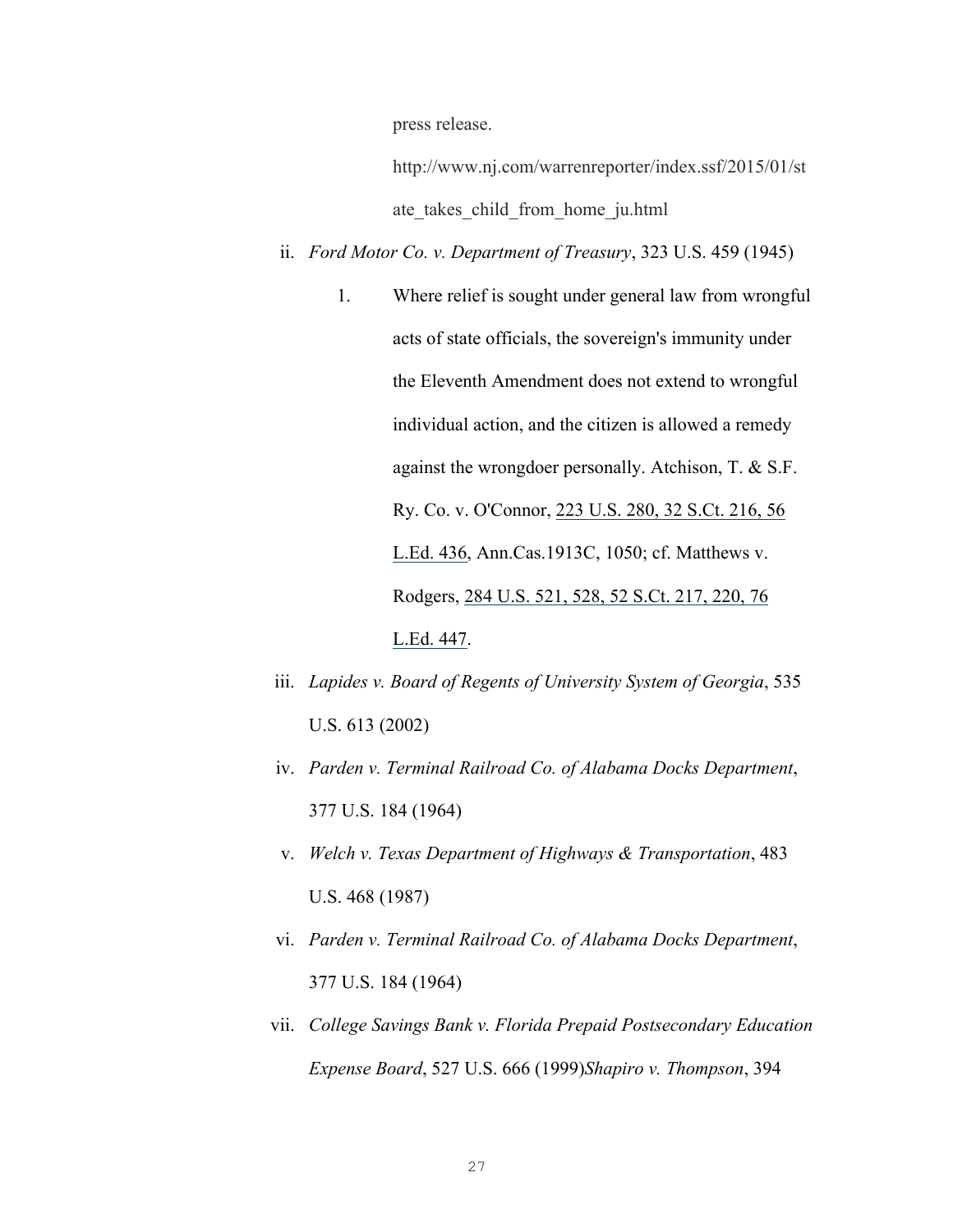U.S. 618 (1969)

- viii. *State Department of Health & Rehabilitation Services. v. Zarate*, 407 U.S. 918 (1972)
	- ix. *Sterrett v. Mothers' & Children's Rights Organization*, 409 U.S. 809 (1973)
	- x. *Wyman v. Bowens*, 397 U.S. 49 (1970)
	- xi. *Edelman v. Jordan*, 415 U.S. 651 (1974)?
- xii. *Pennsylvania v. Union Gas Co.*, 491 U.S. 1 (1989)
- xiii. *Seminole Tribe of Florida v. Florida*, 517 U.S. 44 (1997)

19. In addition, in Frazar *v. Gilbert*, 300 F.3d 530 ( 5th Cir.2002) it was also determined that the state of Texas's claim of sovereign immunity was not upheld.

v. A class action suit on behalf of indigent children in Texas was filed against the Texas Health and Human Services Commissioner and others claiming the children received inadequate health care under a federally mandated program. The suit was settled through a consent decree that laid out detailed procedures for Texas health officials to follow to meet federal guidelines. Later, Linda Frew and other parents complained that these obligations were not being met. The court ruled that the state must present an action plan for remedying violations of the consent decree. In response, state officials contended the health care program had improved substantially and appealed to the Fifth Circuit, claiming immunity from enforcement of the decree under the Eleventh Amendment. The Fifth Circuit agreed that the Eleventh Amendment barred enforcement of the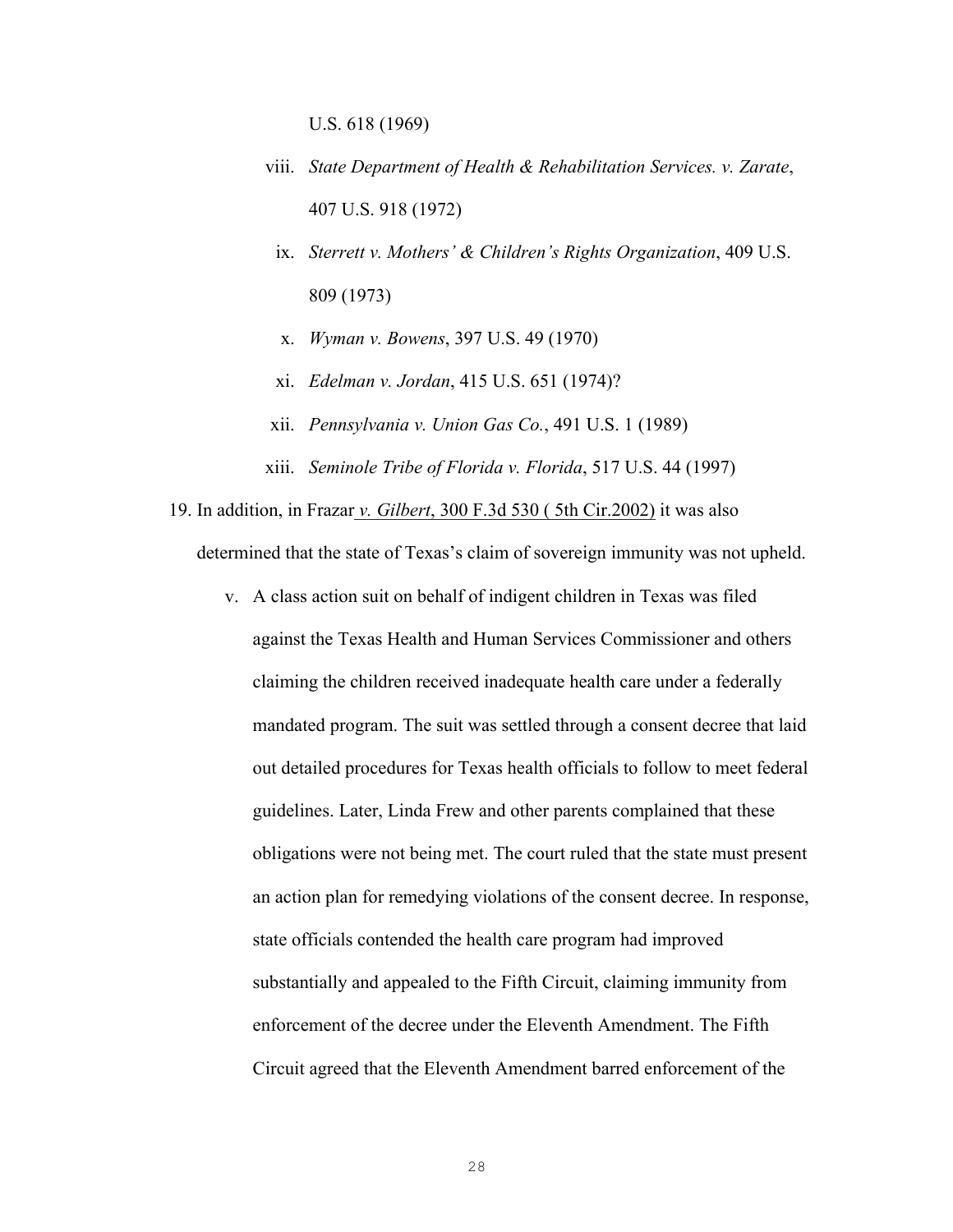consent decree, even though state health officials had previously agreed to it. The Supreme Court agreed to review two questions: 1) Whether states implicitly forfeit Eleventh Amendment rights when they enter into a courtapproved consent decree based on federal law that requires ongoing judicial supervision, and 2) Whether in order for a district court to enforce a consent decree, the violations must also be violations of federal rights. It appears that the Supreme Court also agreed that the state and it's employees forfeited their sovereign immunity rights.

#### **Count 1: Violation of Educational Rights**

- 20. As previously stated, at the time of this discovery of the Plaintiff's false placement by DCF on the Abuse and Neglect Registry, Plaintiff Kloth-Zanard also discovered that her rights to an education under the Welfare Reform act and Domestic Violence Laws were violated by DSS. Plaintiff Kloth-Zanard came to the State of CT as a domestic violence victim, single mother and homeless with an 11-month-old child. She came to CT to complete her degree in Physical Therapy so she could be self-sufficient and raise her child on her own. DSS refused to let her complete her last 18 months of education that she came to CT to complete at Sacred Heart University, despite the following statues and laws under Welfare Reform:
	- w. In January 1993, a task force adopted essential guiding principles for a successful welfare-to work program and final recommendations were organized by these principles. Welfare Reform Act Recap 2006: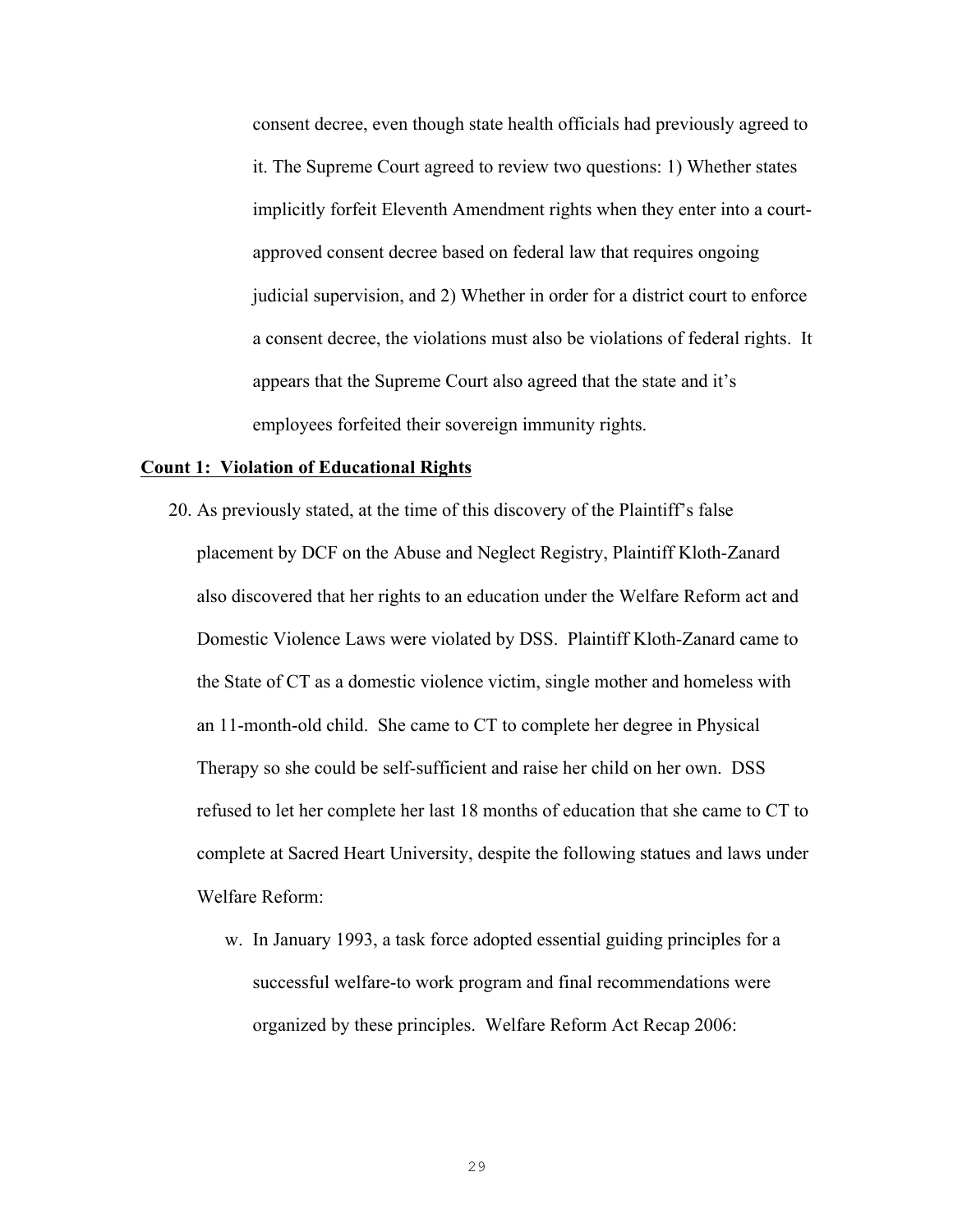- i. *An Act Concerning Welfare Reform and The Expenditures Of The Department of Social Services (PA 97-2, June 18 Special Session)*  The act exempts Temporary Family Assistance applicants and recipients who are victims of family violence from job training, work placement assistance, subsidized and unsubsidized employment, and child support enforcement requirements. It defines a domestic violence victim as someone who has been battered or subjected to extreme cruelty by (1) physical acts that resulted in, or threatened to result in, physical injury; (2) sexual abuse; (3) sexual activity involving a child in the home; (4) being forced to participate in sexual acts; (5) mental abuse; or (6) neglect or medical care deprivation. 6. Access to quality child care, quality educational opportunities, adequate health care, and decent housing are essential to supporting self-sufficiency. October 2, 2009, 2009-R-0349, SUMMARY OF FAMILY VIOLENCE LAWS, By: Sandra Norman-Eady, Chief Attorney
- x. Furthermore, the defendant's constructively concealed evidence from the plaintiff, Kloth-Zanard, related to Welfare Reform laws and rules when they did NOT disclose Governor Rowland's circumventing of the Federal Welfare Reform laws or disclosed her rights as a Domestic Violence Victim and obtaining an education. No explanation of benefits were ever presented, explained or otherwise. And No proof exists that the Plaintiff was informed of any of these new laws and rules. Plaintiff has now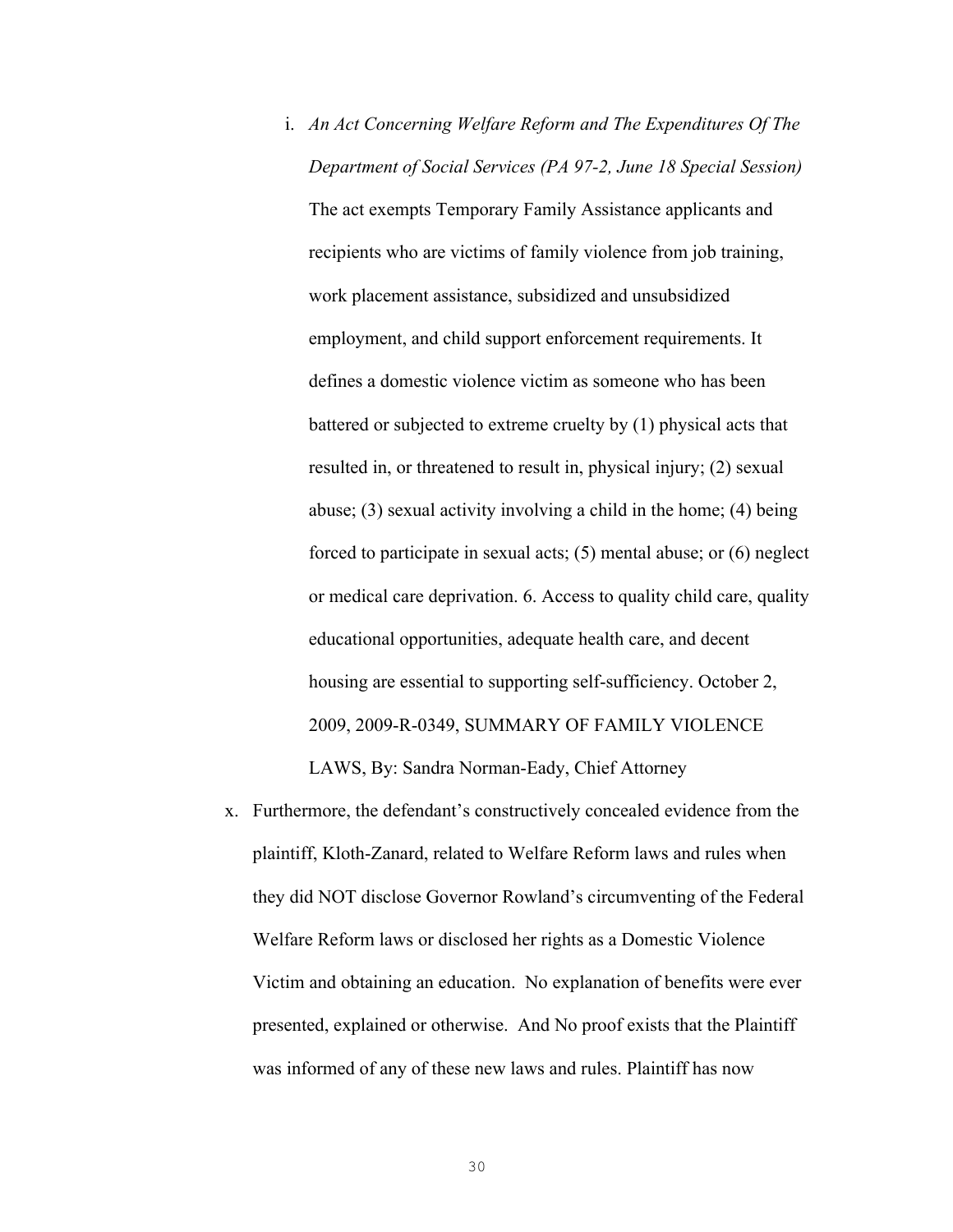discussed this with several retired Social Services caseworkers who admit that explanation of services and the new Welfare Reform were NEVER divulged to the recipients and definitely never in writing.

- y. Due to the defendant's unconscionable actions, Plaintiff Kloth-Zanard did not even realize until 2009 the extent of how much she was suffering from anxiety and stress related to these harmful acts and the domestic violence she had been a victim of. Plaintiff Kloth-Zanard's disability actually dates back to 1993 when she became a homeless battered pregnant single parent, and then attempted to move to CT in January 1995.
- z. Furthermore, when Kloth-Zanard's education rights were violated by DSS in 1995, they actually took advantage of her duress and stress of being a homeless single mom and domestic violence victim. They told her that if she tried to go back to school, they would take away her Section 8 housing, food stamps and energy assistance.
	- i. This violated her educational rights under Welfare to Work and Welfare Reform whose sole purpose was to help parents become self-sufficient.
	- **ii.** This action further violated her Domestic Violence rights under the Family Violence Laws: *An Act Concerning Welfare Reform and The Expenditures Of The Department of Social Services (PA 97-2, June 18 Special Session)*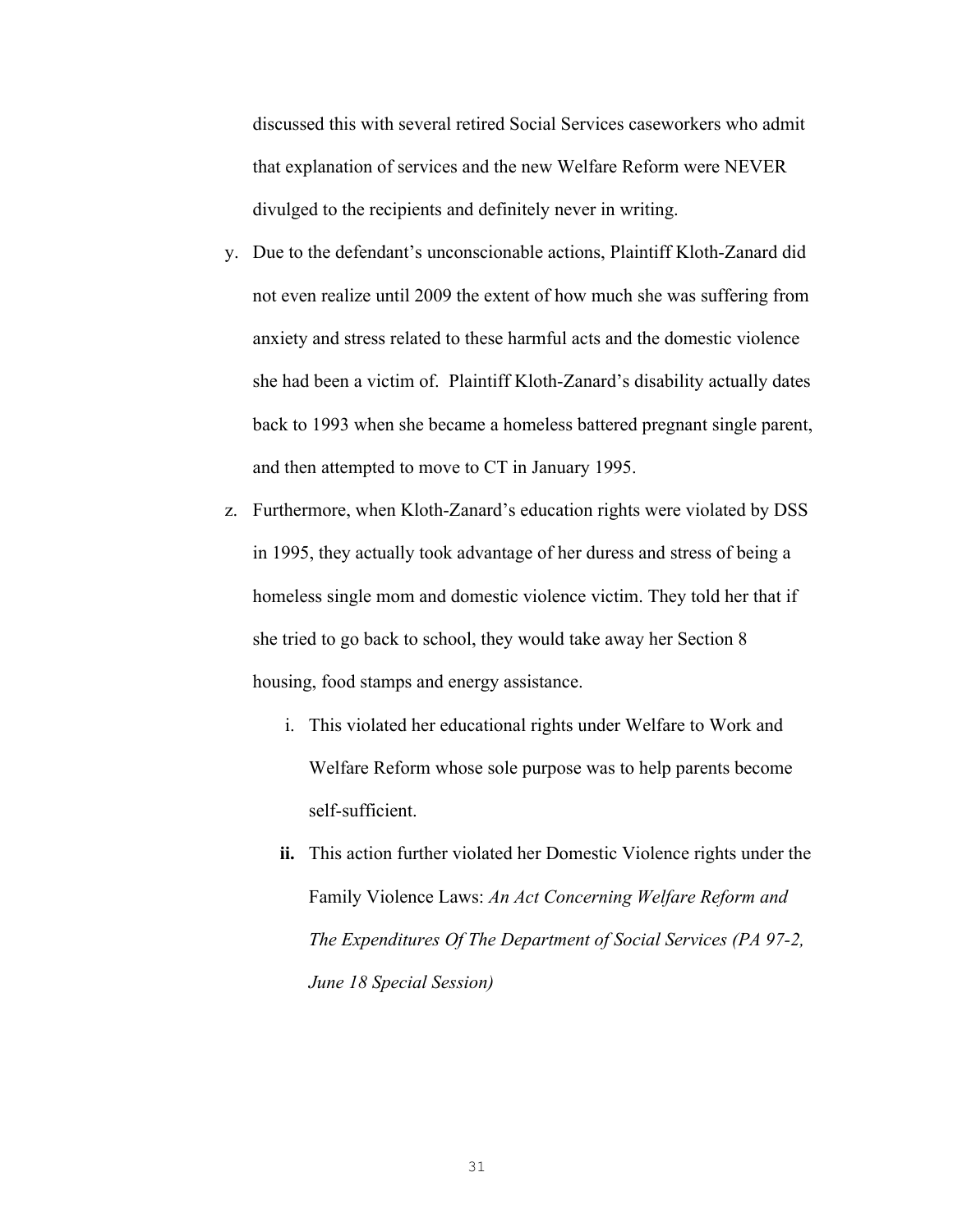# **Count 2: Violation of Fiduciary Responsibility to Notify the Plaintiffs of the Registry Listing**

21. It was the Department of Children and Families Services and their employees' fiduciary responsibility to legally notify the Plaintiffs in writing about the placement of their names on the Abuse and Neglect Registry as well as the removal of their names once the judge exonerated the plaintiff and dismissed the charges with prejudice.

## **Count 3: Violation of Fiduciary Responsibility to Notify the Plaintiff of True**

## **Education Rights under Welfare Reform and the Family Violence Act in 1995.**

22. It was the Department of Children and Families Services and their employees' fiduciary responsibility to legally notify the Plaintiff of her True Legal Rights to an education under the newly enacted Welfare Reform and Family Violence Acts.

## **Count 4: Violation of 5th and 14th Amendment for Due Process Rights**

- 23. Under 42 U.S. Code § 1983 Civil action for deprivation of rights, the Plaintiff's have a right to sue the state for damages under the 5th and 14th amendments pertaining to the Due Process Clause.
	- a. *Every person who, under color of any statute, ordinance, regulation, custom, or usage, of any State or Territory or the District of Columbia, subjects, or causes to be subjected, any citizen of the United States or other person within the jurisdiction thereof to the deprivation of any rights, privileges, or immunities secured by the Constitution and laws, shall be liable to the party injured in an action at law, suit in equity, or other proper proceeding for redress, except that in any action brought*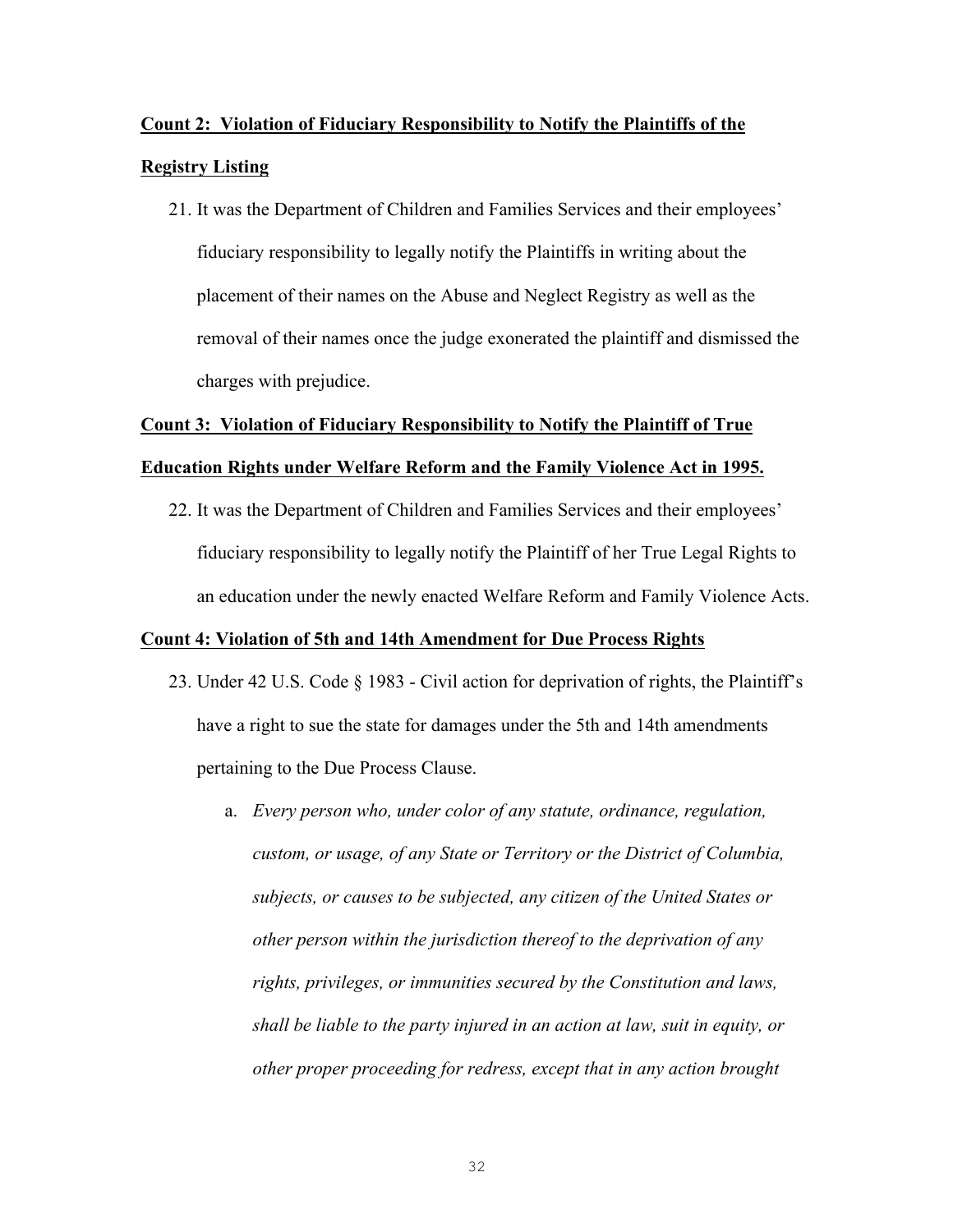*against a judicial officer for an act or omission taken in such officer's judicial capacity, injunctive relief shall not be granted unless a declaratory decree was violated or declaratory relief was unavailable. For the purposes of this section, any Act of Congress applicable exclusively to the District of Columbia shall be considered to be a statute of the District of Columbia.*

- i. *Declaratory decree was violated and relief is possible as these were direct violations of the plaintiffs' civil rights and ability to redress at the time of the placing of their names on the Abuse and Neglect Registry as well as Educational Violations. Plaintiff's were not afforded these rights as they were unaware of the violations in the first place as this information was concealed purposely from them, and their names falsely put on the abuse and neglect registry such that they would never know unless someone told them.*
- ii. Layne R. Meacham v. Lisa Church, United States Court of Appeals for the Tenth Circuit on appeal from the District of Utah (Salt Lake County) Docket no.11-4161 (This social worker got a monetary settlement when he was falsely put on the Abuse and Neglect Registry, though not very much because of errors he made in his case.)
- b. Furthermore as Plaintiff's were unaware of their listing on the registry, their Due Process Rights, for removal of their names initially and during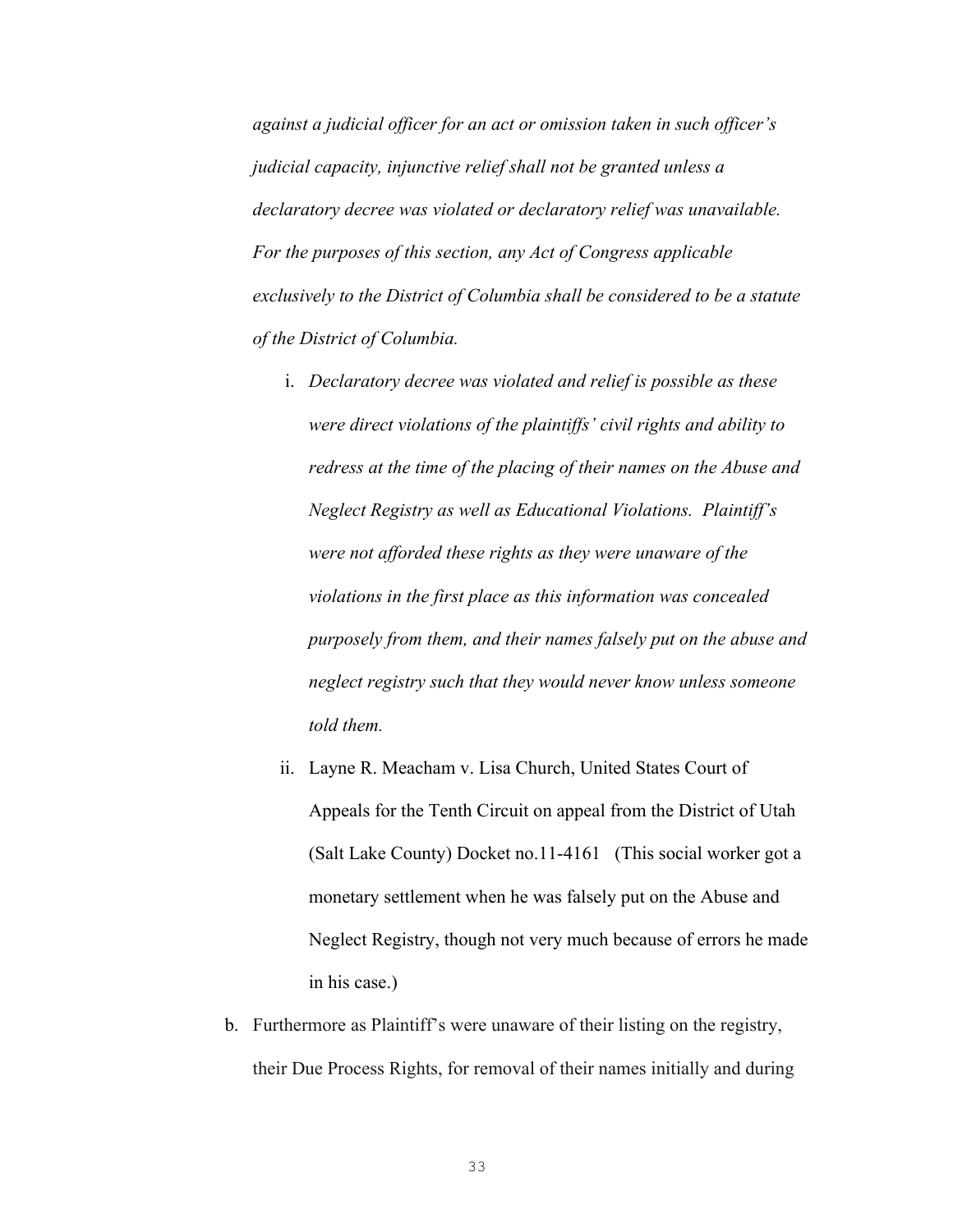the subsequent 15 years, were violated. As the Juvenile judge exonerated, dismissed and had all charged removed/reversed, the understanding was that the Plaintiff had no charges against them and thus no reason to believe they had been placed on any list. But if placed there, the law required that their names be removed forthwith per the Procedural Due Process related to DCF investigations. Valmonte v Bane, 18 F.3d 992 (2d Cir. 1994)

- c. Plaintiffs Fourteenth Amendment right were violated by DCF when it placed them falsely on the Abuse and Neglect registry and did not remove their names after a finding of not guilty with all charges dismissed and the plaintiff exonerated and would be considered "economic abuse". This falls under §1983, where in the plaintiff alleges (1) the deprivation of a right secured by the Constitution or laws of the United states (2) which has taken place under color of state law." *Rodriguez v. Weprin,* 116 F.3d 62, 65 (2d Cir.1997).
- d. Under Federal & State Law as well as the 14th Amendment of the constitution, the Plaintiffs had a right to Redress and Due Process rights to have removed their names from the list in a timely manner. Without proper notification by the State and its agency, they were denied their due process rights. But the DCF was well aware by at least February 1998, that the Plaintiff and her spouse had been exonerated and their names should have been removed in a timely manner from that date as noted in their own DCF records several times between November 1997 and February 1998.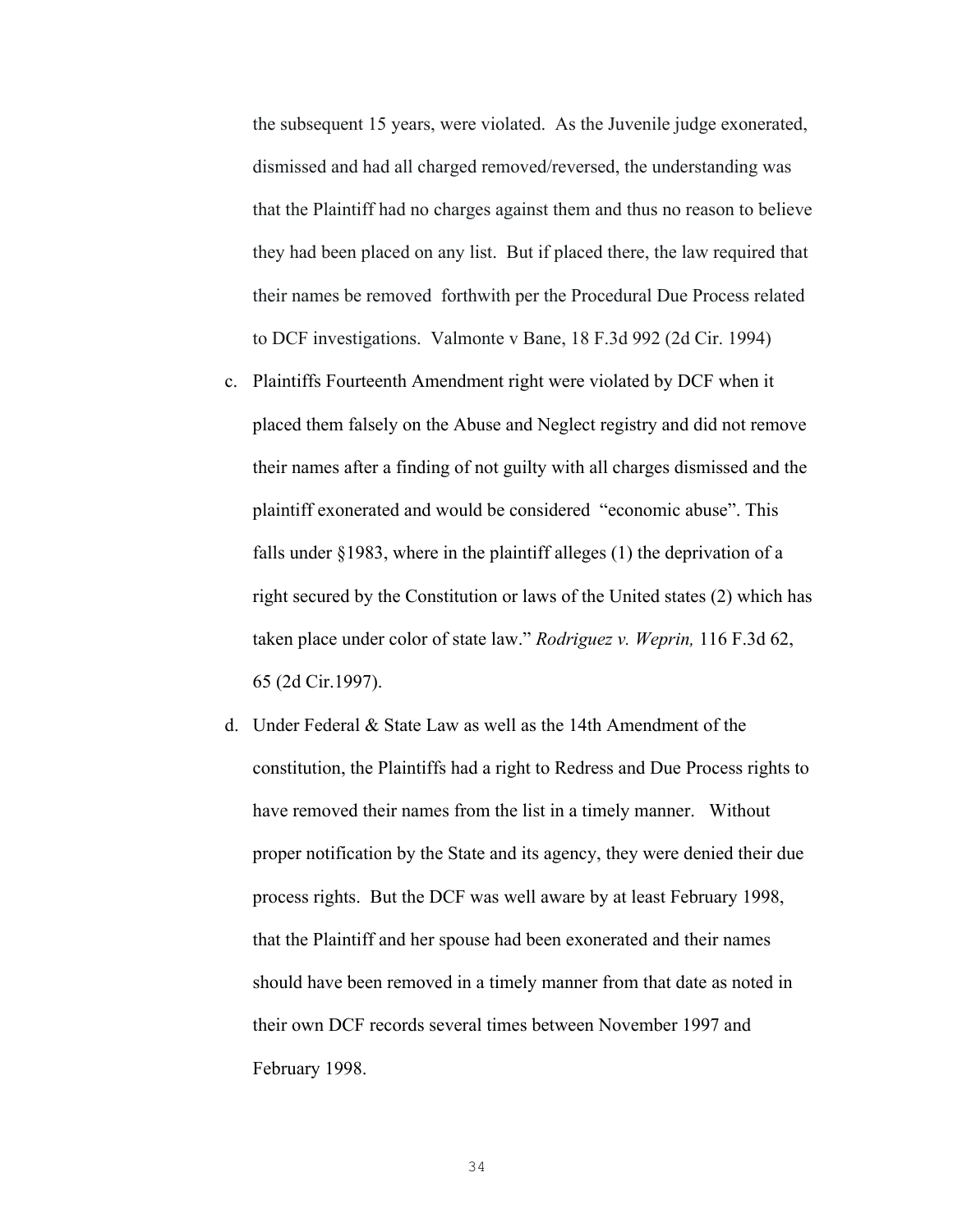- e. Furthermore as Plaintiff was unaware of her legal rights, her Due Process Rights to complete her education were violated. The Plaintiff, not being an attorney or having readily accessible information on her educational rights under Welfare Reform and the Family Violence act was violated per the Procedural Due Process related to DSS rules and regulations. Valmonte v Bane, 18 F.3d 992 (2d Cir. 1994)
- f. Plaintiff's inability to afford an attorney or to have easy open access to the laws applicable under Welfare Reform and Family Violence Act would be considered "economic abuse". This falls under §1983, where in the plaintiff alleges (1) the deprivation of a right secured by the Constitution or laws of the United states (2) which has taken place under color of state law." *Rodriguez v. Weprin,* 116 F.3d 62, 65 (2d Cir.1997).
- g. Under Federal & State Law as well as the 14th Amendment of the constitution, the Plaintiff had a right to Redress and Due Process rights to complete her education that she came to CT for. Without proper notification by the State and its agency of her true rights under Welfare Reform and Family Violence Act, she was denied her due process rights. But DSS was well aware of the laws in by January1995 when Welfare Reform went into affect and failed under their Fiduciary Responsibility to notify the plaintiff and apply those rules.

#### **Count 5: Violation of 6th Amendment right to Confront Witnesses**

24. During the Fair Hearing process that was prematurely ended, Plaintiff, Kloth-Zanard, never got her chance to confront the state's only witness, Caseworker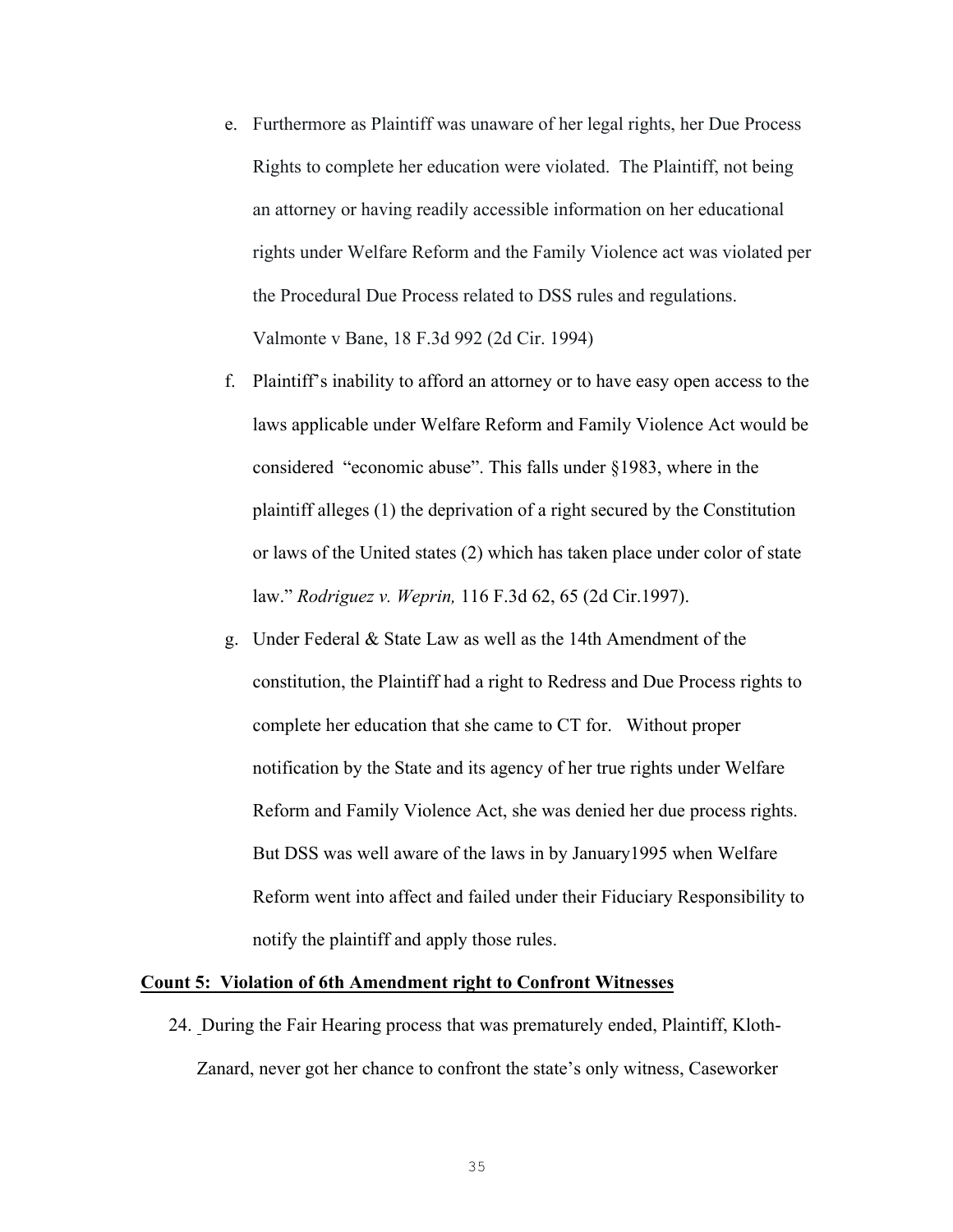Gillette. This is a violation of her 6th Amendment right to confront accuser and their witnesses. Had the Plaintiff had this opportunity, she would have been able to prove that the Caseworker had no evidence to validate the "reconstructed spreadsheet". That he had no real knowledge of how the figures were arrived at. That he was not rhe the person who created the spreadsheet. Nor was he ever her caseworker in 1995-1998 or did he know who her caseworkers were and thus had no true first hand knowledge of her case. He was only a 3rd party, basing his testimony on hearsay evidence.

#### **Count 6: Violation of ADA Rights:**

## **Title II of the Americans with Disabilities Act (ADA), 42 U.S.C. §§ 12131-12134, and Section 504 of the Rehabilitation Act of 1973 (Section 504), 29 U.S.C. § 794.**

Plaintiff, Kloth-Zanard's ADA rights were also violated and continue to be.

25. In 1995-2009, the plaintiff's hidden disabilities were quite evident and stated over and over in various documents including her DCF records. It should have been self-evident to DSS that a Single Mother with an 11-month-old child, who had been a victim of domestic violence 3 times during her pregnancy and had arrived in CT after being homeless for 9 months, would have hidden stressors and anxiety. In fact, DSS social workers are specifically trained to address and deal with parents who have had this kind of trauma in their lives. Yet, DSS took advantage of Plaintiff Kloth-Zanard's duress, stress, homelessness along with impending new homelessness and single parentage situation when it denied her education in 1995 and threatened to take her housing, food stamps and energy assistance way.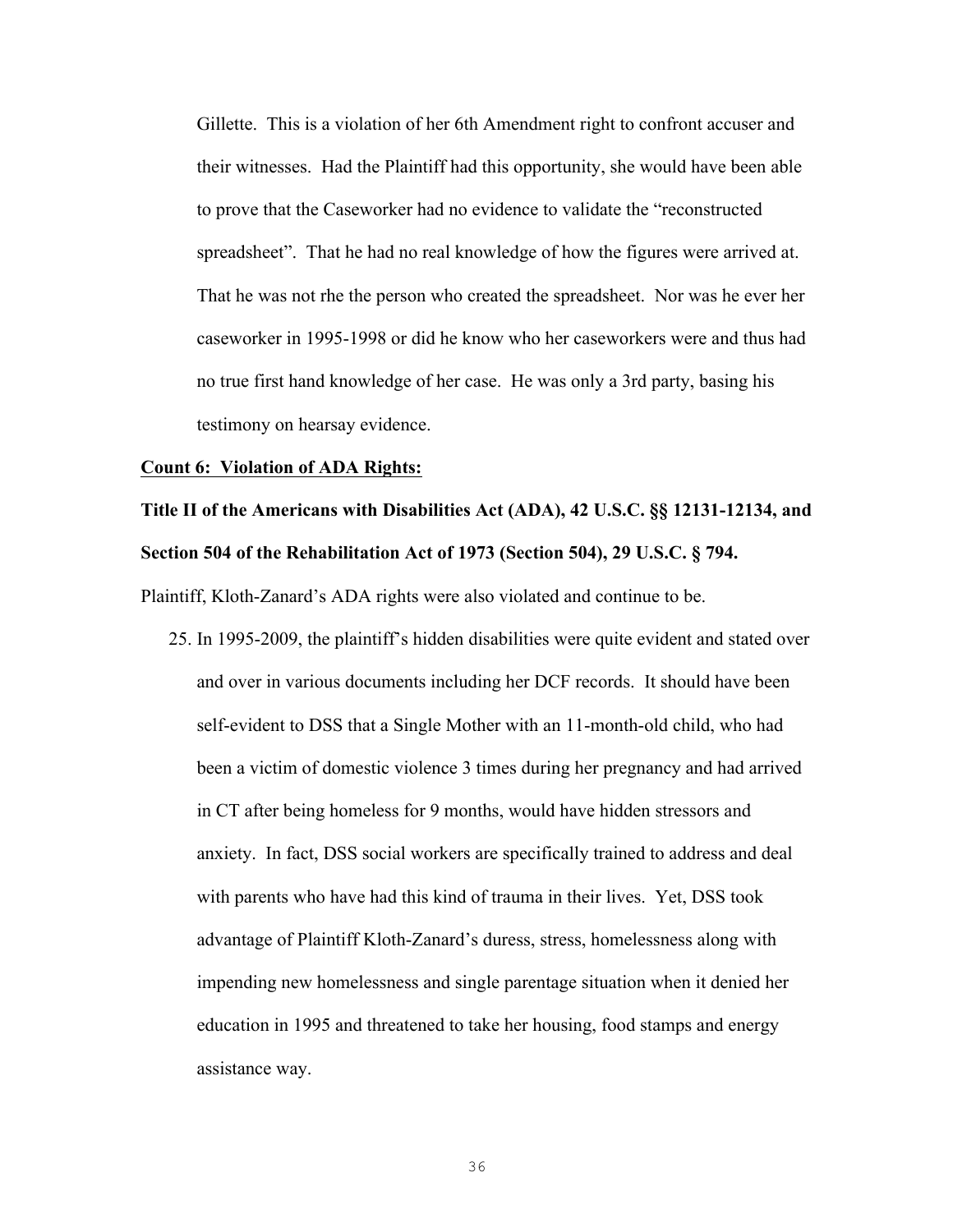a. The Supreme Court held in *Univ. of Alabama v. Garrett*, 531 U.S. 356 (2001), and determined that the states were held liable for ADA unconstitutionally discrimination and damages under the employment, educational and other provisions of the ADA. This falls under Title I and Title II of the Americans with Disabilities Act (ADA).

## **Count 7: Violation of Civil Rights under 42 U.S.C. § 1985**

- 26. The state and it's agency thus conspired to interfere with the Plaintiff's civil rights in violation of 42 U.S.C. § 1985 (3) that of Depriving persons of their rights or privileges.
	- aa. If two or more persons in any State or Territory conspire or go in disguise on the highway or on the premises of another, for the purpose of depriving, either directly or indirectly, any person or class of persons of the equal protection of the laws, or of equal privileges and immunities under the laws; or for the purpose of preventing or hindering the constituted authorities of any State or Territory from giving or securing to all persons within such State or Territory the equal protection of the laws; or if two or more persons conspire to prevent by force, intimidation, or threat, any citizen who is lawfully entitled to vote, from giving his support or advocacy in a legal manner, toward or in favor of the election of any lawfully qualified person as an elector for President or Vice President, or as a Member of Congress of the United States; or to injure any citizen in person or property on account of such support or advocacy; in any case of conspiracy set forth in this section, if one or more persons engaged therein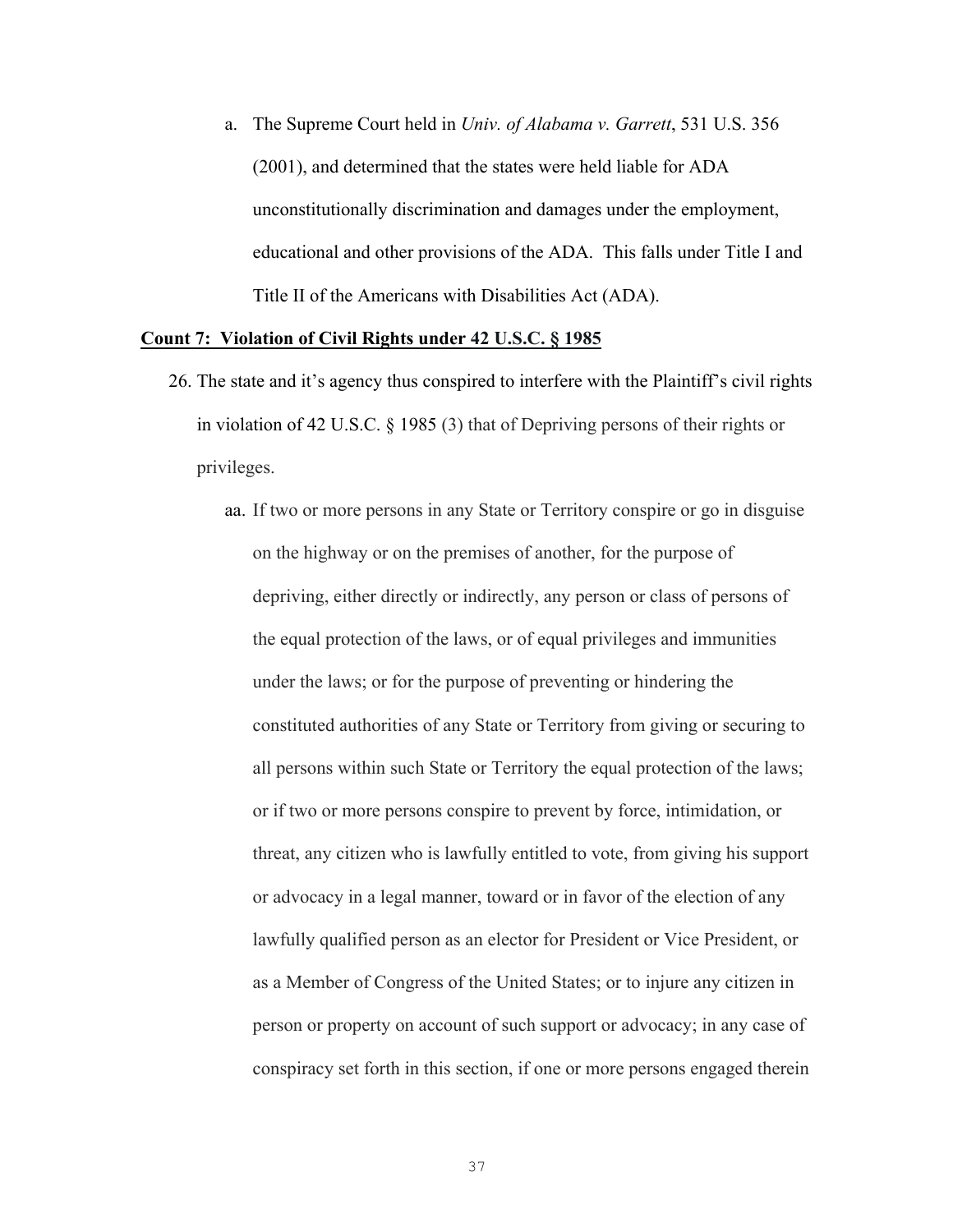do, or cause to be done, any act in furtherance of the object of such conspiracy, whereby another is injured in his person or property, or deprived of having and exercising any right or privilege of a citizen of the United States, the party so injured or deprived may have an action for the recovery of damages occasioned by such injury or deprivation, against any one or more of the conspirators.

#### **Count 8: Defamation**

- 27. The state and its agency did violate state law including intentional infliction of emotional distress, negligent infliction of emotional distress, harassment, economic abuse, violation of privacy and defamation. As these are civil rights, the Appellate and Supreme courts held that Sovereign Immunity does not cover state or federal agencies for these transgressions.
	- bb. Defamation 3.11-1 Defamation The plaintiff alleges that (he/she) was defamed by the defendant. (Libel/Slander) is a form of defamation. The plaintiff's claim in this case is based on (libel/slander). A defamatory statement which was a false communication that intends to harm the reputation of another; to diminish the esteem, respect, goodwill or confidence in which the plaintiff is held; to deter third persons from associating or dealing with (him/her); or to excite adverse, derogatory, or unpleasant feelings or opinions against (him/her). Statements claimed to be defamatory should be given their ordinary meaning, which is the same meaning that people of common and reasonable understanding would give to them in the context and under all the circumstances that were present at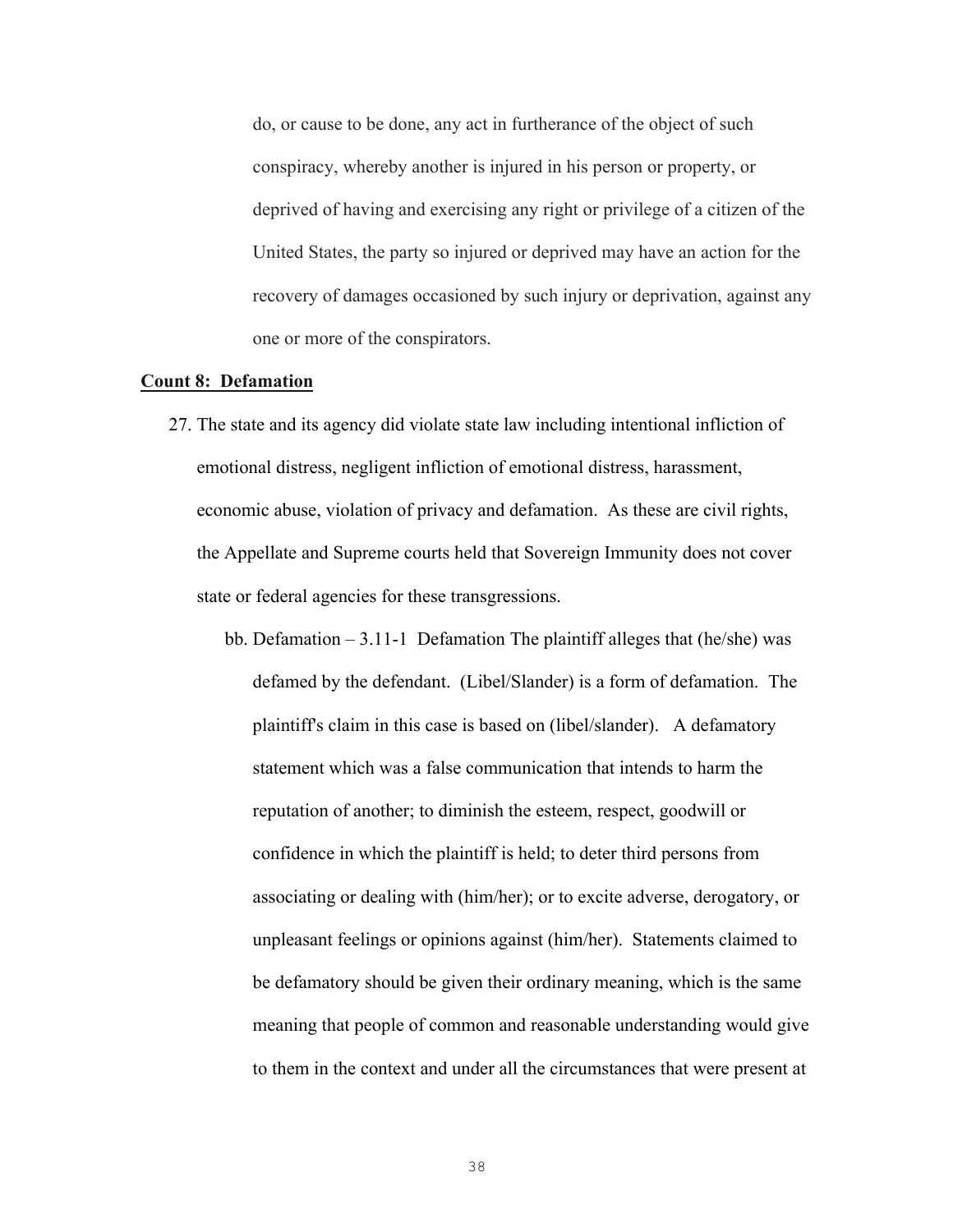the time they were made. In determining whether a statement is defamatory, you are not bound by the interpretation of the statement offered by the plaintiff, the defendant or by any person hearing the statement. If the meaning of the statement is unclear, it is your job as the jury to determine what the meaning of the statement was. *Authority Craig v. Stafford Construction, Inc.*, 271 Conn. 78, 84 (2004); *Cweklinsky v. Mobil Chemical Co*., 267 Conn. 210, 217 (2004); *Yavis v. Sullivan*, 137 Conn. 253, 260 (1950); *Gagnon v. Housatonic Valley Tourism Commission,* 92 Conn. App. 835, 847-48 (2006); *Gambardella v. Apple Health Care, Inc.*, 86 Conn. App. 842, 848 (2005); *Lowe v. Shelton*, 83 Conn. App. 750, 765, cert. denied, 271 Conn. 915 (2004); 3 Restatement (Second), Torts § 559, p. 156 (1977); 3 Restatement (Second), Torts § 577, p. 201 (1977).

i. Defamation is not protected by the First Amendment wherein statements are made, which is clearly false and meant to cause harm. The Plaintiff's were defamed by the State and it's Agency's actions when they falsely put them on the Abuse and Neglect Registry alleging or imputing a statement that was determined in a court of law on November 18, 1997, the petition for neglect was withdrawn and the case closed. This was also reiterated in court on December 08, 1997 in court. DCF Worker, Barbara Hatch, again reiterates in her reports on December 8, 1997 and January 26, 1998, that the neglect petition is withdrawn and the case is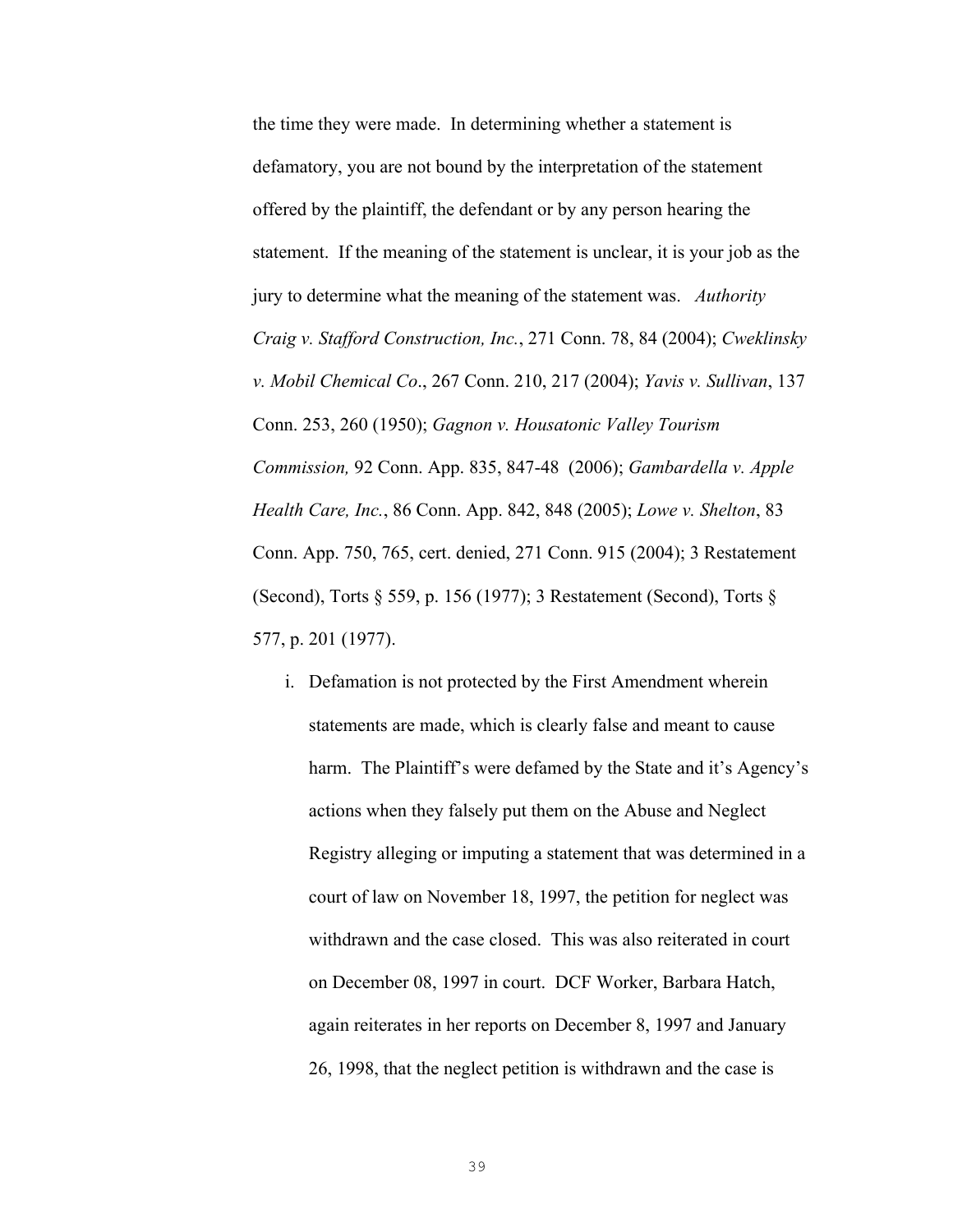closed. This is against reiterated in the Plaintiff's files on February 25, 1998. Thus no substantiated charges of neglect.

- ii. Statements are defamatory per se where they falsely impute to the plaintiff one or more of the following things:
- iii. Allegations or imputations "injurious to another in their trade, business, or profession"
- iv. Allegations or imputations of criminal activity (sometimes only crimes of moral turpitude.
- 28. DCF, and its' employees actions caused a stigma upon the plaintiffs that to this day still exists, despite removal of their names from the registry. Having lost 15 years of work history and experience, it has stigmatized their ability to provide any kind of consistent work history to assist with gainful employment. To state a claim under §1983, a plaintiff must allege (1) the deprivation of a right secured by the Constitution or laws of the United states (2) which has taken place under color of state law." *Rodriguez v. Weprin,* 116 F.3d 62, 65 (2d Cir.1997). Plaintiff's allege many constitutional violations and civil rights violations, including Loss of Employment, Loss of Education, Loss of Liberty, Loss of Reputation, Mental Pain and Suffering, Loss of Enjoyment of Life and other such violations.
	- cc. [T]o state such a claim a plaintiff must allege a "stigma," which is "the utterance of a statement about [him] that is injurious to [his] reputation, that is capable of being proved false, and that he ... claims is false," and a "plus," which is "some tangible and material state-imposed burden in addition to the stigmatizing statement." *Velez v. Levy,* 401 F.3d 75, 87 (2d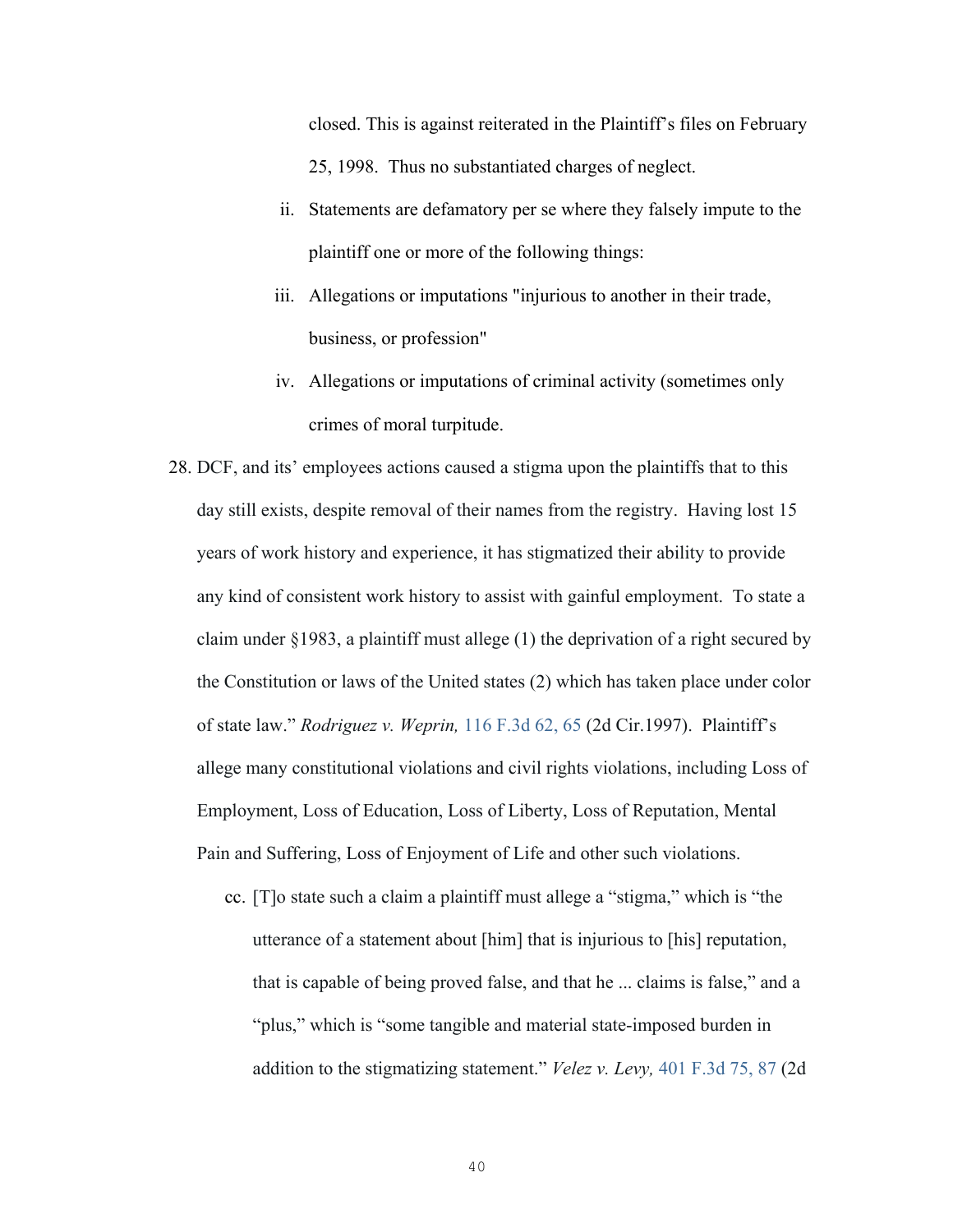Cir.2005) (internal quotation marks and alterations omitted). "[T]he 'plus' imposed by the defendant must be a specific and adverse action clearly restricting the plaintiff's liberty—for example, the loss of employment, or the termination or alteration of some other legal right or status." *Id.* at 87– 88 (internal quotation marks and citation omitted). A negative impact on "job prospects, or, for that matter, romantic aspirations, friendships, selfesteem, or any other typical consequence of a bad reputation," is insufficient. *Valmonte v. Bane,* 18 F.3d 992, 1001 (2d Cir.1994). *Boss v. Kelly,* 306 Fed.Appx. 649, 651 (2d Cir.2009); *see also Valmonte,* 18 F.3d at 1002 ("We hold that Valmonte has adequately stated a cause of action for deprivation of a liberty interest not merely because of the defamatory aspect of the Central Register, but because that defamation occurs in conjunction with a statutory impediment to employment.").

i. Plaintiff Kloth-Zanard was found not guilty and exonerated by a court of law. Thus DCF's placing of the Plaintiffs names on the Abuse and Neglect registry would constitute a "stigma" as it barred her from gainful employment in her field of expertise for over 15 years and destroyed Plaintiff Zanard's reputation and employability. This also affected her reputation and self-esteem, as she could not understand why with her extensive training that she could not get a job or once employed, would loose her job. This ultimately caused her to become disabled with extreme stress and anxiety.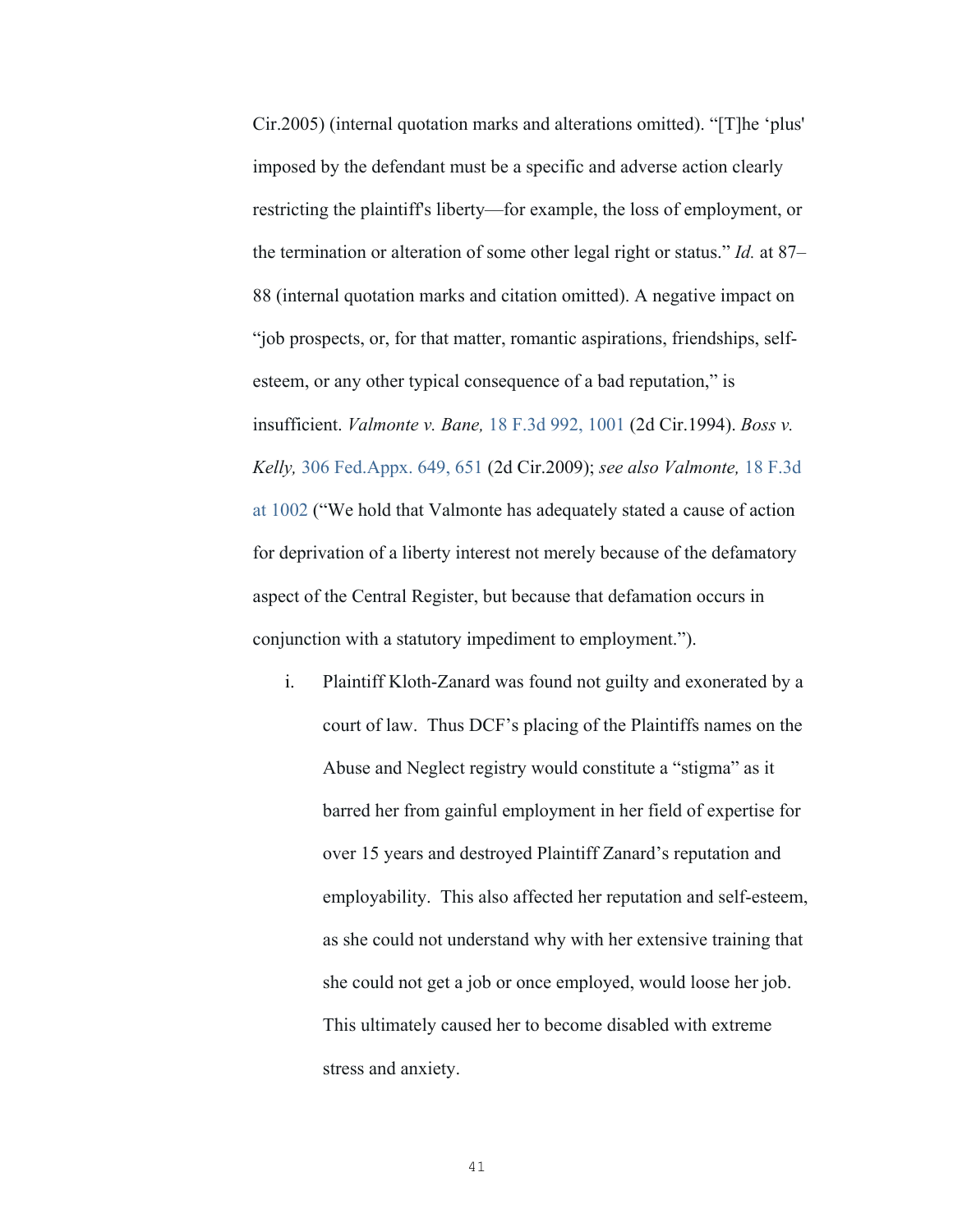- ii. Further in relation to Stigma Plus from the Registry Listing: United States Court of Appeals, Ninth Circuit., Craig Arthur HUMPHRIES; Wendy Dawn Aborn Humphries, Plaintiffs-Appellants, v. COUNTY OF LOS ANGELES; Leroy Baca, individually and in his official capacity as Los Angeles County Sheriff; Michael L. Wilson, individually and in his official capacity as a Detective and/or Deputy of the Los Angeles County Sheriff's Department; Charles T. Ansberry, individually and in his official capacity as a Detective of the Los Angeles County Sheriff's Department; Bill Lockyer, Attorney General, in his official capacity as Attorney General of the State of California, Defendants-Appellees., No. 05-56467., Decided: November 5, 2008
- iii. Stigma: As the district court found, being labeled a child abuser by being placed on the CACI is "unquestionably stigmatizing." We have observed that there is "[n]o doubt . that being falsely named as a suspected child abuser on an official government index is defamatory." Miller v. California, 355 F.3d 1172, 1178 (9th Cir.2004); see also Valmonte v. Bane, 18 F.3d 992, 1000 (2d Cir.1994) (finding it beyond dispute that inclusion on a child abuse registry damages reputation by "branding" an individual as a child abuser).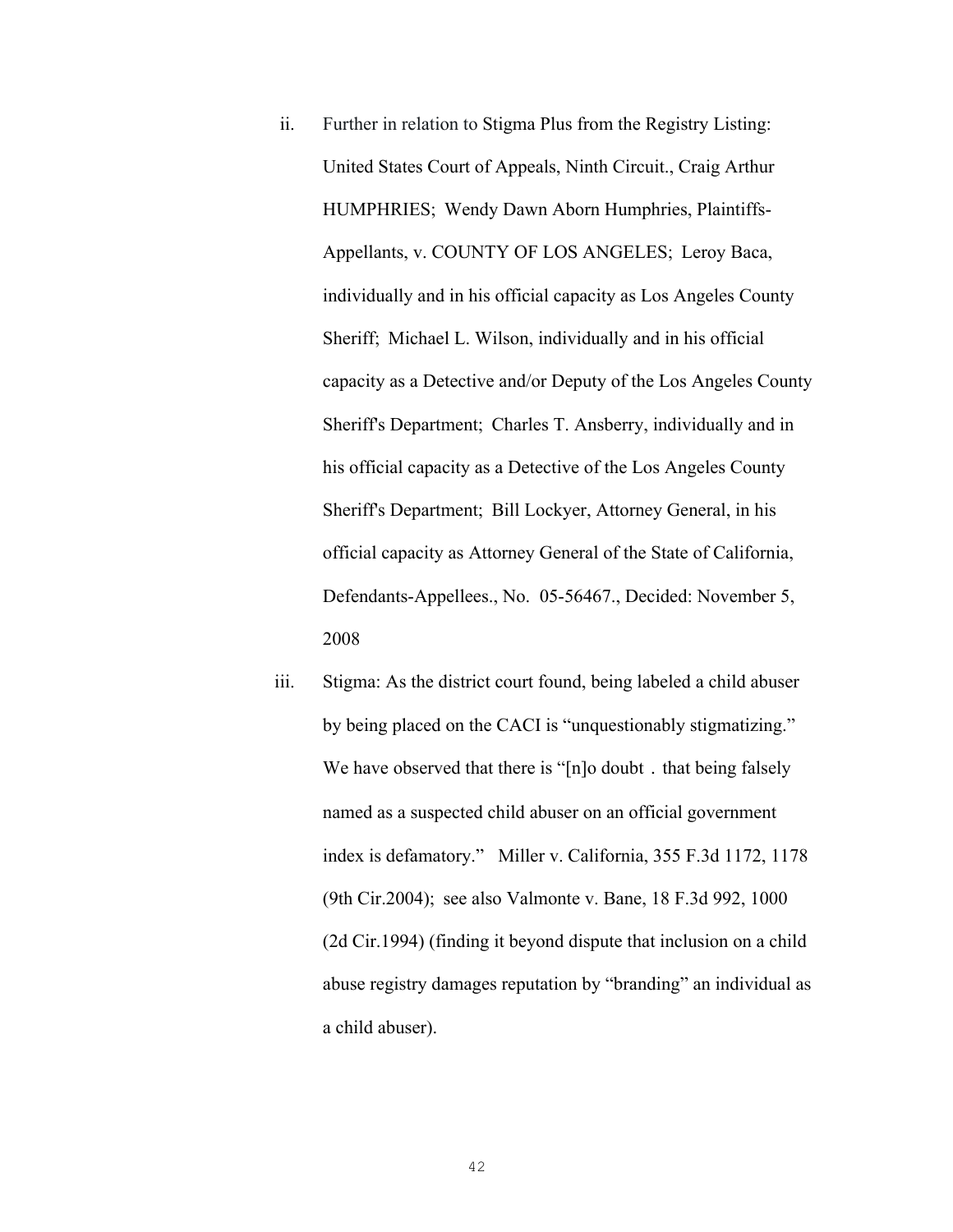- iv. The Court has identified stigma on the basis of lesser accusations. In Constantineau, the chief of police had posted the plaintiff's name on a list that prohibited her from purchasing alcohol pursuant to a state statute forbidding the sale of alcoholic beverages to persons who had become hazardous by reasons of their "excessive drinking." 400 U.S. at 434-35, 91 S.Ct. 507. In Paul, the plaintiff's picture appeared on a flyer of individuals who were suspected of shoplifting. 424 U.S. at 695, 96 S.Ct. 1155. In both cases the Court found stigma. Constantineau, 400 U.S. at 435-37, 91 S.Ct. 507; Paul, 424 U.S. at 697, 701, 96 S.Ct. 1155 (stating that imputing criminal behavior to an individual is generally considered "defamatory per se" and implicitly finding stigma by holding that stigma alone is insufficient). Being labeled a child abuser is indisputably more stigmatizing than being labeled an excessive drinker or a shoplifter. Indeed, to be accused of child abuse may be our generation's contribution to defamation per se, a kind of moral leprosy.
- v. In application of the Plus standard, the Plaintiffs contend that their case passes the Plus test as follows:
	- 1. Defamation and Destruction of their reputation by placement on the registry.
	- 2. The plaintiff's rights were extinguished by this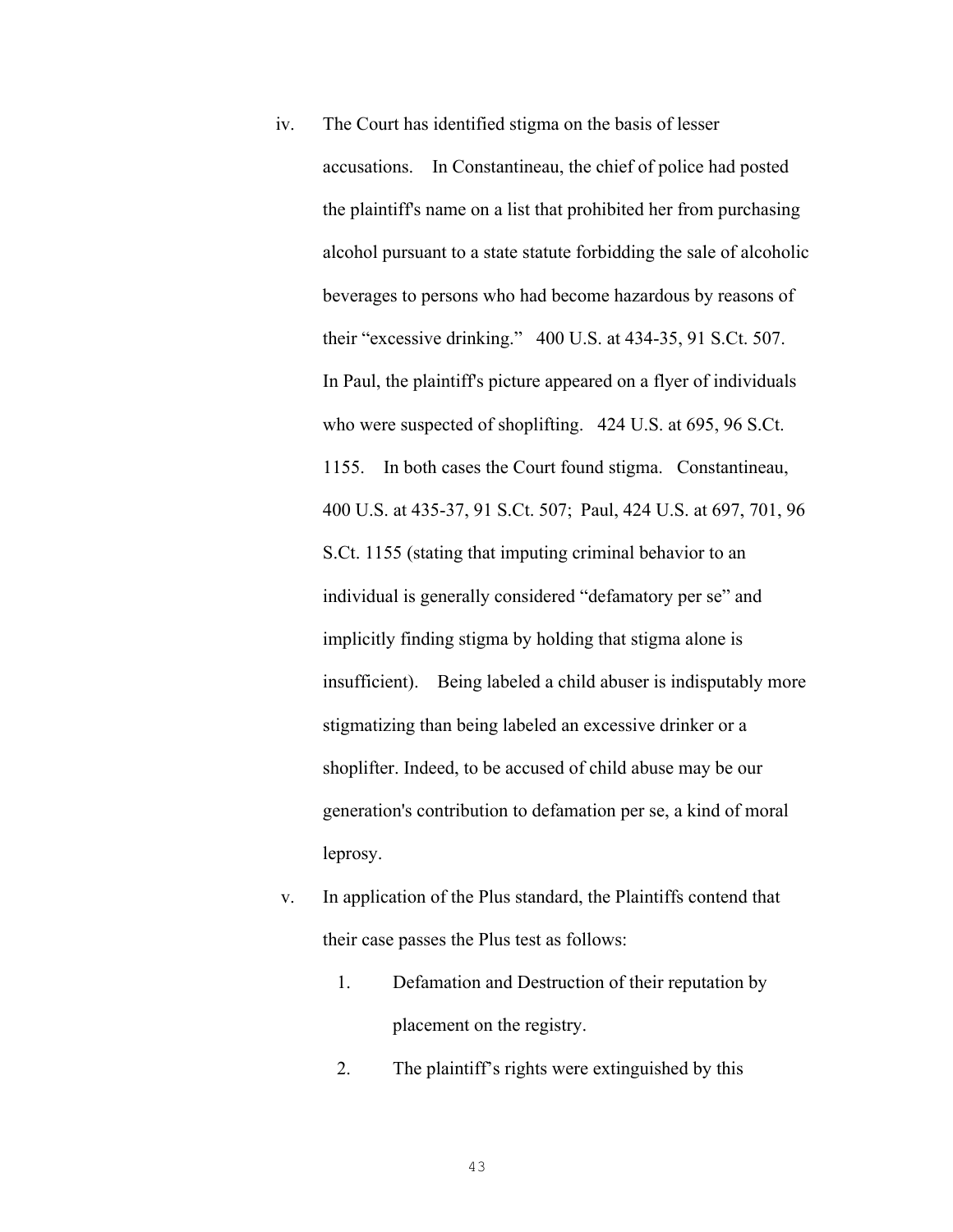placement on the registry.

- 3. The Plaintiff's ability to be gainfully employed, especially Plaintiff, Kloth-Zanard, whose primary education was working with families and children, was barred by the registry placement.
- 4. The regular checking of the registry by businesses and state agencies especially those relying on the registry for employees who work with families and children further hindered employability.
- 5. Placed and never removed despite exoneration on November 18, 1997, caused irreparable damages.
- vi. As the Court explained in Paul, when the chief of police in Constantineau posted the plaintiff's name on a list forbidding the sale of alcohol to her, it "significantly altered her status as a matter of state law" by depriving her "of a right previously held under state law[-]the right to purchase or obtain liquor in common with the rest of the citizenry." Paul, 424 U.S. at 708, 96 S.Ct. 1155. The Court concluded that "it was that alteration of legal status which, combined with the injury resulting from the defamation, justified the invocation of procedural safeguards." Id. at 708-09, 96 S.Ct. 1155.
- vii. Paul provides that stigma-plus applies when a right or status is "altered or extinguished." 424 U.S. at 711, 96 S.Ct. 1155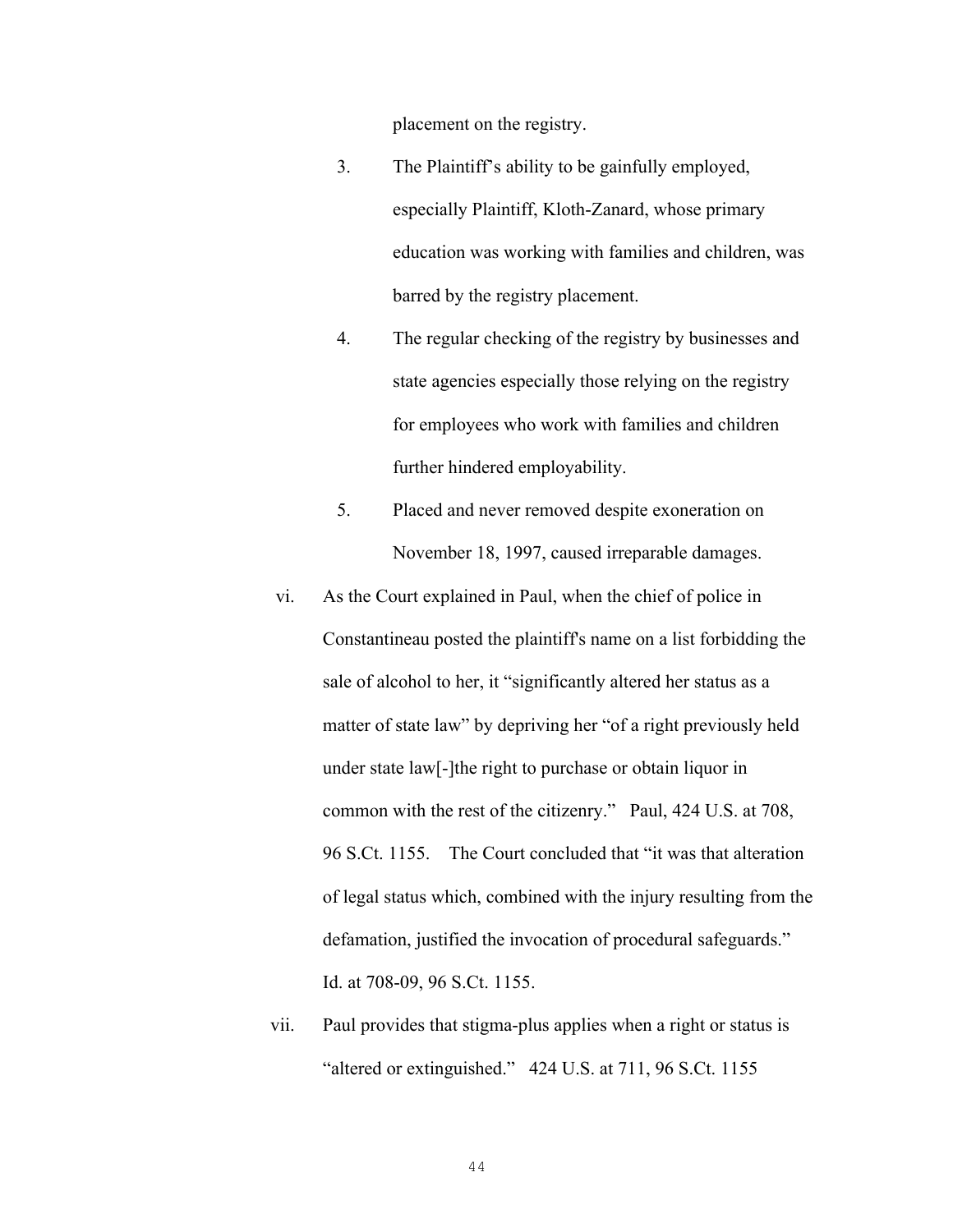(emphasis added).

- 1. The court held that where a state statute creates both a stigma and a tangible burden on an individual's ability to obtain a right or status recognized by state law, an individual's liberty interest has been violated. A tangible burden exists in this context where a law effectively requires agencies to check a stigmatizing list and investigate any adverse information prior to conferring a legal right or benefit. As outlined above, California created the CACI via CANRA and explicitly requires agencies to consult the CACI and perform an independent investigation before granting a number of licenses and benefits. This requirement places a tangible burden on a legal right that satisfies the "plus" test.
- 2. The court found that a tangible burden also exists where the plaintiff can show that, as a practical matter, the law creates a framework under which agencies reflexively check the stigmatizing listing-whether by internal regulation or customprior to conferring a legal right or benefit. CANRA appears to create such a legal framework. CANRA explicitly provides that a variety of agencies will have access to the CACI, and we cannot turn a blind eye to the actions of these other agencies merely because they are not explicitly required by statute to receive CACI information.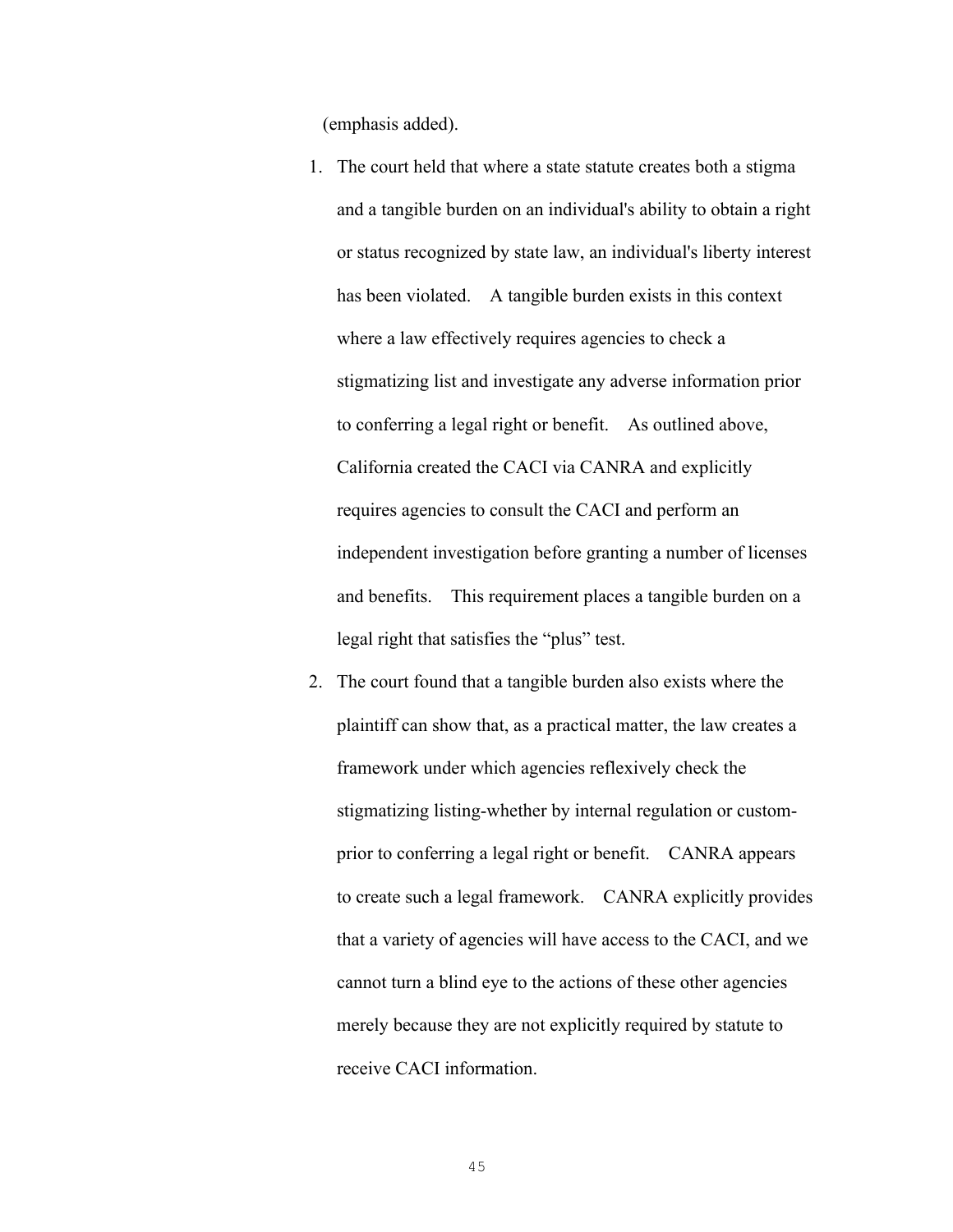- 3. In the above cases, an agency charged with protecting "California's" children-through granting or denying licenses to work in child care, allowing people to engage in adoption or child-placement services, or considering potential Court Appointed Special Advocates-would fail to consult the CACI. There is possibly no information more relevant to determining whether a person should be permitted to have a license to work or care for children than whether that person has abused an innocent child in the past. See Juarez v. Boy Scouts of Am., Inc., 81 Cal.App.4th 377, 97 Cal.Rptr.2d 12, 24-25 (2000)
- viii. In the case of the Humphries, the CANRA both stigmatizes and creates an impediment to the Humphries' ability to obtain legal rights. The Humphries have asserted the existence of a sufficient liberty interest under the stigma-plus test, of which they may not be deprived without due process of law.
	- ix. In reaching this holding, we find the Second Circuit's reasoning in Valmonte v. Bane persuasive. 18 F.3d 992 (2d Cir.1994). In Valmonte, the Second Circuit heard a challenge to the New York Central Register of Child Abuse and Maltreatment. Under the New York scheme, the Department of Social Services determined whether an allegation of child abuse was "indicated" or "unfounded." Id. at 995. If there was "some credible evidence" supporting a complaint, the report was deemed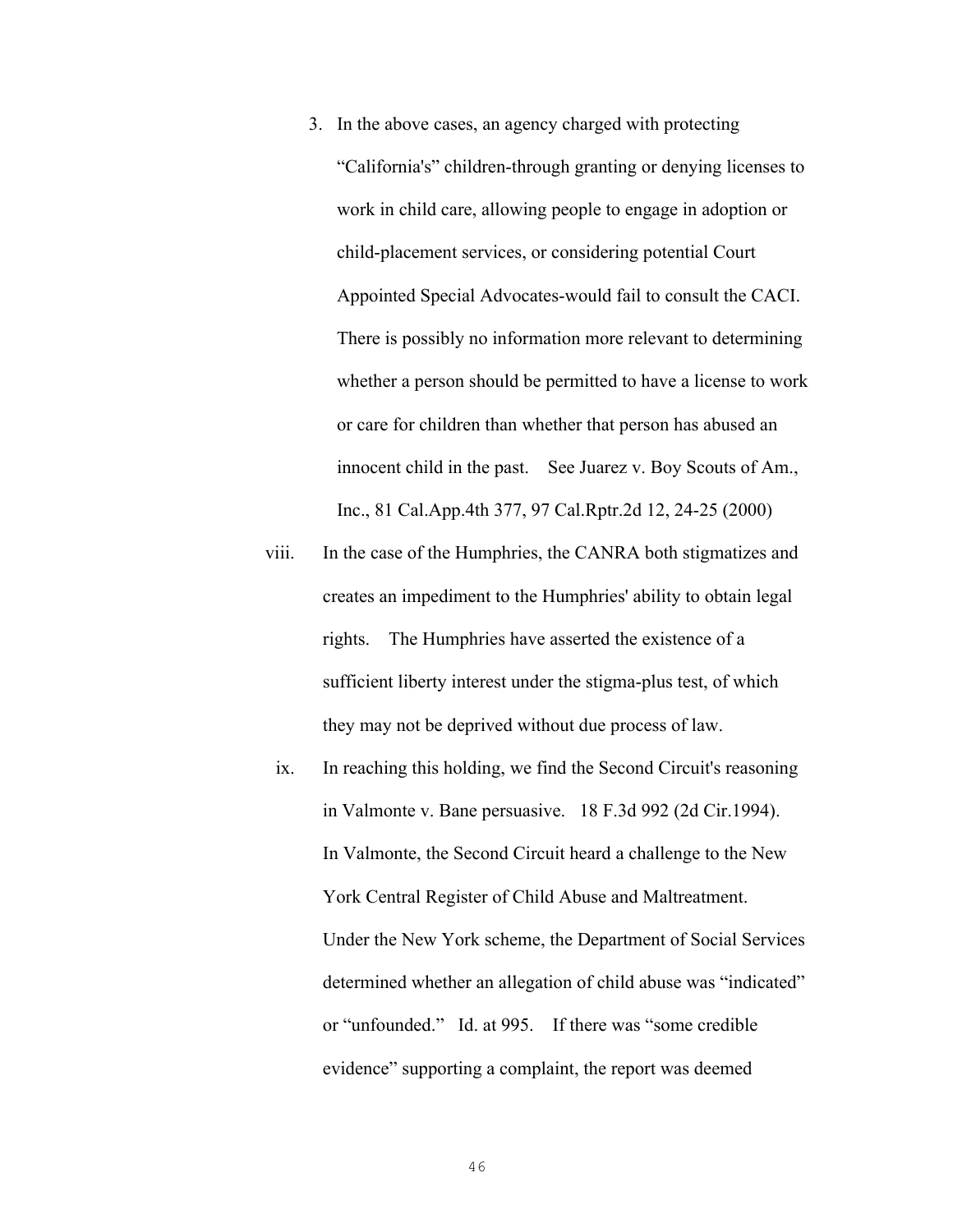"indicated" and went into the Central Register; otherwise, it was deemed "unfounded," expunged from the Central Register, and destroyed. Id. As in California, state agencies, private businesses, and licensing agencies were required to check whether potential employees or applicants were on the Central Register. Id. The agency or business could hire the person only if the employer maintained a written record explaining why the person was suitable for employment or a license. Id. at 996. The court found that because agencies and employers would learn of Valmonte's inclusion on the Central Register "by operation of law․ and likely will choose not to hire her due to her status" the New York scheme "[did] not simply defame Valmonte, it place[d] a tangible burden on her employment prospects." Id. at 999, 1001. The Second Circuit explained that "[t]his is not just the intangible deleterious effect that flows from a bad reputation. Rather, it is a specific deprivation of her opportunity to seek employment caused by a statutory impediment established by the state." Id. at 1001. Valmonte stands for the proposition that to satisfy stigma-plus, a child abuse registry does not need to create a per se bar to employment; it is sufficient that a child abuse registry, by operation of law, creates a "statutory impediment" or a "tangible burden" to being hired. Id. at 1001-02. See also Dupuy v.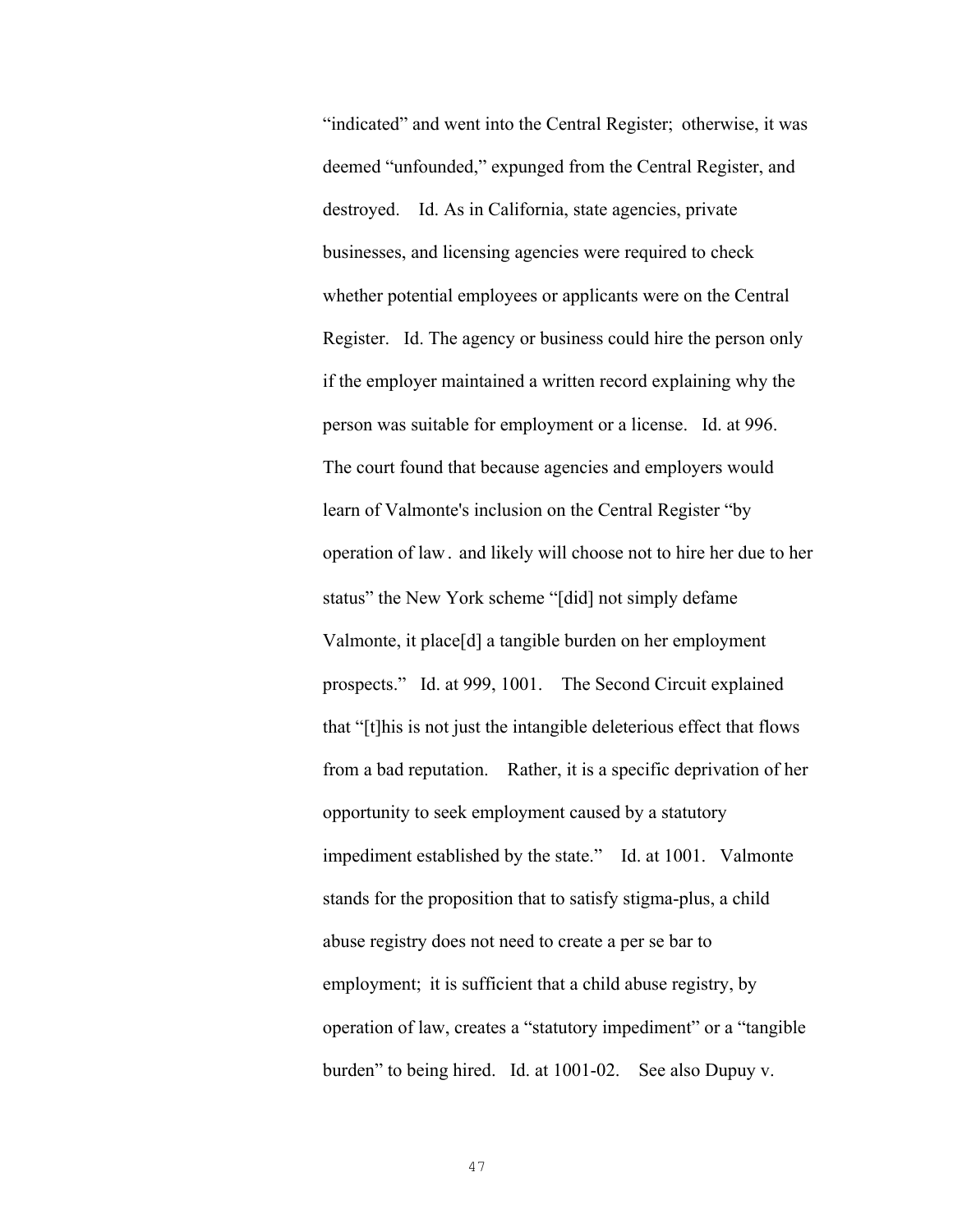Samuels, 397 F.3d 493, 503-04, 509-11 (7th Cir.2005) (finding that where "child care workers effectively are barred from future employment in the child care field once an indicated finding of child abuse or neglect against them is disclosed to, and used by, licensing agencies" a protected liberty interest is "squarely implicate[d]" under Paul ).

#### **Count 9: Slander and Libel**

29. Defendant's Actions were Libelous/Slanderous CT Tort 3.11-2, as it was a written defamation of the plaintiffs names to place them on the registry. It is the publication of defamatory material by either written or printed words, or by some other form of printed communication that has the same potential harmful characteristics associated with written or printed words. *Authority, Gagnon v. Housatonic Valley Tourism Commission*, 92 Conn. App. 835, 847 (2006). Sometime after August 1997, DCF falsely put the Plaintiff's names on the abuse and neglect registry. Despite orders from a judge on November 18, 1997 and December 8, 1997, and repeated documentation in the Plaintiff's files that the petition was withdrawn and the charges unsubstantiated, DCF continued to leave the plaintiff's names on the Abuse and Neglect registry. The Plaintiff's were never formally notified of this registry listing in writing or even verbally in order to request the removal of their names.

#### **Count 10: Perjury, 18 U.S. Code § 1621 - Perjury generally**

30. The plaintiffs contend that the placement of their names on the registry constituted Perjury, 18 U.S. Code § 1621 - Perjury generally. Whoever—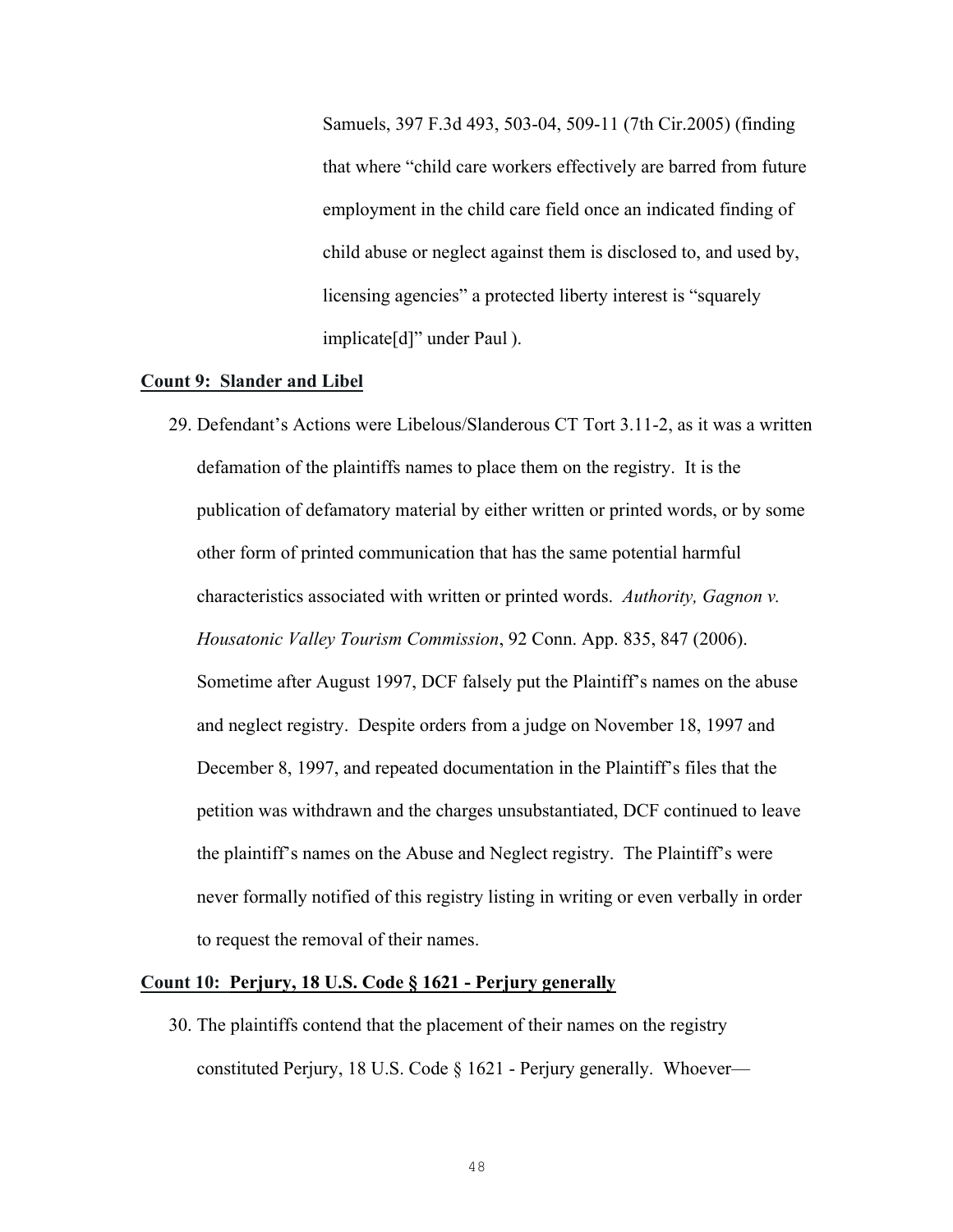- dd. Perjury, 18 U.S. Code § 1621 Perjury generally (1) having taken an oath before a competent tribunal, officer, or person, in any case in which a law of the United States authorizes an oath to be administered, that he will testify, declare, depose, or certify truly, or that any written testimony, declaration, deposition, or certificate by him subscribed, is true, willfully and contrary to such oath states or subscribes any material matter which he does not believe to be true; or
- ee. Perjury, 18 U.S. Code § 1621 Perjury generally (2) in any declaration, certificate, verification, or statement under penalty of perjury as permitted under section 1746 of title 28, United States Code, willfully subscribes as true any material matter which he does not believe to be true;
	- i. is guilty of perjury and shall, except as otherwise expressly provided by law, be fined under this title or imprisoned not more than five years, or both. This section is applicable whether the statement or subscription is made within or without the United States.

#### **Count 11: Loss of Liberty**

31. The plaintiffs contend that the placement of their names falsely on the registry and then not being removed in a timely manner caused a Loss of Liberty in the destruction of their reputation and employability. Once their names were placed upon this list, it prevented them from obtaining meaningful employment and this impeded their ability to fully enjoy their lives as they were now placed into serious financial devastation. In McFarlane v Roberta, D. CONN. UNITED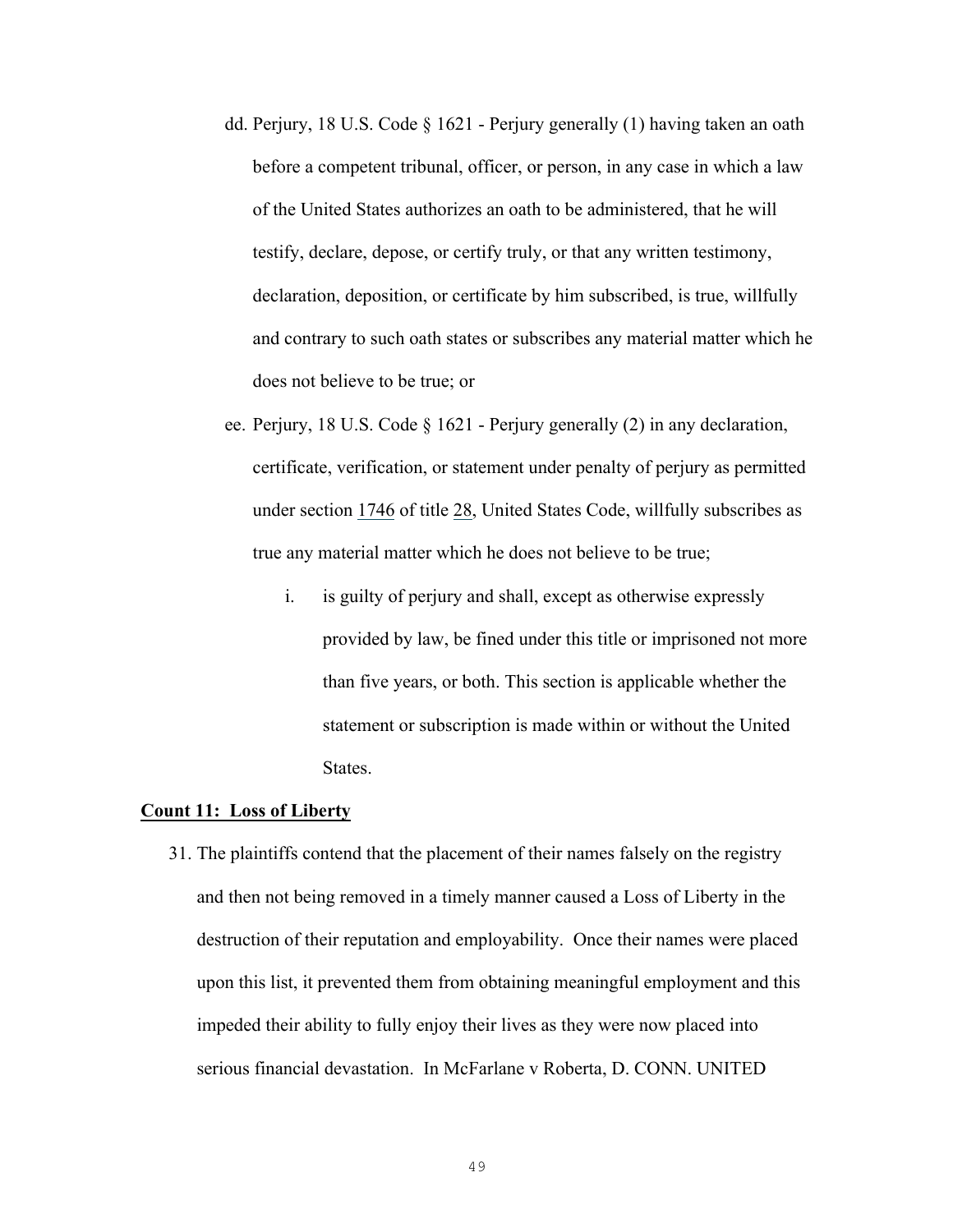STATES DISTRICT COURT, D. CONNECTICUT. CIVIL ACTION NO. 3:11– CV–00878 (JCH). 2012-08-30 CRYSTAL MCFARLANE, ET AL, PLAINTIFFS, V. JAN ROBERTA, ET AL, DEFENDANTS, The court construes Ms. McFarlane's claim as a violation of her Fourteenth Amendment rights to procedural due process for the deprivation of a liberty interest. This circuit has recognized claims based on similar assertions of a liberty interest in such official actions that may affect an individual's reputation. Loss of Liberty  $\&$  Enjoyment of Life . (Tillman v. the state of Connecticut, Ireland v. the State of Connecticut, awarded: 2.25mil-2.75mil)

- a. Even if the state and DCF where to claim that back in 1997 it was common practice to put someone's name on the list while they were being investigated, this has been ruled illegal because it violates the Due Process of our US Constitution to a hearing. *Missouri Supreme Court Circuit Judge Richard Callahan concluded that people's reputations and professional careers were damaged when their names were placed in the child abuse registry before a due-process hearing. 2005.* Mildred Jamison, et al., Respondents v. State of Missouri, Department of Social Services, Division of Family Services, Appellant., SC87360, 03/13/2007, Circuit Court of Cole County, Hon. Richard G. Callahan
- b. Furthermore, once exonerated, it was the Departments responsibility to remove their names if it was common practice to put their names on this list.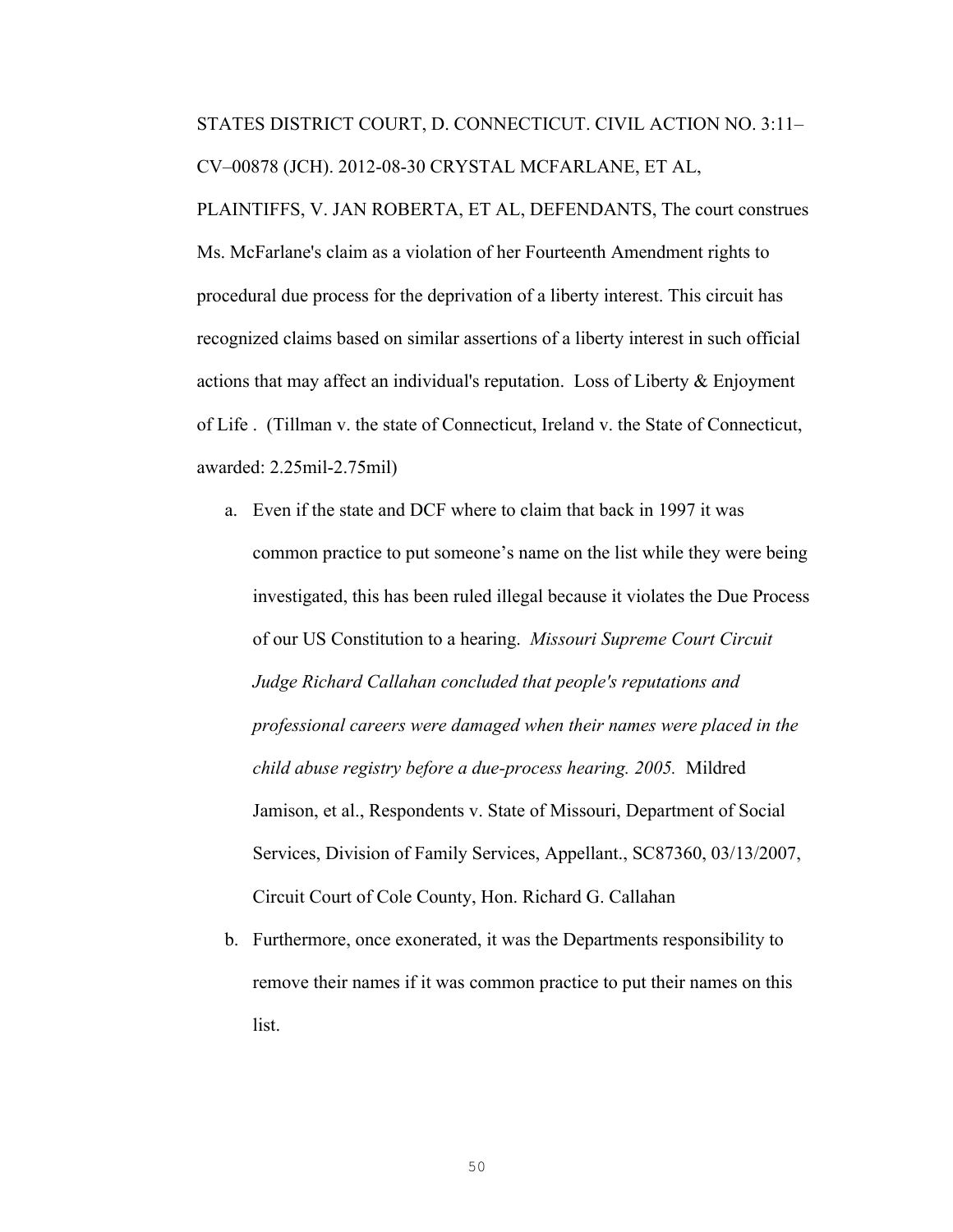32. The plaintiff's loss of the life and liberties they could have had if they had not been falsely convicted and placed on the registry which prevented them from reaching their life potential during the prime years of their lives. This prevented them from obtaining the normal achievements and financial stability that they should have been able to attain had employability not been blocked. This in turn directly and proportionately affected the Plaintiff's ability to financially provide for their family, save money, have pensions, 401k or anything left when they retired or become older.

#### **Count 12: Loss of Reputation**

- 33. Plaintiff contend that they had a positive reputation in the business world prior to 1997.
- 34. With the placement of their names on the Registry list, falsely and maliciously, changed the business world view of them and thus prevented appropriate employment based on their skills and training. (Tillman v. the state of Connecticut, Ireland v. the State of Connecticut, awarded: 100k-150k)
	- ff. Plaintiff's reputation prevented her from even obtaining Volunteer work in 2012 with CASA CIP.
	- gg. Plaintiff's reputation has prevented her from even being hired as a Guardian Ad Litem despite completion of the training program and extensive educational training in Marriage and Family Therapy.

#### hh. Plaintiff Kloth-Zanard's training includes:

- i. 1997: Computer Training
- ii. 1997: Self-employment Certification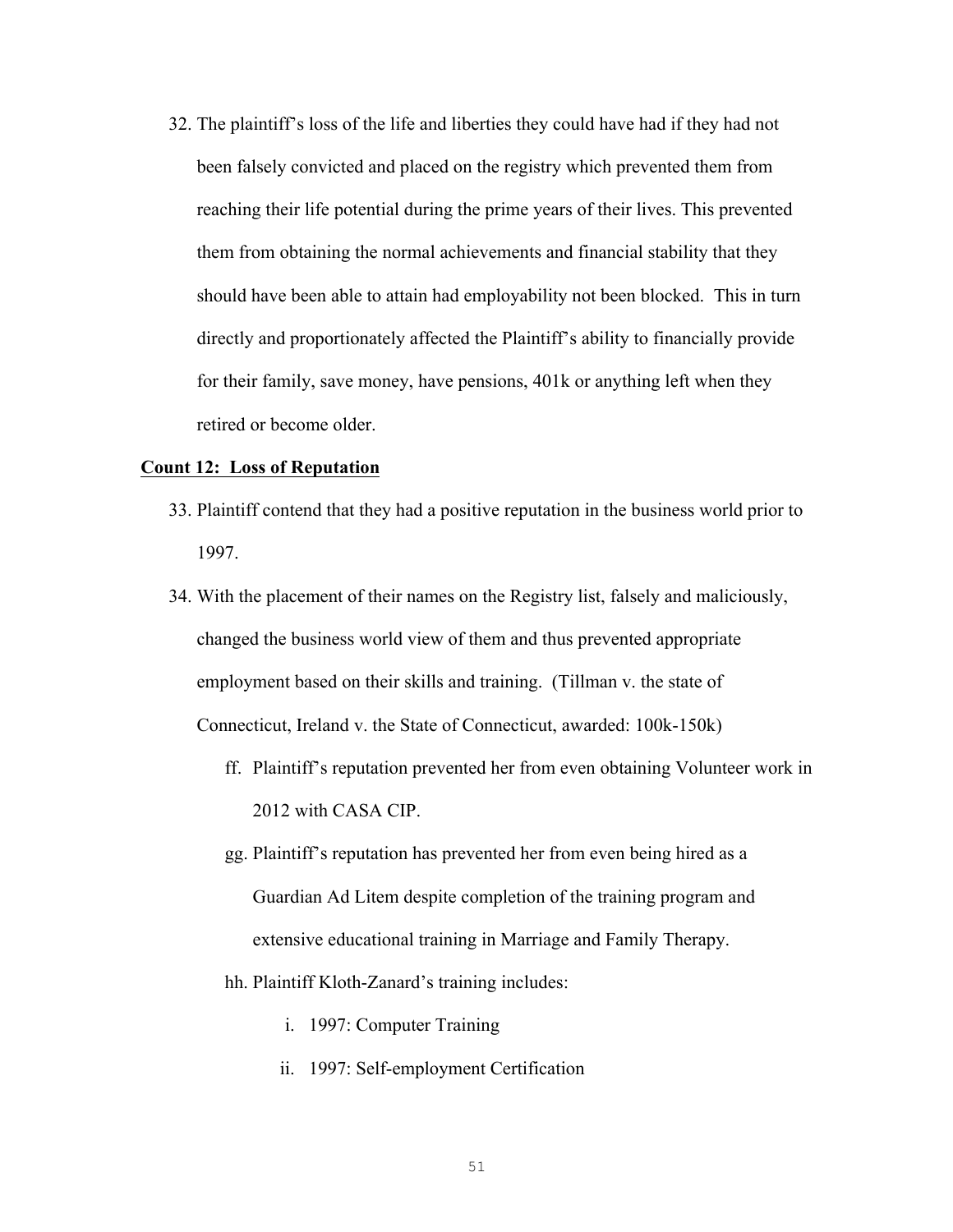- iii. 2001: BS in Health and Psychology
- iv. 2006: Masters in Marriage and Family Therapy
- v. 2009: Certification in Recovery Support Specialist
- vi. 2009: Certification in ABI
- vii. 2013: State of CT Guardian Ad Litem Training

## **Count 13: Mental Pain and Suffering**

- 35. Mental Pain and Suffering, which deteriorated and exasperated into Physical Pain and suffering. (Tillman v. the state of Connecticut, Ireland v. the State of Connecticut, awarded: 250k-300k and 1mil-1.5mil)
	- ii. Plaintiffs have spent years in therapy trying to hold their marriage together caused by lack of proper employment that led to financial devastation that directly affected their marital relationship. This marital stressors are directly related to false conviction and listing on the registry which prevent proper employment and ultimately caused Plaintiff Kloth-Zanard to be disabled from the stress and anxiety further exasperating their marital situation.
	- jj. Kloth-Zanard is now disabled with PTSD, Anxiety, Stress and Degenerative Joint Disease
		- i. Degenerative Joint Disease becomes exasperated with increases in stress and anxiety. Dues to Financial devastation from placement on the Registry along with damages from DSS's denial of her original education, Plaintiff Kloth-Zanard's stress and anxiety are at extensive.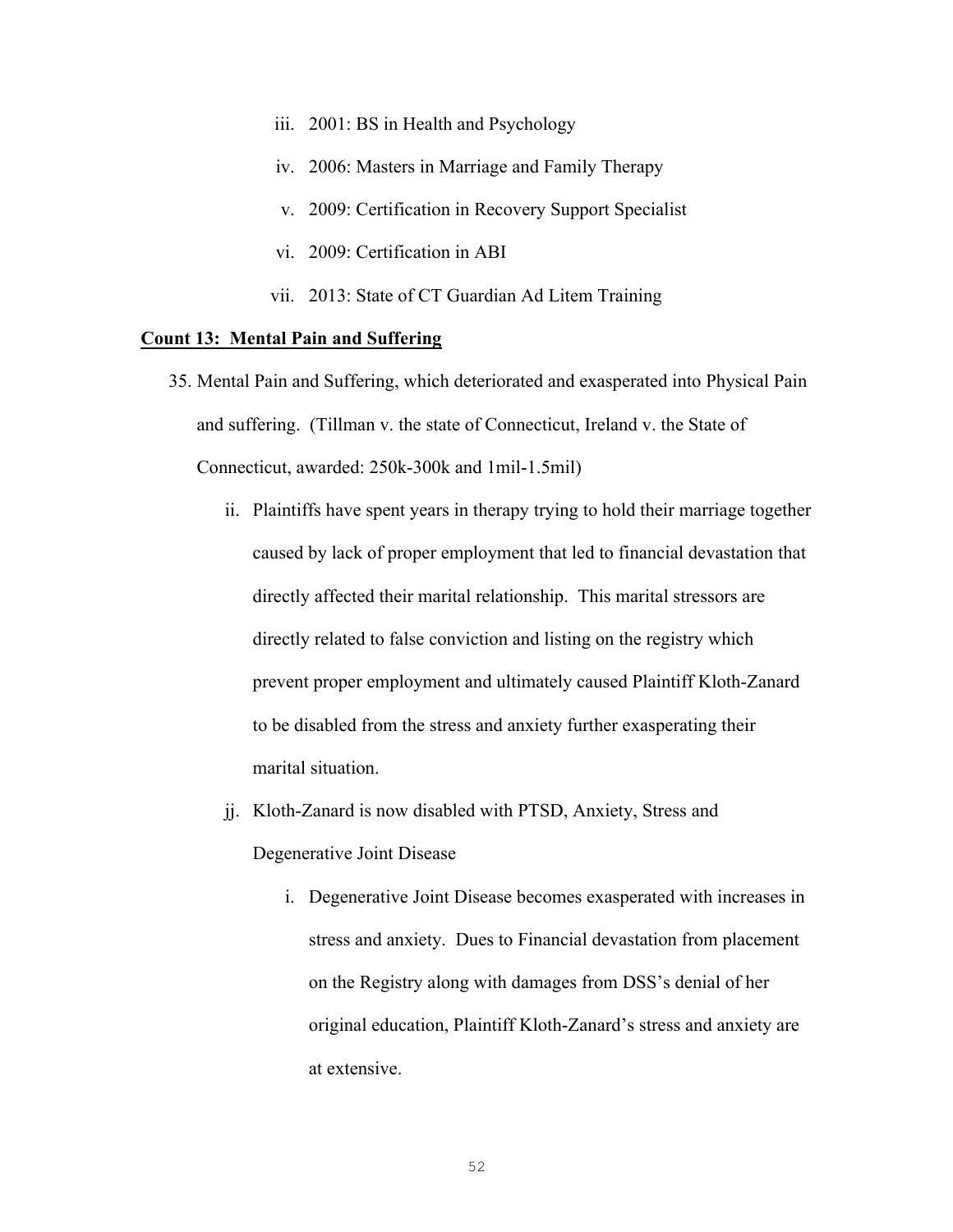- ii. Kloth-Zanard has been in therapy for well over 20 years due to the distress caused first by DSS denial of her education and then false neglect charges, which culminated in her inability to be gainfully employed based on her skills and training. Kloth-Zanard's not knowing why she could not be gainfully employed for over 15 years led to extreme stress and anxiety with her thinking there was something wrong with her. Kloth-Zanard has had bouts of situational depression during this time and continues to have issues due to the permanent life damages caused by the false conviction and listing on the registry.
- iii. Kloth-Zanard has been seeing 2 LCSW's a week and one psychiatrist every couple of months for the past 5 years or more.

#### **Count 14: Loss of Employment and Earning Capacity**

36. Plaintiffs contend a Loss of Earnings and earning potentioal due to the false Placement of their names on the registry, which prevented them from any financially solvent employment potentials that would have provided financial stability during their primary years of employment. The Plaintiff's were blocked by the false personal conviction by DCF workers and then listing them on the Registry. This prevented their Freedom to be employed equally as someone else with the same skill/training set and thus affecting their potential earning ability. This also affects their present future earnings as they are now 55  $\&$  58, and have lost their primary years of work history. (Tillman v. the state of Connecticut, Ireland v. the State of Connecticut, awarded: 1.7-3 mil)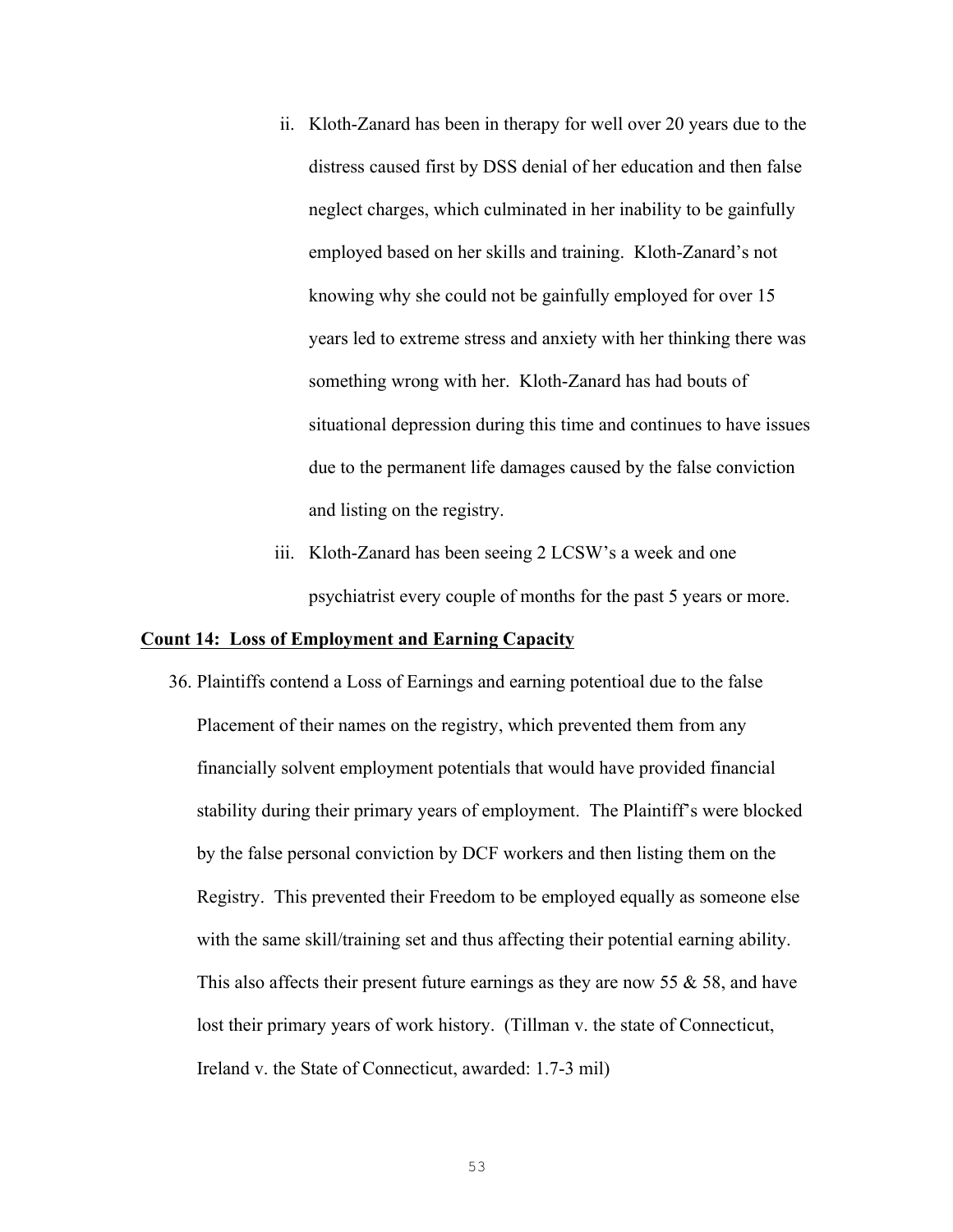- kk. Throughout this time, Plaintiff Kloth-Zanard, even went back to school for the following:
	- i. 1997: Computer Training
	- ii. 1997: Self-employment Certification
	- iii. 2001: BS in Health and Psychology
	- iv. 2006: Masters in Marriage and Family Therapy
	- v. 2009: Certification in Recovery Support Specialist
	- vi. 2009: Certification in ABI
	- vii. 2013: State of CT Guardian Ad Litem Training
- ll. Despite all of this extensive training and education, Plaintiff Kloth-Zanard was never able to procure employment, not even with the state of CT. In fact, the State of CT and it's human resources department never responded to her applications and worse failed to notify her repeatedly that she was on the registry list when she applied for jobs with them.
- mm. Furthermore, even though Plaintiff worked with many state and federal programs such as Department of Labor, Bureau of Rehabilitative Services, Workforce Investment Act Program including 2 training programs through them, to try to obtain employment, these agencies were never able to assist with employment due to her unknown registry listing. Her resume and education were relevant enough that through these state and federal programs no issue of employment should have transpired.
- nn. The Fifth Amendment provides that "[n]o person shall be . . . deprived of life, liberty, or property, without due process of law . . . ." In numerous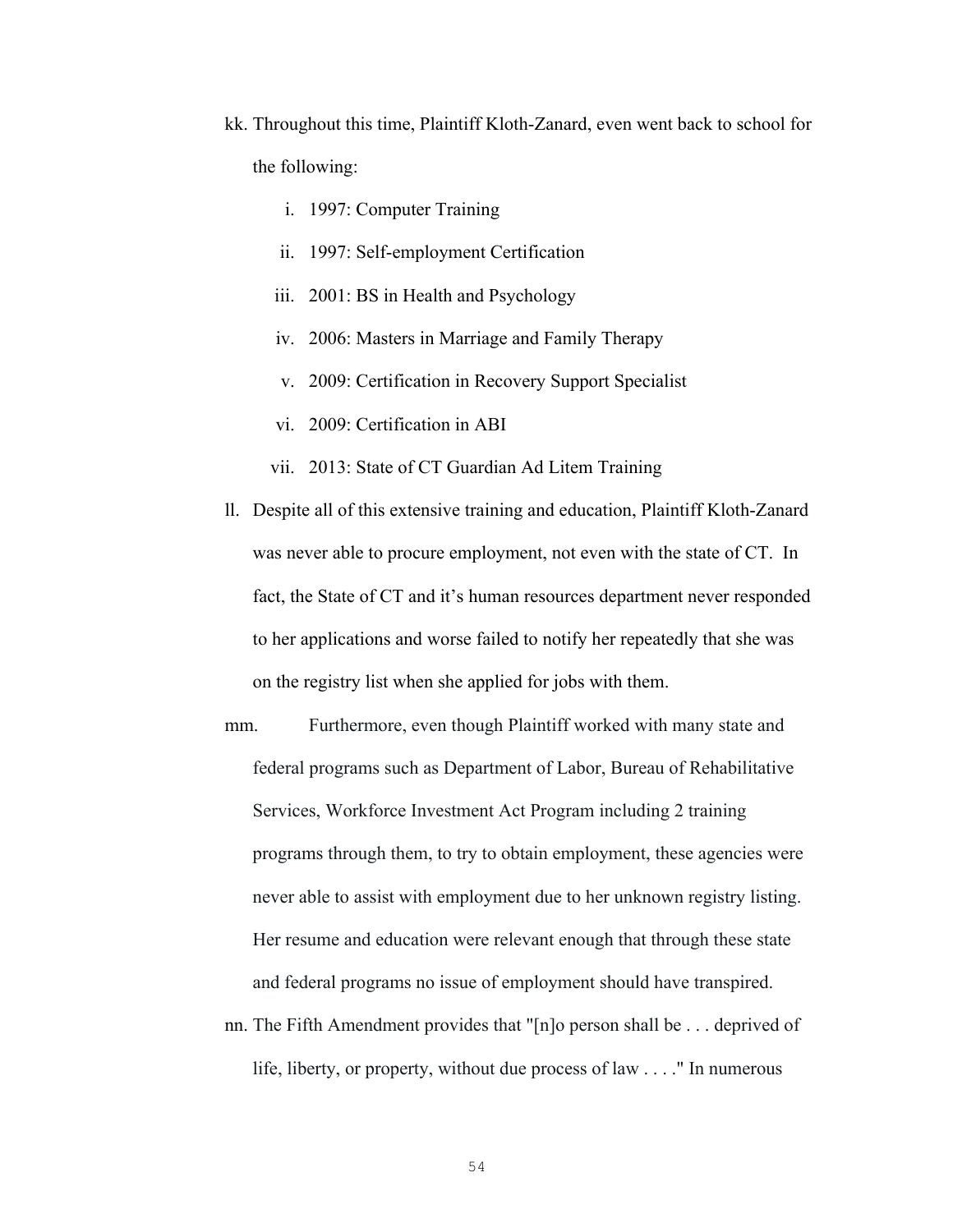decisions, this Court "has held that the Due Process Clause of the Fifth Amendment forbids the Federal Government to deny equal protection of the laws. *E. g., Hampton* v. *Mow Sun Wong*,426 U.S. 88, 100 (1976); *Buckley* v. *Valeo*, 424 U.S. 1, 93 (1976); *Weinberger* v. *Wiesenfeld*, 420 U.S. 636, 638 n. 2 (1975); *Bolling* v. *Sharpe*, 347 U.S. 497, 500 (1954)." *Vance* v. *Bradley*, 440 U.S. 93, 95 n. 1 (1979).

#### **Count 15: Loss of Enjoyment of Life**

- 37. Plaintiffs contend that if a falsely convicted person is thrown in jail and then released is eligible for damages and relief, then the Plaintiff's are also entitled to the same as the false placing of them on the Abuse and Neglect Registry caused the same or similar damages to their reputation, character, and ability to enjoy life to it's fullest potential. See the Connecticut Innocence Project, James Calvin Tillman v. State of CT (1989, 2006, 2007), Miguel Roman v. State of CT (1988, 2008, 2011), Kenneth Ireland v. the State of CT (1989, 2009/2010, 2014), see also Michael Morton v Texas & The Tim Cole Act)
	- oo. According to the innocence project in CT, Exoneree Compensation, which was enacted in 2008, states: A wrongfully convicted person may be awarded damages based upon: claims of loss of liberty and enjoyment of life; loss of earnings; loss of earning capacity; loss of familial relationships; loss of reputation; physical pain and suffering; mental pain and suffering; and attorney's fees and other expenses arising from or related to such person's arrest, prosecution, conviction and incarceration. Recovery may also include expenses of employment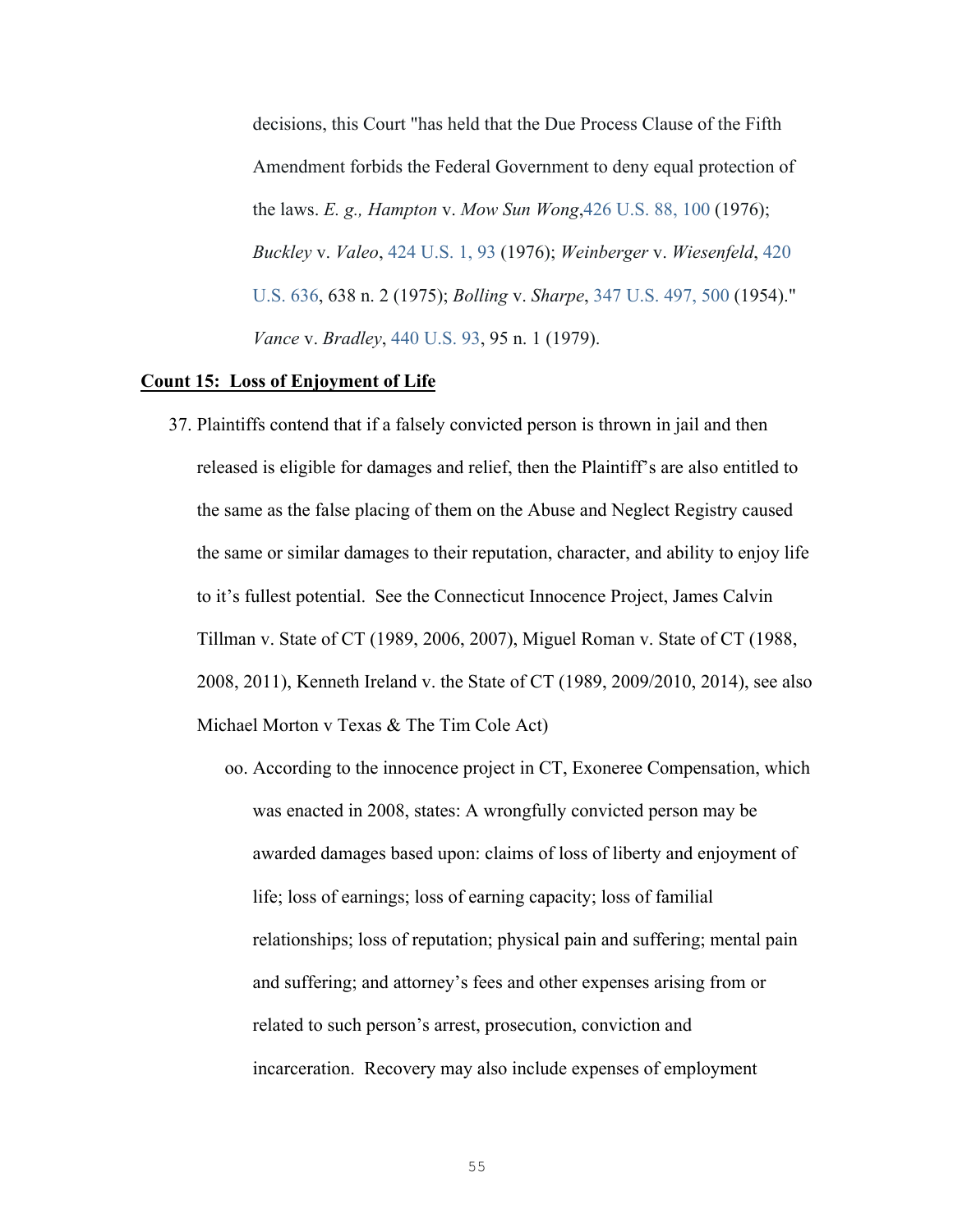training and counseling, tuition and fees at any state system of higher education and any other services needed to facilitate reintegration into the community. Effective: 2008.

pp. Plaintiffs have been unable to get the additional training paid for by BRS and expenses for legal fees covered, yet under Exoneee Compensation, they would be eligible for these damages and more. The courts have denied them pro-bono legal representation under the premise that their case has no merit. Clearly, the plaintiffs have now proven merit and should be awarded a pro-bono attorney.

## **Count 16: Right to Punitive and other Damages**

- 38. The plaintiff's are entitled to punitive damages under 3.15-8 Tortious Interference - Punitive Damages. *Authority Hi-Ho Tower, Inc. v. Com-Tronics, Inc.*, 255 Conn. 20, 29-31 n.8 (2000).
	- qq. While before May 2000, a person could be substantiated and automatically placed on the Registry, without being told about it, this is not the situation with this case as the Plaintiffs do NOT have substantiated charges. In fact, a Danbury Juvenile Court judge exonerated and dismissed the charges in 1997. Moreover, due to the issues prior to May 2000, "persons often found that they were denied employment or licenses for incidents that happened decades ago, that they had gotten no notice of, and had forgotten about," are all at a disadvantage. After May,2000, but before October, 2005, you would be notified of a substantiation, but not told if you were placed on the Registry. In these cases, which were substantiated, you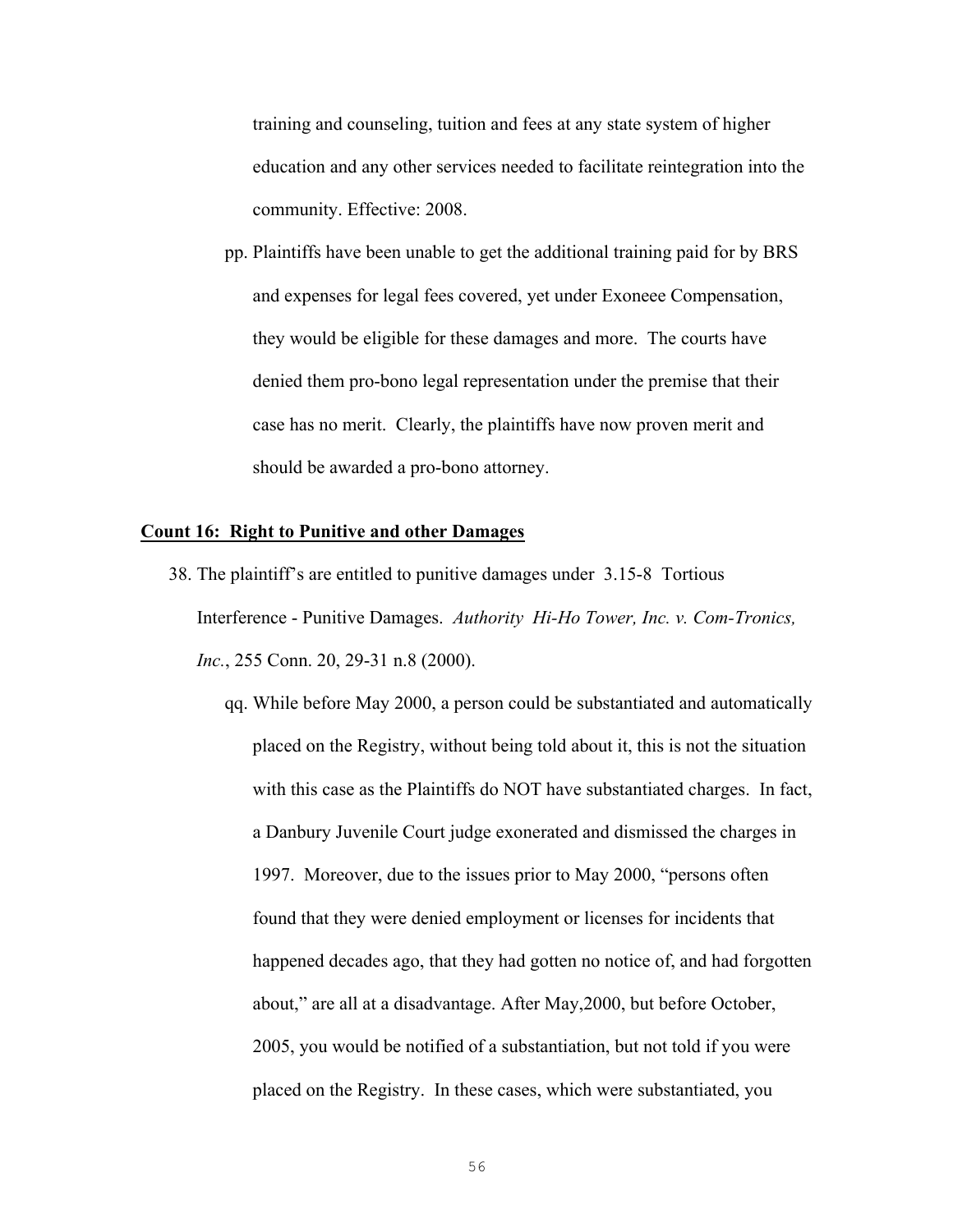were denied your right to even appeal the Registry finding. Wherefore in this case, the plaintiff's had NO substantiated charges, and thus this situation should never have occurred and their names should never have been put on the registry and if put there removed. Furthermore, it would have been the caseworkers job to not put the Plaintiff's names on the list or if they had, to take them off immediately after adjudication of the plaintiff as a fit parent and all charges dismissed, withdrawn and unsubstantiated on November 18, 1997. (Juvenile Judge will not release records and transcript for free and plaintiffs cannot afford the costs. District Court will need to make arrangements to obtain these records.)

- rr. Furthermore, the state would be still liable as the plaintiff, Kloth-Zanard repeatedly applied for state jobs working with children and families and thus the state had numerous opportunities over those 15 years to notify her that she was on the list.
- ss. Because of the state's actions or inactions at times, plaintiffs financial devastation caused then to require continued State Assistance in the form of Medicaid, Food stamps, Energy assistance, Town assistance, Southbury Town assistance and continued on-going mental health treatment for the plaintiffs and their daughter.

#### **Pro-Se Laws**

39. Pro se litigants' court submissions are to be construed liberally and held too less stringent standards than submissions of lawyers. If the court can reasonably read the submissions, it should do so despite failure to cite proper legal authority,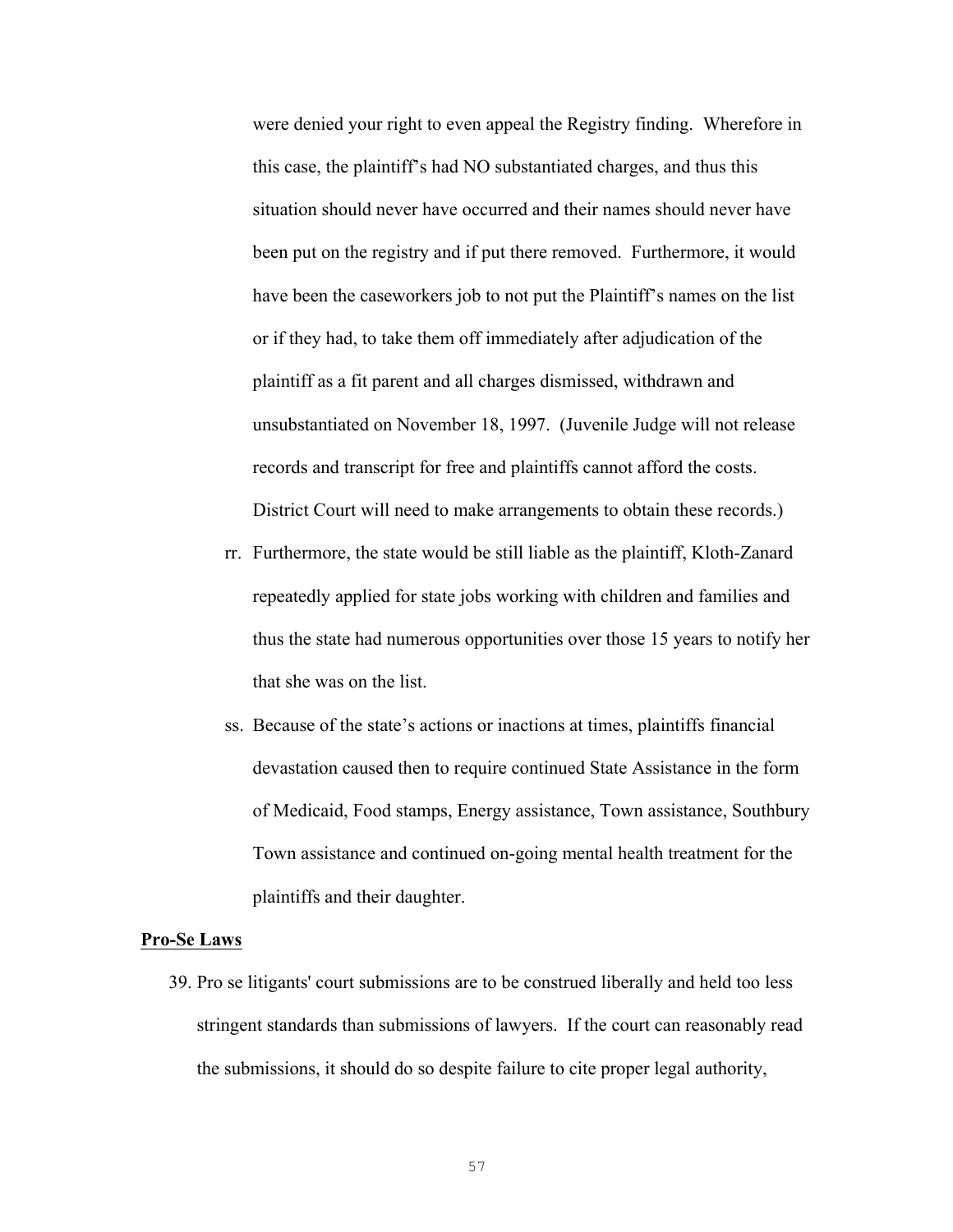confusion of legal theories, poor syntax and sentence construction, or litigant's unfamiliarity with rule requirements. *Boag v. MacDougall, 454 U.S. 364, 102 S.Ct. 700, 70 L.Ed.2d 551 (1982); Estelle v. Gamble, 429 U.S. 97, 106, 97 S.Ct. 285, 50 L.Ed.2d 251 (1976)(quoting Conley v. Gibson, 355 U.S. 41, 45-46, 78 S.Ct. 99, 2 L.Ed.2d 80 (1957)); Haines v. Kerner, 404 U.S. 519, 92 S.Ct. 594, 30 L.Ed.2d 652 (1972); McDowell v. Delaware State Police, 88 F.3d 188, 189 (3rd Cir. 1996); United States v. Day, 969 F.2d 39, 42 (3rd Cir. 1992)(holding pro se petition cannot be held to same standard as pleadings drafted by attorneys); Then v. I.N.S., 58 F.Supp.2d 422, 429 (D.N.J. 1999).*

- 40. The courts provide pro se parties wide latitude when construing their pleadings and papers. When interpreting pro se papers, the Court should use common sense to determine what relief the party desires. *S.E.C. v. Elliott, 953 F.2d 1560, 1582 (11th Cir. 1992). See also, United States v. Miller, 197 F.3d 644, 648 (3rd Cir. 1999) Court has special obligation to construe pro se litigants' pleadings liberally); Poling v. K.Hovnanian Enterprises, 99 F.Supp.2d 502, 506-07 (D.N.J. 2000).*
- 41. "Plaintiff" has the right to submit pro se briefs on appeal, even though they may be in artfully drawn but the court can reasonably read and understand them. See*, Vega v. Johnson, 149 F.3d 354 (5th Cir. 1998). Courts will go to particular pains to protect pro se litigants against consequences of technical errors if injustice would otherwise result. U.S. v. Sanchez, 88 F.3d 1243 (D.C.Cir. 1996*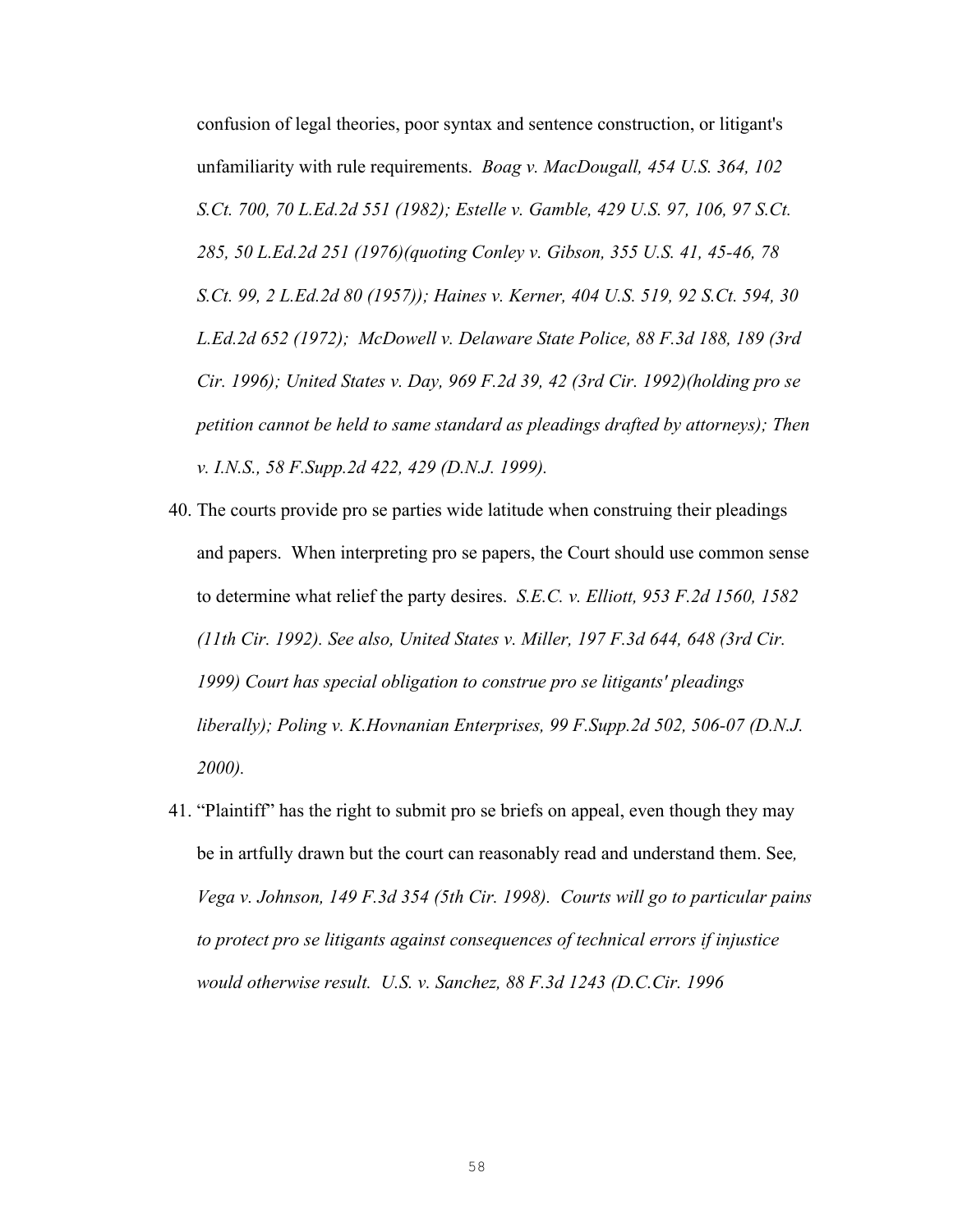WHEREFORE, the Plaintiffs respectfully request that the Court allow this complaint to proceed and the plaintiffs given their federal and civil right chance to prove their case and damages. And Plaintiffs further request a Trial by Jury.

 $\mathcal{L}_\text{max}$  and the contract of the contract of the contract of the contract of the contract of the contract of the contract of the contract of the contract of the contract of the contract of the contract of the contrac

Respectfully submitted:

01-23-2016

Date Joan Kloth-Zanard, Pro-se 320 North George's Hill Road Southbury, CT 06488 203-770-0318